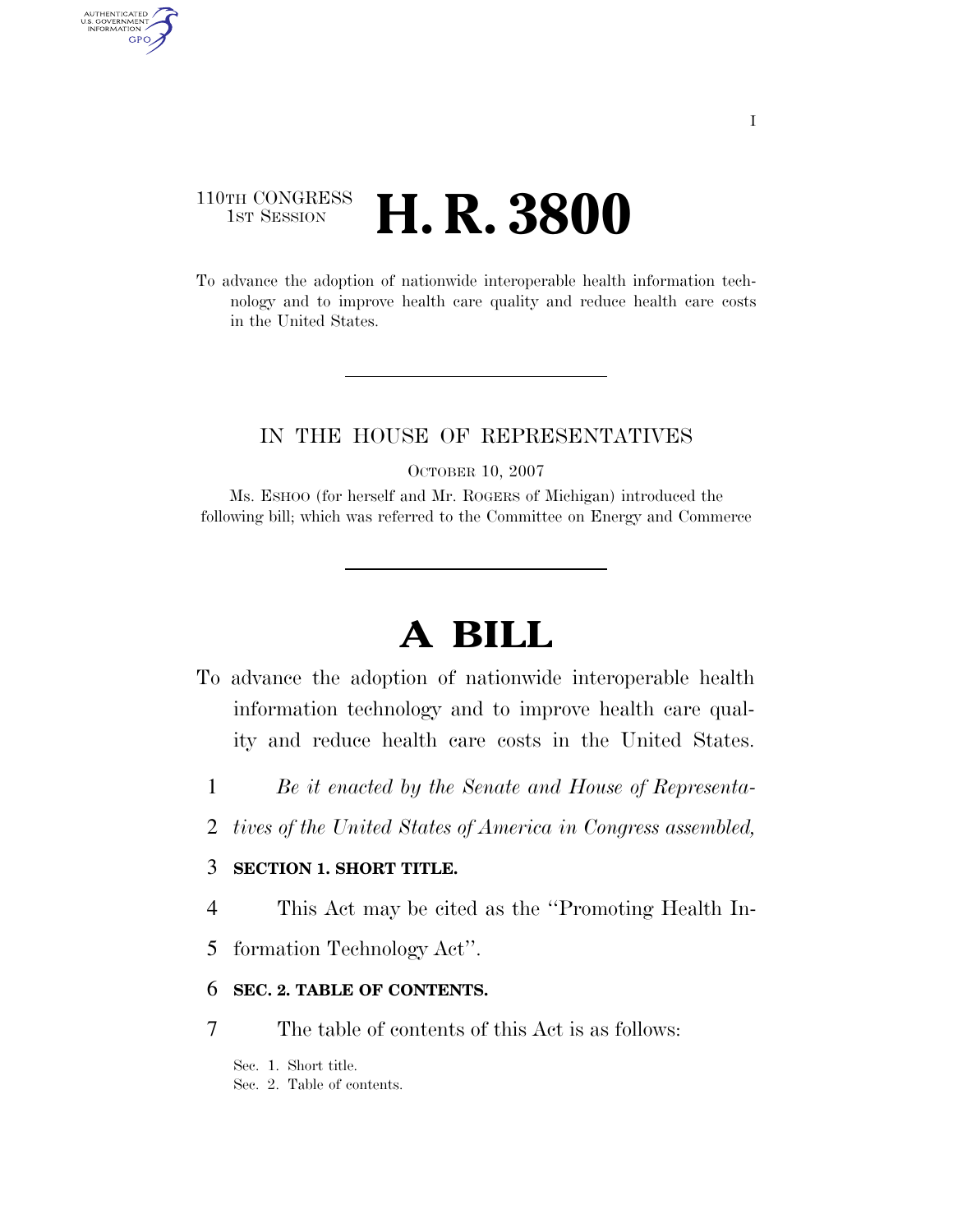#### TITLE I—IMPROVING THE INTEROPERABILITY OF HEALTH INFORMATION TECHNOLOGY

Sec. 101. Improving health care quality, safety, and efficiency.

#### ''TITLE XXX—HEALTH INFORMATION TECHNOLOGY AND QUALITY

''Sec. 3001. Definitions; reference.

- ''Sec. 3002. Office of the National Coordinator of Health Information Technology.
- ''Sec. 3003. Partnership for Health Care Improvement—standards and technology.
- ''Sec. 3004. American Health Information Community policies.
- ''Sec. 3005. Federal purchasing and data collection.
- ''Sec. 3006. Quality and efficiency reports.
- ''Sec. 3007. Research access to health care data and reporting on performance.

#### TITLE II—FACILITATING THE WIDESPREAD ADOPTION OF INTEROPERABLE HEALTH INFORMATION TECHNOLOGY

- Sec. 201. Facilitating the widespread adoption of interoperable health information technology.
	- ''Sec. 3008. Facilitating the widespread adoption of interoperable health information technology.
	- ''Sec. 3009. Demonstration program to integrate information technology into clinical education.

#### TITLE III—IMPROVING THE QUALITY OF HEALTH CARE

- Sec. 301. Consensus process for the adoption of quality measures for use in the nationwide interoperable health information technology infrastructure.
	- ''Sec. 3010. Fostering development and use of health care quality measures.
	- ''Sec. 3011. Adoption and use of quality measures; reporting.

#### TITLE IV—PRIVACY AND SECURITY

Sec. 401. Privacy and security.

''Sec. 3012. Ensuring privacy and security.

#### TITLE V—MISCELLANEOUS PROVISIONS

- Sec. 501. GAO study.
- Sec. 502. Health Information Technology Resource Center.
- Sec. 503. Facilitating the provision of telehealth services across State lines.
	- ''Sec. 330L Telemedicine; incentive grants regarding coordination among States.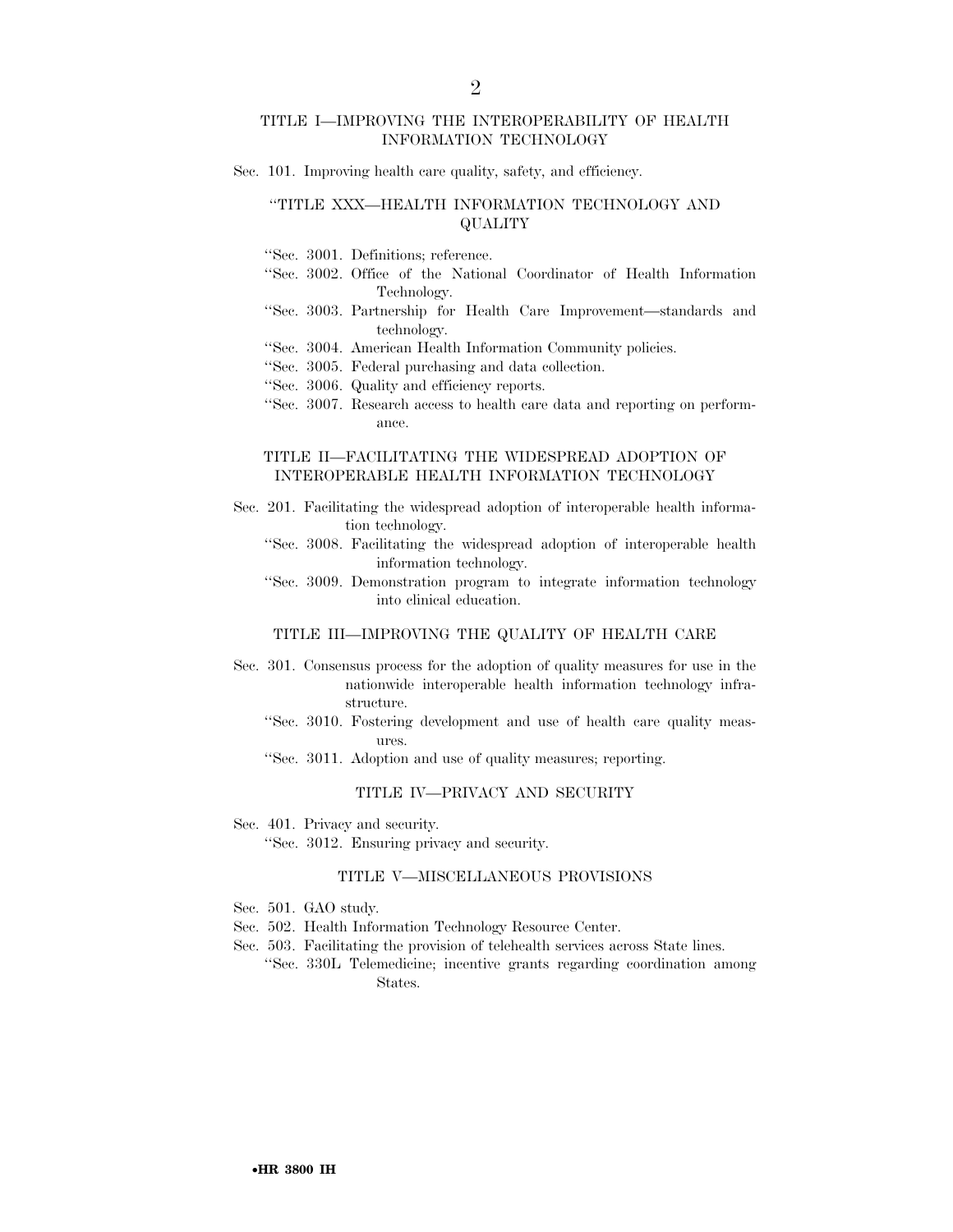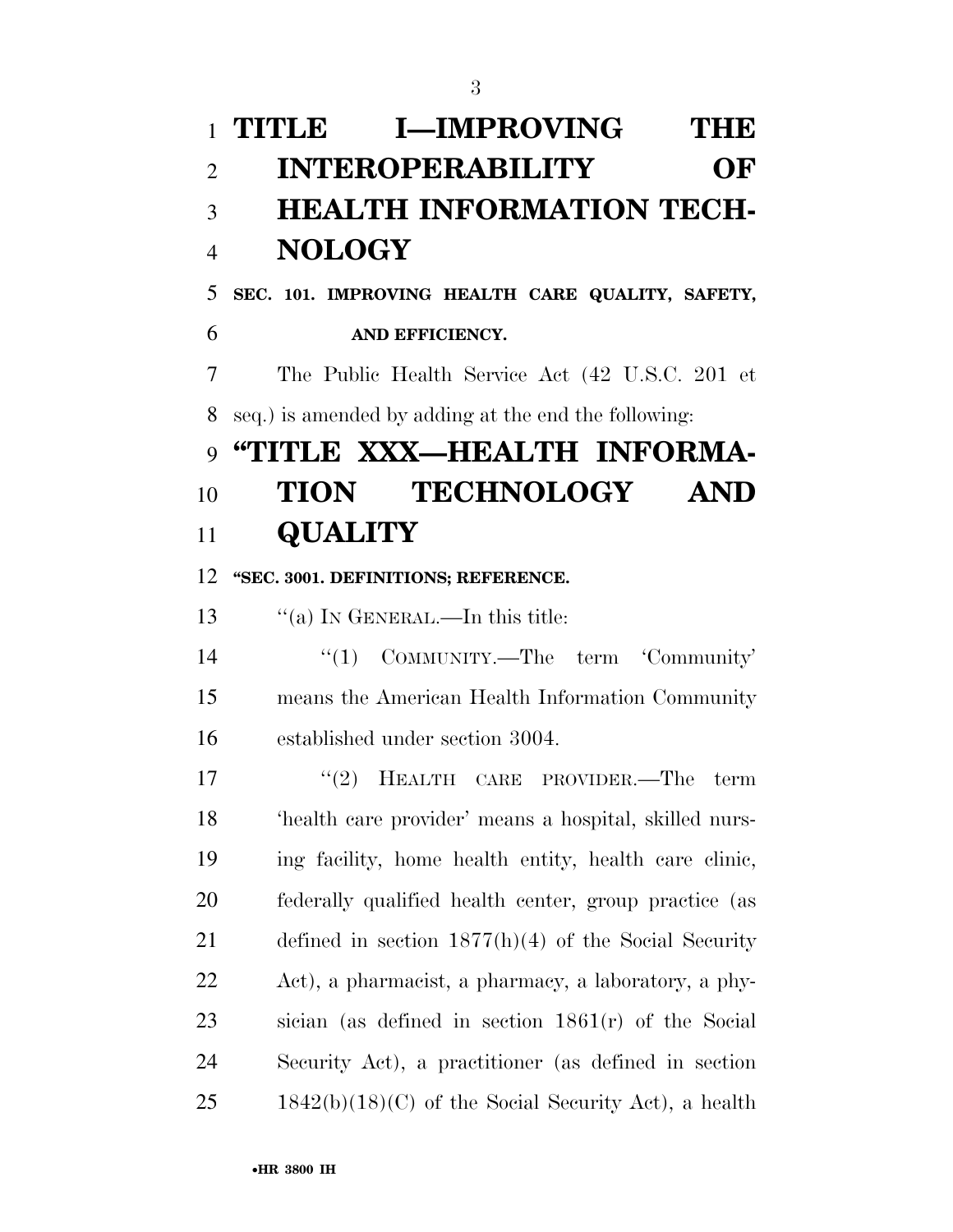| $\mathbf{1}$   | facility operated by or pursuant to a contract with    |
|----------------|--------------------------------------------------------|
| $\overline{2}$ | the Indian Health Service, a rural health clinic, and  |
| 3              | any other category of facility or clinician determined |
| $\overline{4}$ | appropriate by the Secretary.                          |
| 5              | "(3) HEALTH INFORMATION.—The term 'health              |
| 6              | information' has the meaning given such term in        |
| 7              | section 1171(4) of the Social Security Act.            |
| 8              | "(4) HEALTH INSURANCE PLAN.—                           |
| 9              | "(A) IN GENERAL.—The term 'health in-                  |
| 10             | surance plan' means—                                   |
| 11             | "(i) a health insurance issuer (as de-                 |
| 12             | fined in section $2791(b)(2)$ ;                        |
| 13             | "(ii) a group health plan (as defined                  |
| 14             | in section $2791(a)(1)$ ; and                          |
| 15             | "(iii) a health maintenance organiza-                  |
| 16             | tion (as defined in section $2791(b)(3)$ ); or         |
| 17             | "(iv) a safety net health plan.                        |
| 18             | "(B) SAFETY NET HEALTH PLAN.—The                       |
| 19             | term 'safety net health plan' means a managed          |
| 20             | organization, as defined<br>in<br>section<br>care      |
| 21             | $1932(a)(1)(B)(i)$ of the Social Security Act—         |
| 22             | "(i) that is exempt from or not sub-                   |
| 23             | ject to Federal income tax, or that is                 |
| 24             | owned by an entity or entities exempt from             |
| 25             | or not subject to Federal income tax; and              |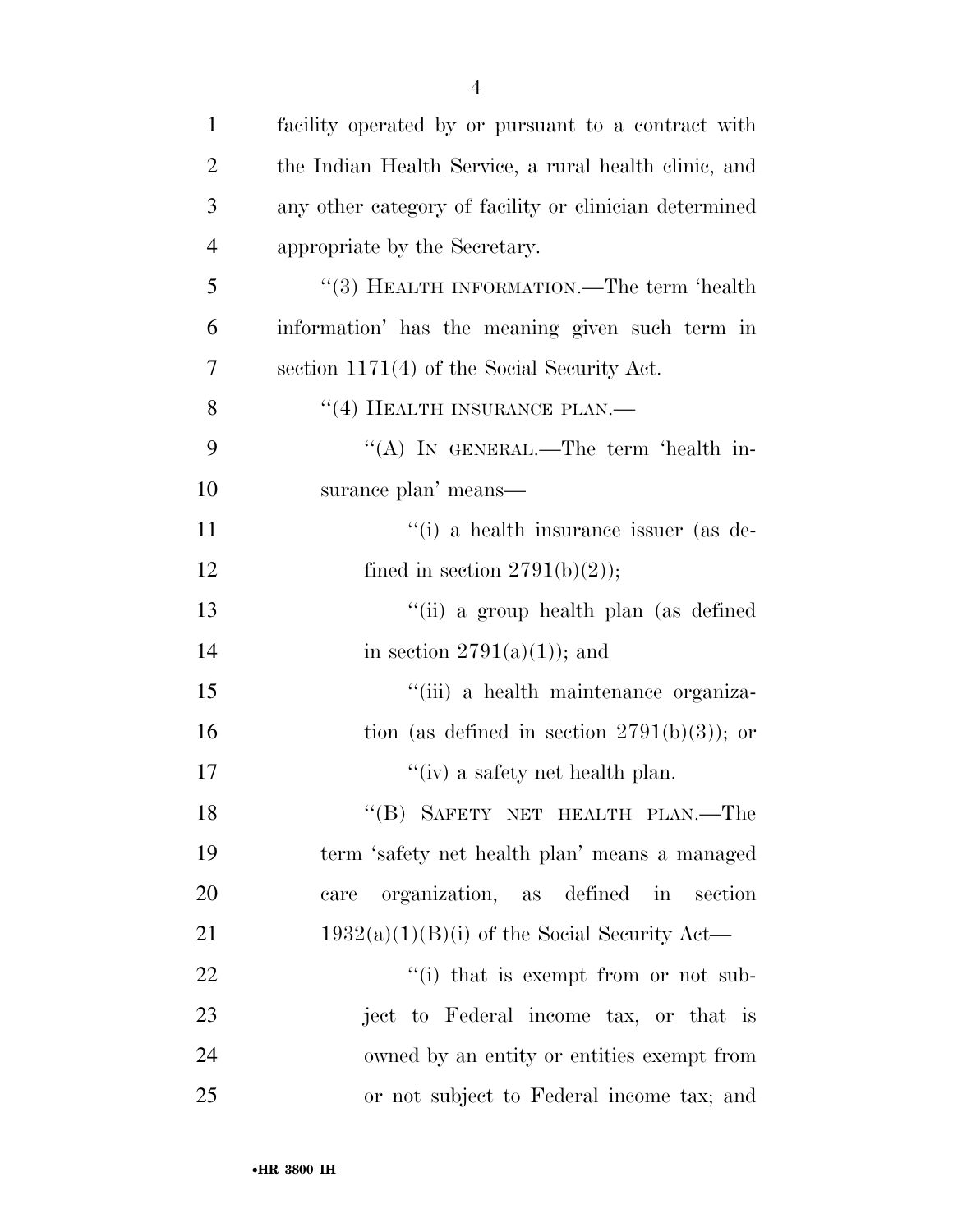| $\mathbf{1}$   | "(ii) for which not less than $75$ per-             |
|----------------|-----------------------------------------------------|
| $\overline{2}$ | cent of the enrolled population receives            |
| 3              | benefits under a Federal health care pro-           |
| $\overline{4}$ | gram (as defined in section $1128B(f)(1)$ of        |
| 5              | the Social Security Act) or a health care           |
| 6              | plan or program which is funded, in whole           |
| 7              | or in part, by a State (other than a pro-           |
| 8              | gram for government employees).                     |
| 9              | "(C) REFERENCES.—All references in this             |
| 10             | title to the term 'health plan' shall be deemed     |
| 11             | to be references to a health insurance plan.        |
| 12             | $``(5)$ INDIVIDUALLY IDENTIFIABLE HEALTH IN-        |
| 13             | FORMATION.—The term 'individually identifiable      |
| 14             | health information' has the meaning given such term |
| 15             | in section 1171 of the Social Security Act.         |
| 16             | "(6) LABORATORY.—The term 'laboratory' has          |
| 17             | the meaning given such term in section 353.         |
| 18             | "(7) NATIONAL COORDINATOR.—The term 'Na-            |
| 19             | tional Coordinator' means the National Coordinator  |
| 20             | of Health Information Technology appointed pursu-   |
| 21             | ant to section 3002.                                |
| 22             | "(8) PARTNERSHIP.—The term 'Partnership'            |
| 23             | means the Partnership for Health Care Improve-      |
| 24             | ment established under section 3003.                |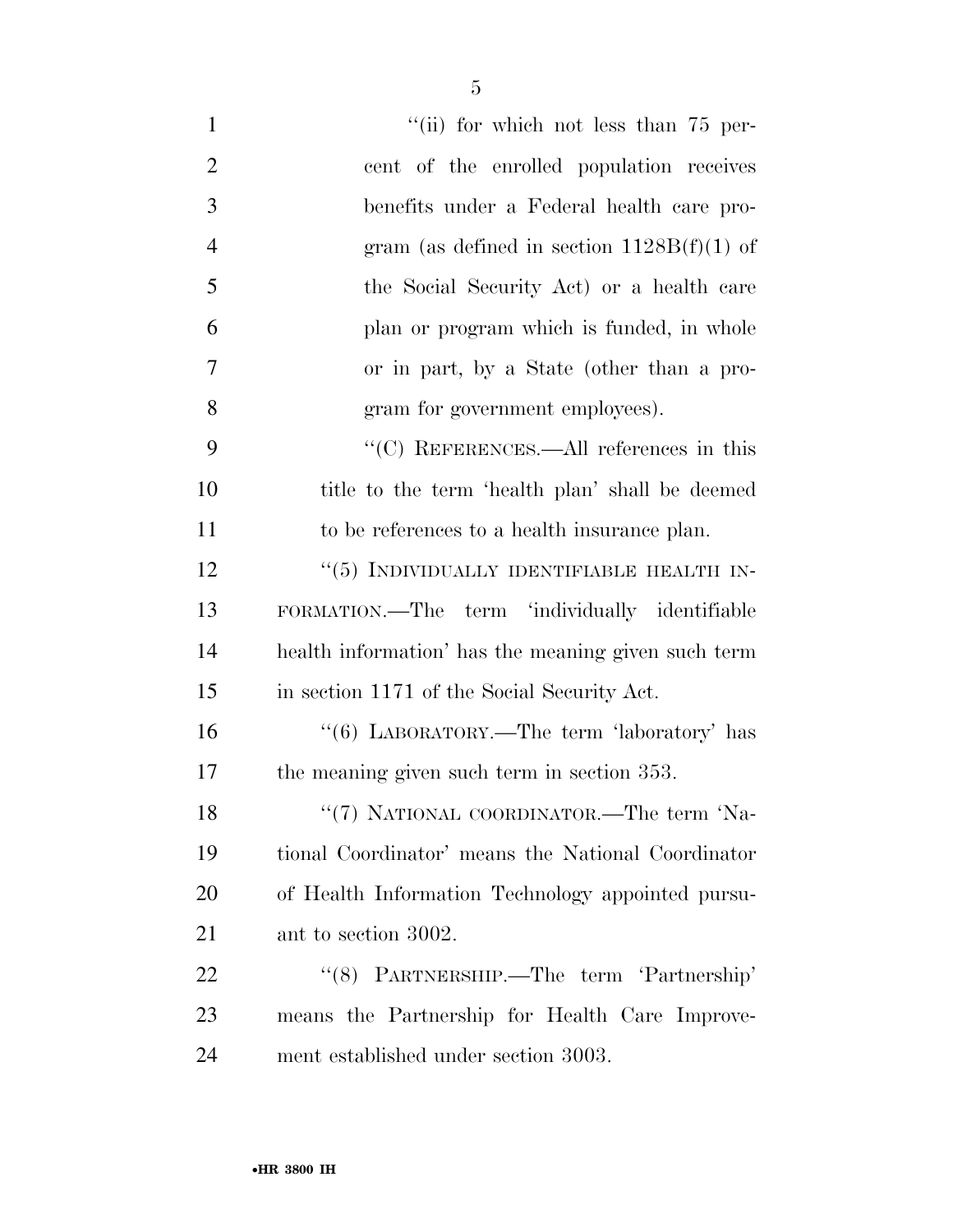| $\mathbf{1}$   | "(9) QUALIFIED HEALTH INFORMATION TECH-             |
|----------------|-----------------------------------------------------|
| $\overline{2}$ | NOLOGY.—The term 'qualified health information      |
| 3              | technology' means a computerized system (including) |
| $\overline{4}$ | hardware, software, or provision of service) that—  |
| 5              | $\lq\lq$ protects the privacy and security of       |
| 6              | health information;                                 |
| 7              | "(B) maintains and provides permitted ac-           |
| 8              | cess to health information in an electronic for-    |
| 9              | mat;                                                |
| 10             | "(C) complies with the standards adopted            |
| 11             | by the Federal Government under section 3003;       |
| 12             | $\lq\lq$ (D) has the ability to transmit and ex-    |
| 13             | change information to other health information      |
| 14             | technology systems and, to the extent feasible,     |
| 15             | public health information technology systems;       |
| 16             | $\lq\lq(E)$ allows for the electronic capture and   |
| 17             | reporting of quality measures adopted under         |
| 18             | section 3011; and                                   |
| 19             | "(F) has been certified by the Secretary or         |
| 20             | a designee of the Secretary to be in compliance     |
| 21             | with any applicable standards and implementa-       |
| 22             | tion specifications adopted by the Secretary on     |
| 23             | or prior to the date of the enactment of this       |
| 24             | title.                                              |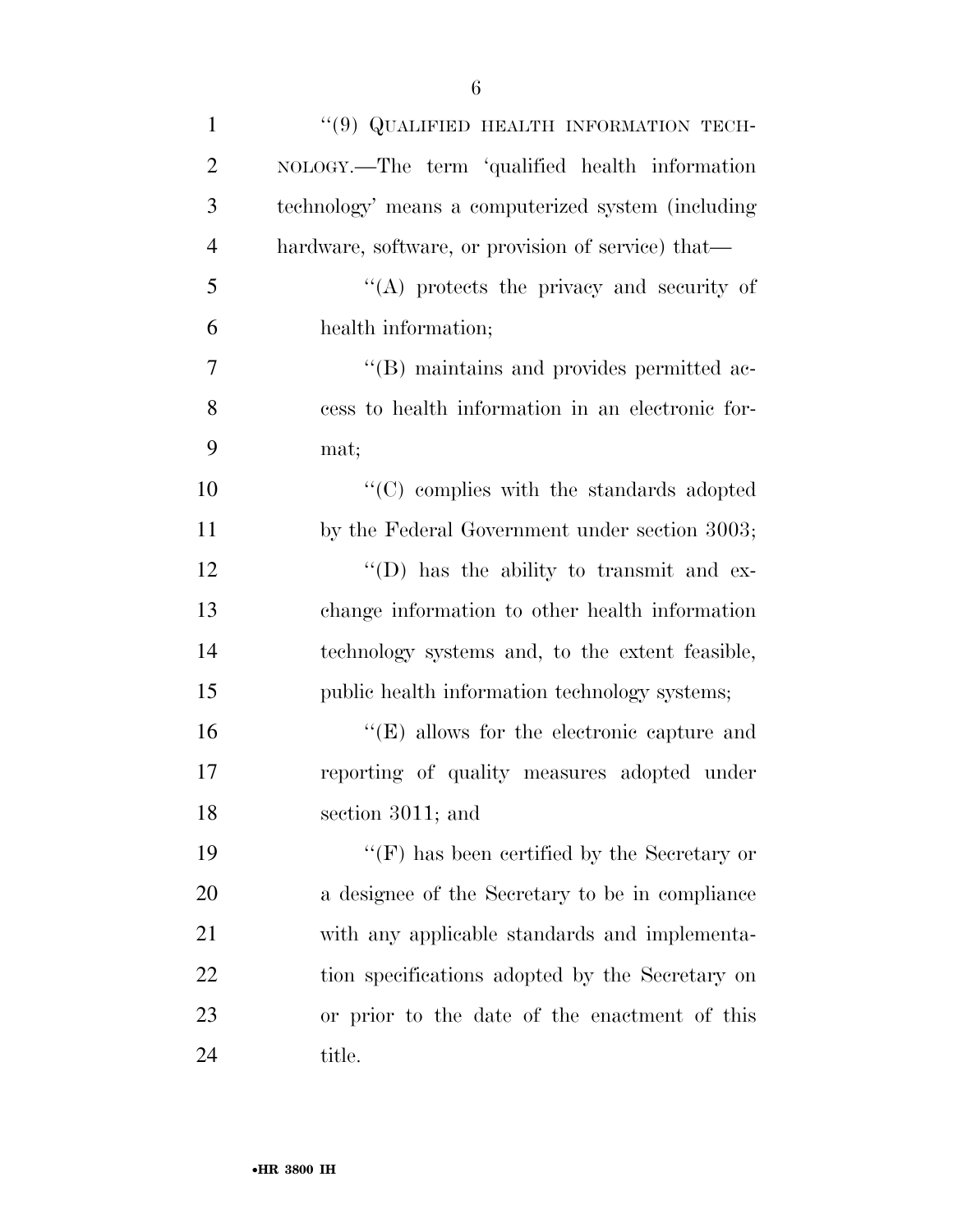| $\mathbf{1}$   | $``(10)$ INTEROPERABILITY.—The term 'inter-                |
|----------------|------------------------------------------------------------|
| $\overline{2}$ | operability' means the ability of different informa-       |
| 3              | tion technology systems and software applications to       |
| $\overline{4}$ | communicate, exchange data accurately, effectively,        |
| 5              | and consistently, and use the information that has         |
| 6              | been exchanged.                                            |
| 7              | "(11) STATE.—The term 'State' means each of                |
| 8              | the several States, the District of Columbia, Puerto       |
| 9              | Rico, the Virgin Islands, Guam, American Samoa,            |
| 10             | and the Northern Mariana Islands.                          |
| 11             | "(b) REFERENCES TO SOCIAL SECURITY ACT.—Any                |
| 12             | reference in this section to the Social Security Act shall |
|                | 13 be deemed to be a reference to such Act as in effect on |
|                | 14 the date of the enactment of this title.                |
|                | 15 "SEC. 3002. OFFICE OF THE NATIONAL COORDINATOR OF       |

## **HEALTH INFORMATION TECHNOLOGY.**

17 "(a) ESTABLISHMENT.—There is established within the office of the Secretary the Office of the National Coor- dinator of Health Information Technology, to be headed by the National Coordinator of Health Information Tech- nology. The National Coordinator shall be appointed by the Secretary in consultation with the President, and shall report directly to the Secretary.

 ''(b) PURPOSE.—The National Coordinator shall be responsible for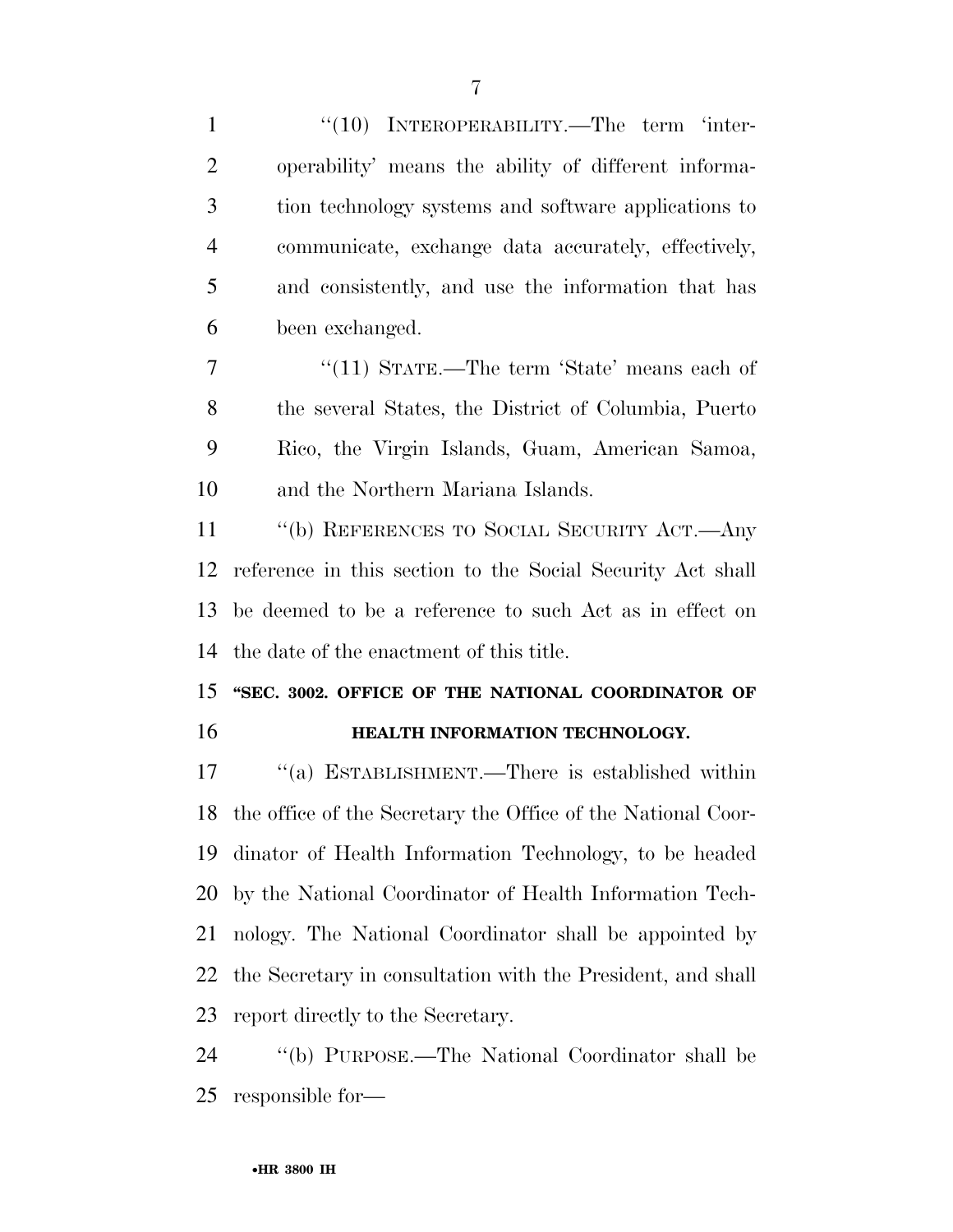1 ''(1) ensuring that key health information tech- nology initiatives are coordinated across programs of the Department of Health and Human Services;

 ''(2) ensuring that health information tech- nology policies and programs of the Department of Health and Human Services are coordinated with such policies and programs of other relevant Federal agencies (including Federal commissions and advi- sory committees) with a goal of avoiding duplication of efforts and of helping to ensure that each agency undertakes activities primarily within the areas of its greatest expertise and technical capability;

 ''(3) reviewing Federal health information tech- nology investments to ensure that Federal health in- formation technology programs are meeting the ob- jectives of the strategic plan published by the Office of the National Coordinator of Health Information Technology to establish a nationwide interoperable health information technology infrastructure;

 $\frac{4}{4}$  providing comments and advice regarding specific Federal health information technology pro- grams, at the request of Office of Management and Budget; and

 ''(5) enhancing the use of health information technology to improve the quality of health care in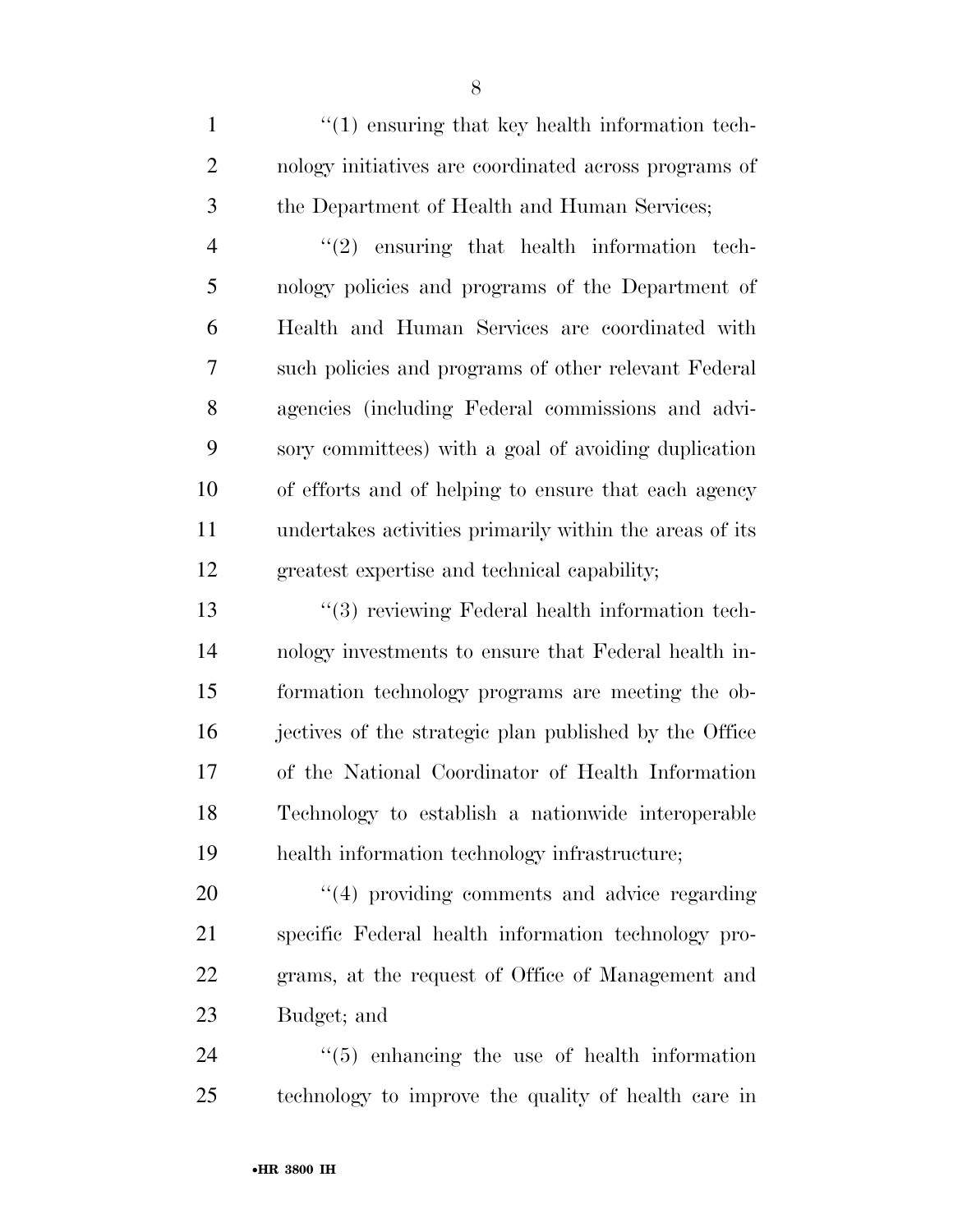| $\mathbf{1}$   | the prevention and management of chronic disease            |
|----------------|-------------------------------------------------------------|
| $\overline{2}$ | and to address population health.                           |
| 3              | "(c) ROLE WITH COMMUNITY AND THE PARTNER-                   |
| $\overline{4}$ | SHIP.—The National Coordinator shall—                       |
| 5              | $``(1)$ serve as an ex officio member of the Com-           |
| 6              | munity, and act as a liaison between the Federal            |
| 7              | Government and the Community;                               |
| 8              | $(2)$ serve as an ex officio member of the Part-            |
| 9              | nership and act as a liaison between the Federal            |
| 10             | Government and the Partnership; and                         |
| 11             | $\cdot\cdot$ (3) serve as a liaison between the Partnership |
| 12             | and the Community.                                          |
| 13             | "(d) REPORTS AND WEBSITE.—The National Coordi-              |
| 14             | nator shall—                                                |
| 15             | $(1)$ develop and publish a strategic plan for              |
| 16             | implementing a nationwide interoperable health in-          |
| 17             | formation technology infrastructure;                        |
| 18             | $f'(2)$ maintain and frequently update an Inter-            |
| 19             | net website that—                                           |
| 20             | $\lq\lq$ publishes the schedule for the assess-             |
| 21             | ment of standards for significant use cases;                |
| 22             | $\lq\lq (B)$ publishes the recommendations of the           |
| 23             | Community;                                                  |
| 24             | $\lq\lq$ (C) publishes the recommendations of the           |
| 25             | Partnership;                                                |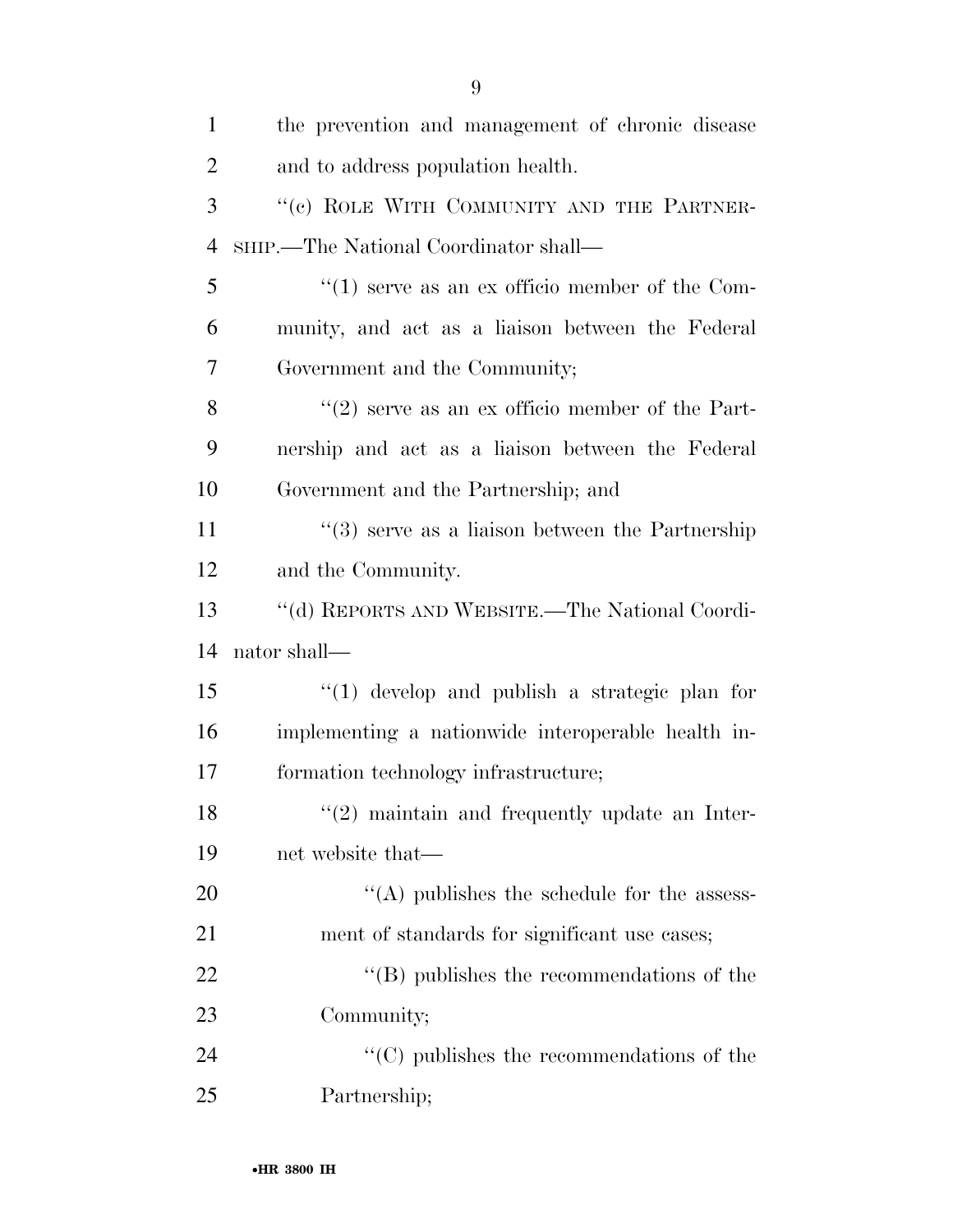| $\mathbf{1}$   | $\lq\lq$ (D) publishes quality measures;                     |
|----------------|--------------------------------------------------------------|
| $\overline{2}$ | $\lq\lq$ identifies sources of funds that will               |
| 3              | be made available to facilitate the purchase of,             |
| $\overline{4}$ | or enhance the utilization of, health information            |
| 5              | technology systems, either through grants or                 |
| 6              | technical assistance; and                                    |
| $\overline{7}$ | "(F) publishes a plan for a transition of                    |
| 8              | any functions of the Office of the National Co-              |
| 9              | ordinator of Health Information Technology                   |
| 10             | that should be continued after September 30,                 |
| 11             | 2014;                                                        |
| 12             | "(3) prepare a report on the lessons learned                 |
| 13             | from major public and private health care systems            |
| 14             | that have implemented health information tech-               |
| 15             | nology systems, including an explanation of whether          |
| 16             | the systems and practices developed by such systems          |
| 17             | may be applicable to and usable in whole or in part          |
| 18             | by other health care providers; and                          |
| 19             | $\lq(4)$ assess the impact of health information             |
| 20             | technology in communities with health disparities            |
| 21             | and identify practices to increase the adoption of           |
| 22             | such technology by health care providers in such             |
| 23             | communities.                                                 |
| 24             | "(e) RULE OF CONSTRUCTION.—Nothing in this sec-              |
| 25             | tion shall be construed as requiring the duplication of Fed- |

•**HR 3800 IH**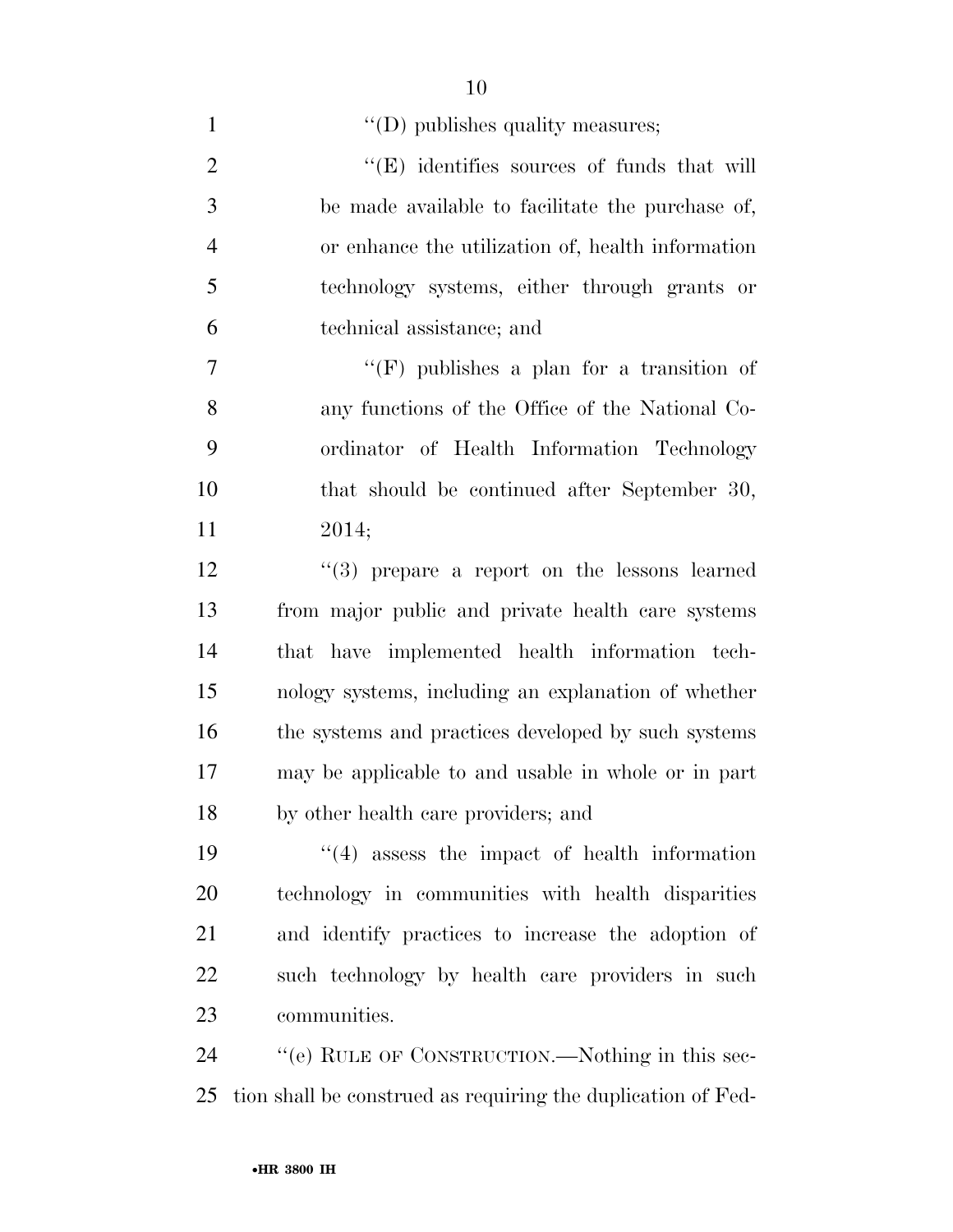eral efforts with respect to the establishment of the Office of the National Coordinator of Health Information Tech- nology, regardless of whether such efforts are carried out before or after the date of the enactment of this title.

 ''(f) AUTHORIZATION OF APPROPRIATIONS.—There are authorized to be appropriated to carry out this section, such sums as may be necessary for each of fiscal years 2008 through 2012.

 ''(g) SUNSET.—The provisions of this section shall not apply after September 30, 2014.

 **''SEC. 3003. PARTNERSHIP FOR HEALTH CARE IMPROVE-MENT—STANDARDS AND TECHNOLOGY.** 

13 "(a) ESTABLISHMENT.

14  $\frac{1}{2}$  (1) In GENERAL.—There is established a pub- lic-private Partnership for Health Care Improvement to—

17 ''(A) provide advice to the Secretary and the Nation and recommend specific actions to achieve a nationwide interoperable health infor-20 mation technology infrastructure;

21 "(B) make recommendations concerning standards, implementation specifications, and certification criteria for the electronic exchange of health information (including for the report-ing of quality data under section 3011) for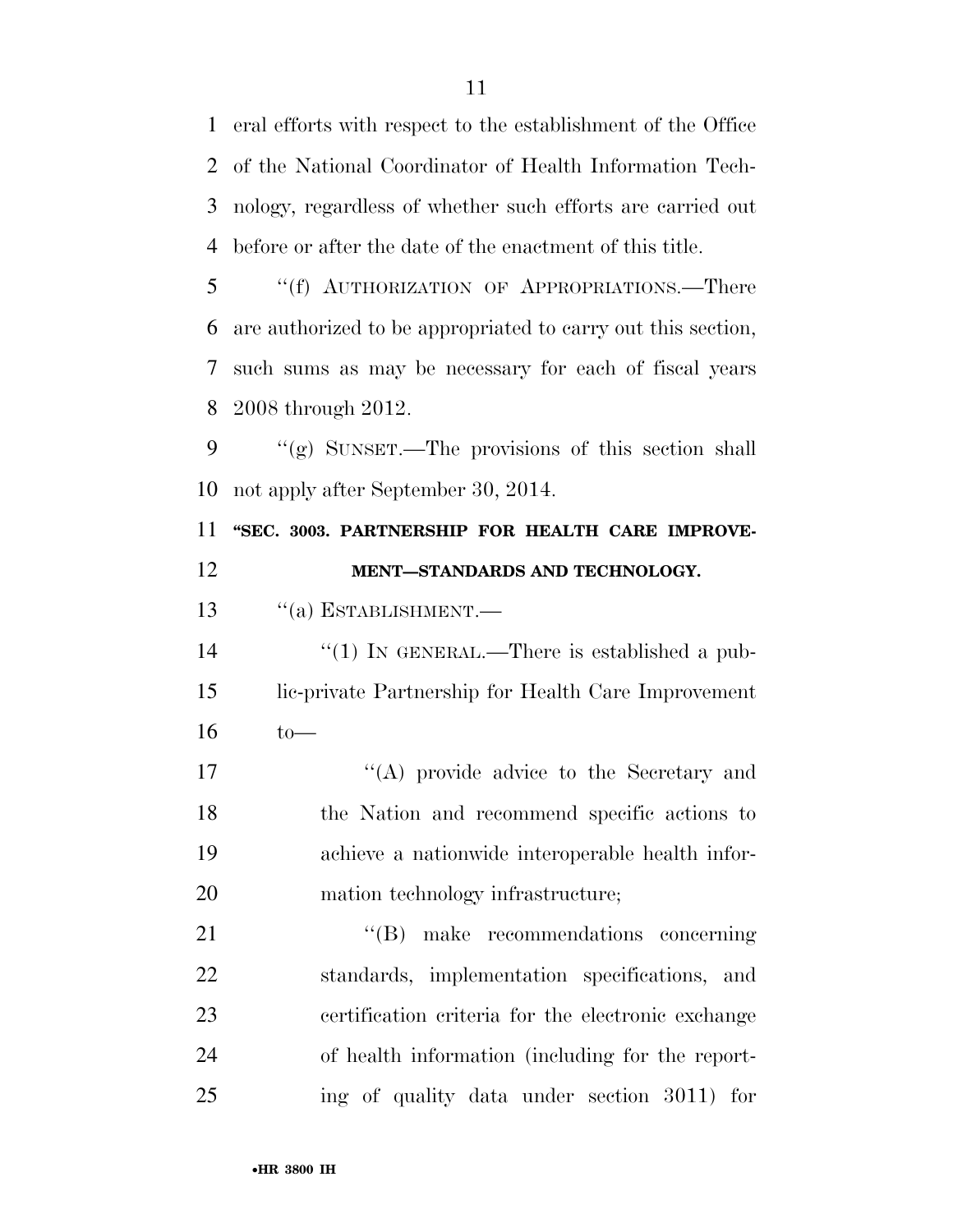| $\mathbf{1}$   | adoption by the Federal Government and vol-         |
|----------------|-----------------------------------------------------|
| $\overline{2}$ | untary adoption by private entities;                |
| 3              | $\lq\lq$ (C) serve as a forum for the participation |
| $\overline{4}$ | of a broad range of stakeholders with specific      |
| 5              | technical expertise in the development of stand-    |
| 6              | ards, implementation specifications, and certifi-   |
| 7              | cation criteria to provide input on the effective   |
| 8              | implementation of health information tech-          |
| 9              | nology systems; and                                 |
| 10             | $\lq\lq$ (D) develop and maintain an Internet       |
| 11             | website that—                                       |
| 12             | "(i) publishes established governance               |
| 13             | rules (including a subsequent appointment           |
| 14             | process);                                           |
| 15             | "(ii) publishes a business plan;                    |
| 16             | "(iii) publishes meeting notices at                 |
| 17             | least 14 days prior to each meeting;                |
| 18             | "(iv) publishes meeting agendas at                  |
| 19             | least 7 days prior to each meeting; and             |
| 20             | $f'(v)$ publishes meeting materials at              |
| 21             | least 3 days prior to each meeting.                 |
| 22             | "(2) LIMITATION.—The Partnership shall not          |
| 23             | meet or take any action until an advisory committee |
| 24             | charter has been filed with the Secretary and with  |
| 25             | the appropriate committees of the Senate and House  |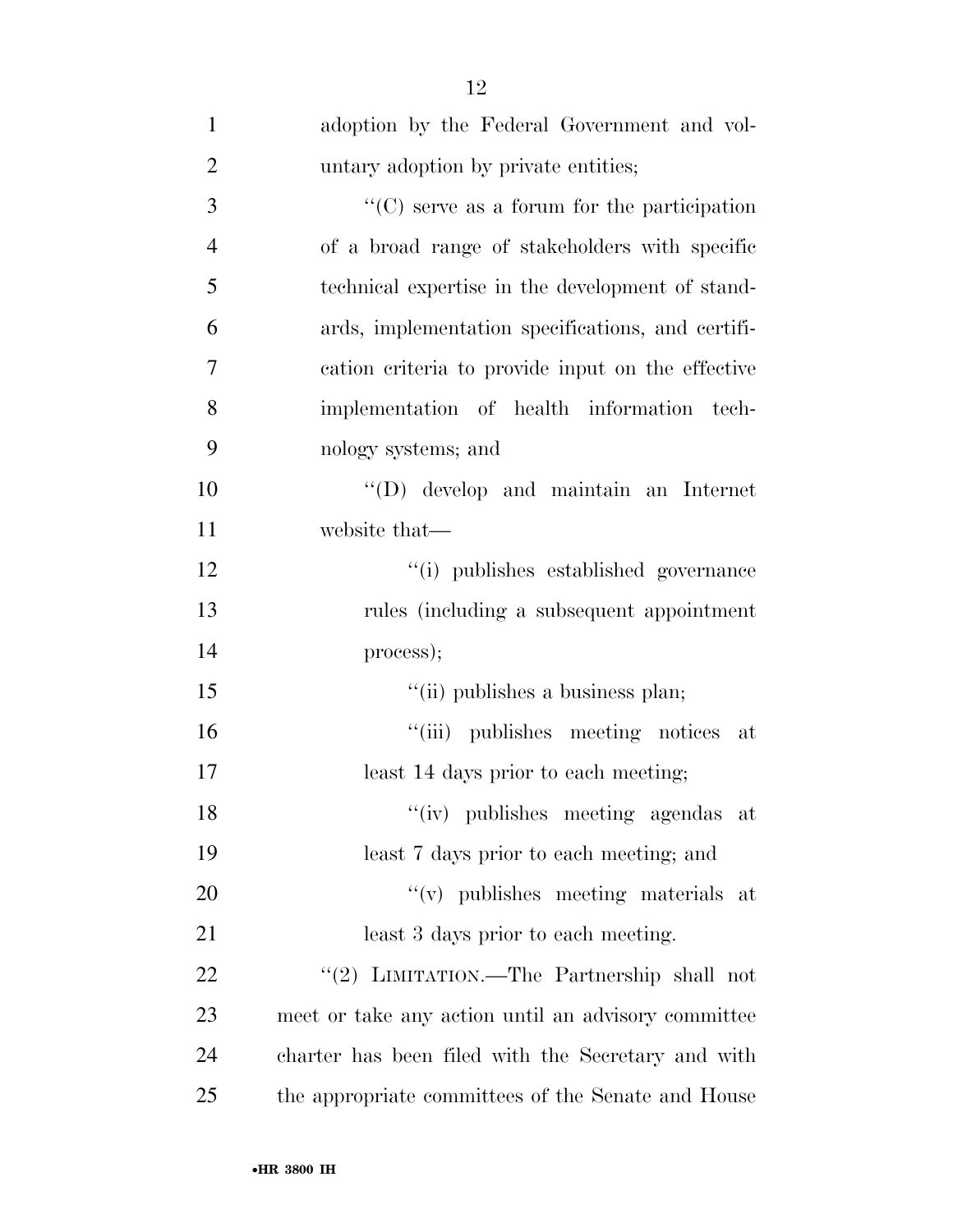| $\mathbf{1}$   | of Representatives for the Community described in |
|----------------|---------------------------------------------------|
| $\overline{2}$ | section 3004.                                     |
| 3              | $``$ (b) MEMBERSHIP.—                             |
| $\overline{4}$ | $``(1)$ APPOINTMENTS.—                            |
| 5              | "(A) IN GENERAL.—The Partnership shall            |
| 6              | be composed of members to be appointed as fol-    |
| 7              | lows:                                             |
| 8              | "(i) 2 members shall be appointed by              |
| 9              | the Secretary.                                    |
| 10             | "(ii) 1 member shall be appointed by              |
| 11             | the majority leader of the Senate.                |
| 12             | "(iii) 1 member shall be appointed by             |
| 13             | the minority leader of the Senate.                |
| 14             | "(iv) 1 member shall be appointed by              |
| 15             | the Speaker of the House of Representa-           |
| 16             | tives.                                            |
| 17             | "(v) 1 member shall be appointed by               |
| 18             | the minority leader of the House of Rep-          |
| 19             | resentatives.                                     |
| 20             | "(vi) 7 members shall be appointed by             |
| 21             | the Comptroller General of the United             |
| 22             | States of whom—                                   |
| 23             | "(I) 1 member shall be a rep-                     |
| 24             | resentative of consumer or patient or-            |
| 25             | ganizations;                                      |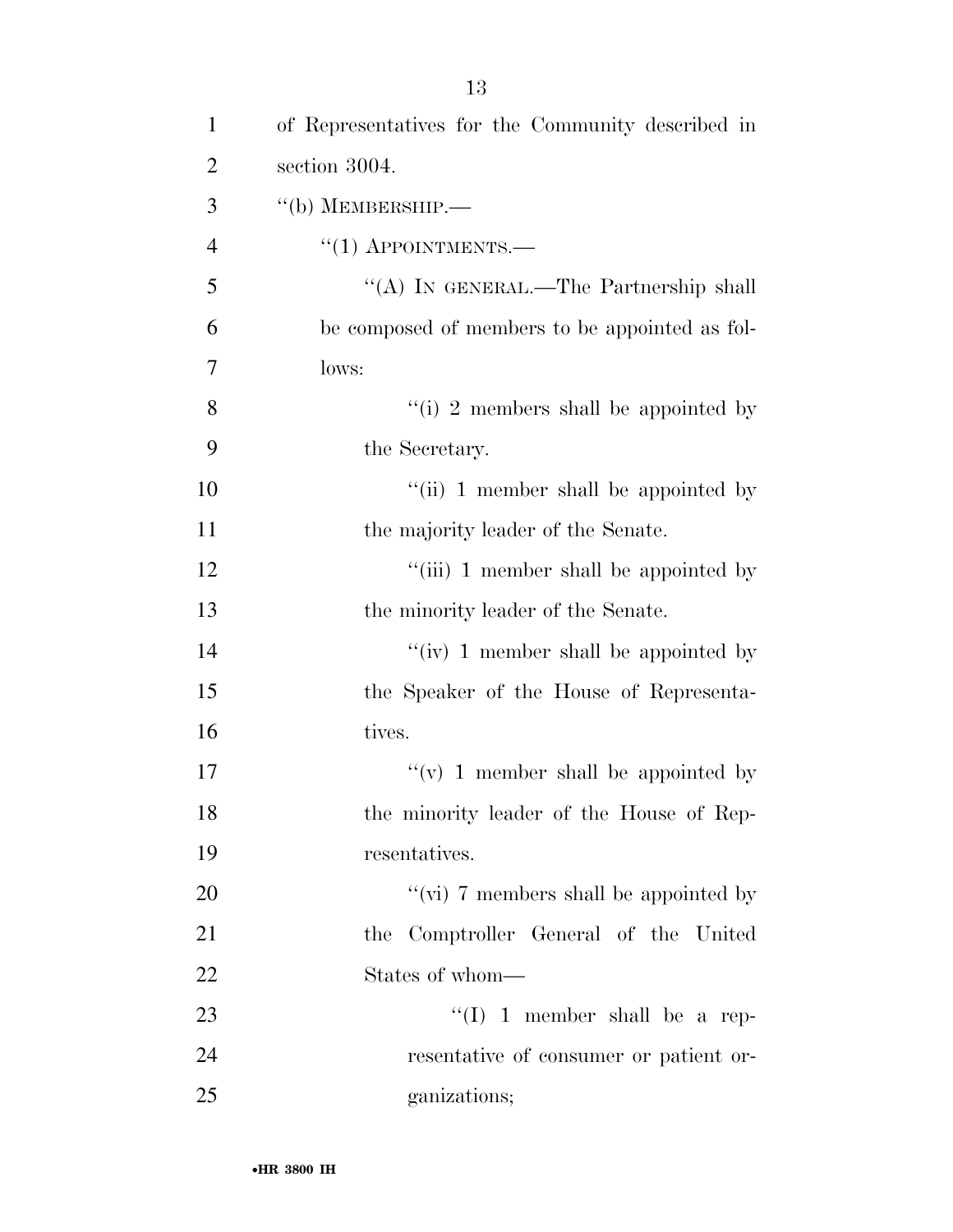| $\mathbf{1}$   | "(II) 1 member shall be a rep-                    |
|----------------|---------------------------------------------------|
| $\overline{2}$ | resentative of organizations with ex-             |
| 3              | pertise in privacy;                               |
| $\overline{4}$ | "(III) 1 member shall be a rep-                   |
| 5              | resentative of organizations with ex-             |
| 6              | pertise in security;                              |
| 7              | "(IV) 1 member shall be a rep-                    |
| 8              | resentative of health care providers;             |
| 9              | "(V) 1 member shall be a rep-                     |
| 10             | resentative of health plans or other              |
| 11             | third party payers;                               |
| 12             | "(VI) 1 member shall be a rep-                    |
| 13             | resentative of information technology             |
| 14             | vendors; and                                      |
| 15             | "(VII) 1 member shall be a rep-                   |
| 16             | resentative of purchasers or employ-              |
| 17             | ers.                                              |
| 18             | "(B) NATIONAL COORDINATOR.-The Na-                |
| 19             | tional Coordinator shall be a member of the       |
| 20             | Partnership and act as a liaison among the        |
| 21             | Partnership, the Community, and the Federal       |
| 22             | Government.                                       |
| 23             | "(2) CHAIRPERSON AND VICE CHAIRPERSON.—           |
| 24             | The Partnership shall designate 1 member to serve |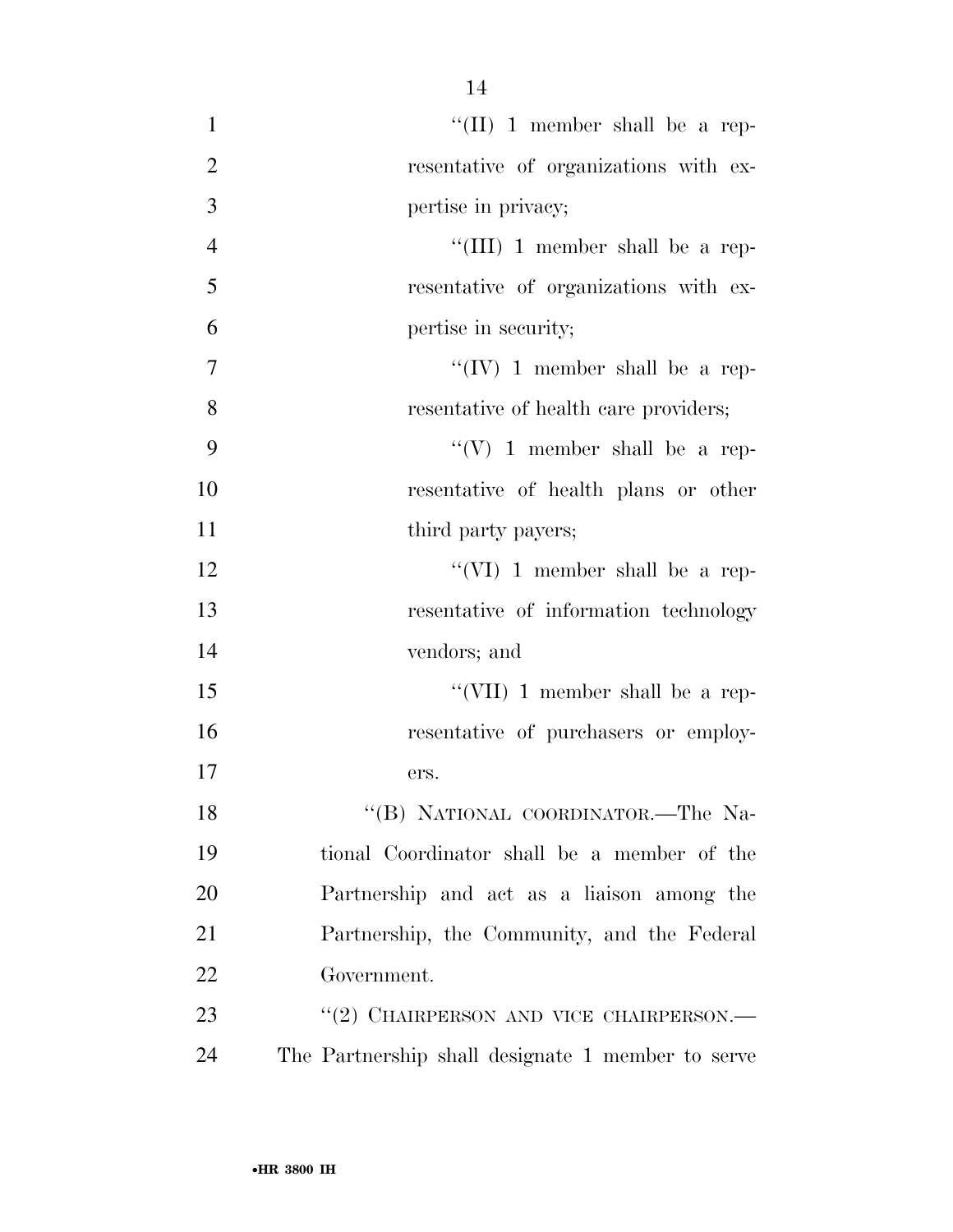| $\mathbf{1}$   | as the chairperson and 1 member to serve as the         |
|----------------|---------------------------------------------------------|
| $\overline{2}$ | vice chairperson of the Partnership.                    |
| 3              | "(3) BALANCE.—In appointing members under               |
| $\overline{4}$ | paragraph $(1)(A)(vi)$ , the Comptroller General of the |
| 5              | United States shall ensure a balance among various      |
| 6              | sectors of the health care system so that no single     |
| 7              | sector unduly influences the recommendations of the     |
| 8              | Partnership.                                            |
| 9              | "(4) TERMS.—Members appointed under para-               |
| 10             | graph $(1)(A)$ shall serve for 3-year terms, except     |
| 11             | that any member appointed to fill a vacancy for an      |
| 12             | unexpired term shall be appointed for the remainder     |
| 13             | of such term. A member may serve for not to exceed      |
| 14             | 180 days after the expiration of such member's term     |
| 15             | or until a successor has been appointed.                |
| 16             | "(5) OUTSIDE INVOLVEMENT.—The Partner-                  |
| 17             | ship shall ensure an adequate opportunity for the       |
| 18             | participation of outside advisors, including individ-   |
| 19             | uals with expertise in—                                 |
| 20             | $\lq\lq$ health information privacy;                    |
| 21             | $\lq\lq$ health information security;                   |
| 22             | "(C) health care quality and patient safety,            |
| 23             | including individuals with expertise in utilizing       |
| 24             | health information technology to improve health         |
| 25             | care quality and patient safety;                        |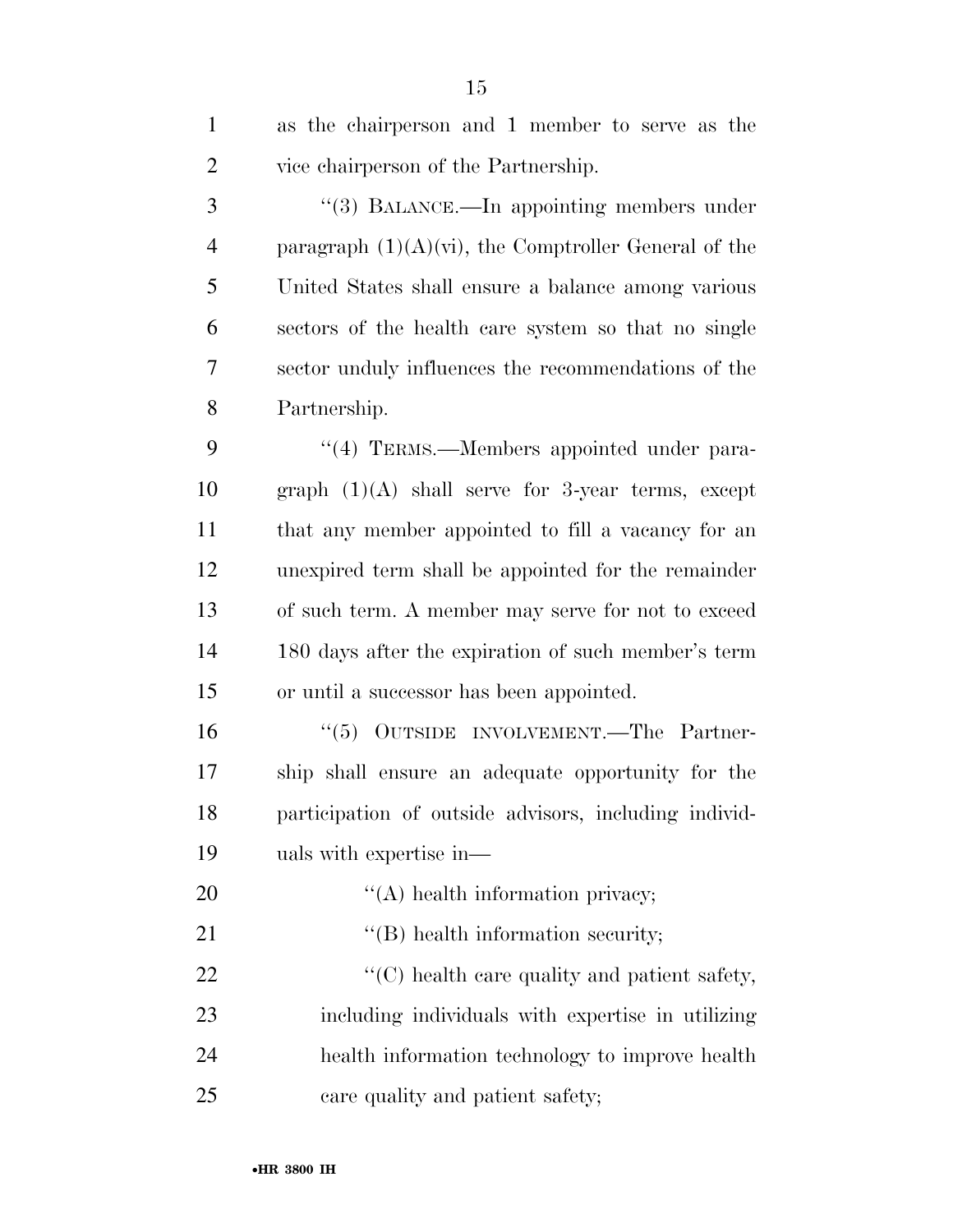| $\mathbf{1}$   | "(D) medical and clinical research data ex-           |
|----------------|-------------------------------------------------------|
| $\overline{2}$ | change; and                                           |
| 3              | $\lq\lq(E)$ developing health information tech-       |
| $\overline{4}$ | nology standards and new health information           |
| 5              | technology.                                           |
| 6              | "(6) QUORUM.—Two-thirds of the members of             |
| $\overline{7}$ | the Partnership shall constitute a quorum for the     |
| 8              | purpose of conducting votes.                          |
| 9              | "(c) STANDARDS AND IMPLEMENTATION SPECIFICA-          |
| 10             | TIONS.                                                |
| 11             | "(1) SCHEDULE.—Not later than 90 days after           |
| 12             | the date of the enactment of this title, the Partner- |
| 13             | ship shall develop a schedule for the assessment of   |
| 14             | standards and implementation specifications under     |
| 15             | this section. The Partnership shall update such       |
| 16             | schedule annually. The Secretary shall publish such   |
| 17             | schedule in the Federal Register and on the Internet  |
| 18             | website of the Department of Health and Human         |
| 19             | Services.                                             |
| 20             | $(2)$ FIRST<br>YEAR RECOMMENDATIONS.—Con-             |
| 21             | sistent with the schedule published under paragraph   |
| 22             | $(1)$ and not later than 1 year after the date of the |
| 23             | enactment of this title, the Partnership shall rec-   |
| 24             | ommend, and the Secretary shall review, such stand-   |
| 25             | ards and implementation specifications.               |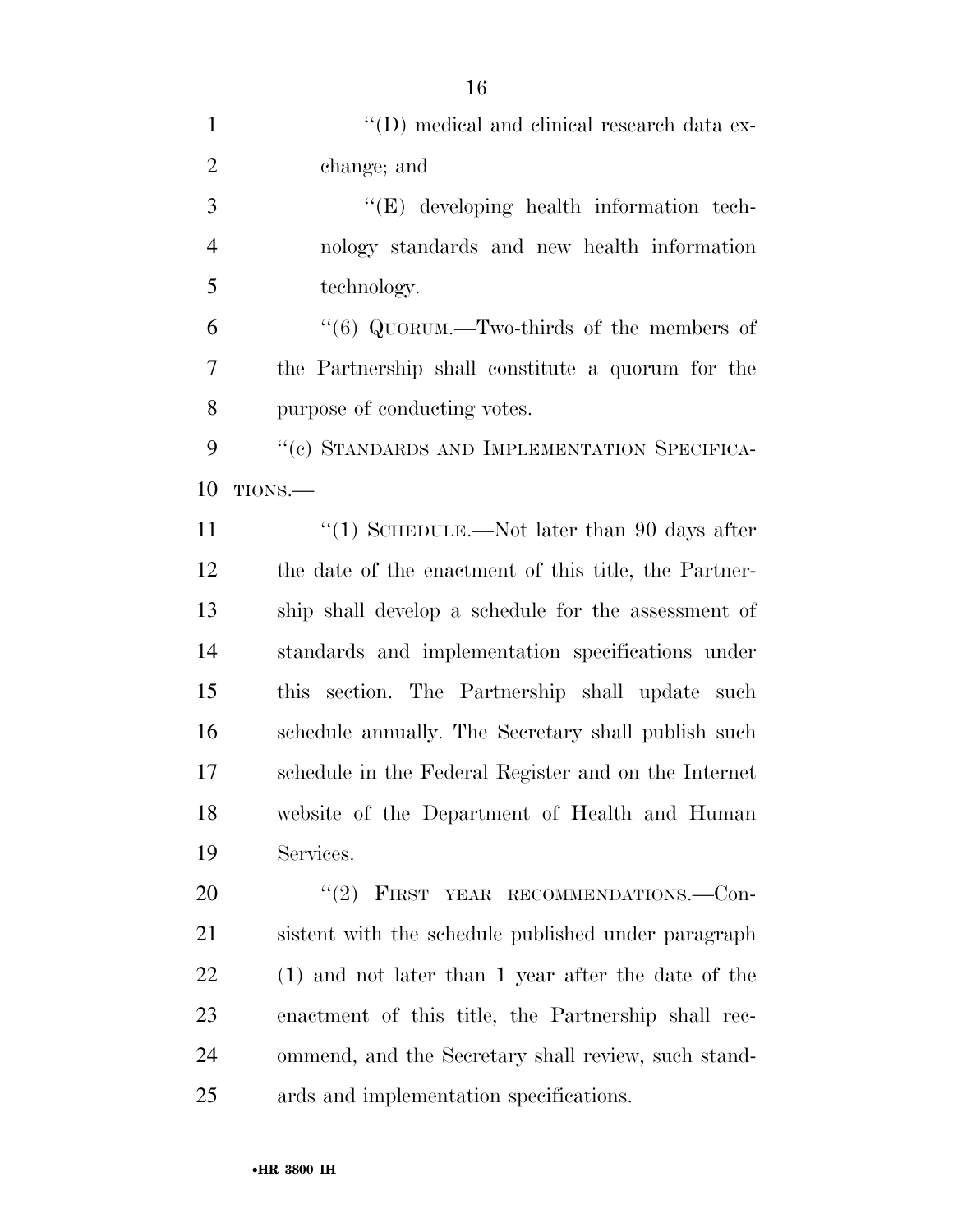| $\mathbf{1}$   | "(3) ONGOING RECOMMENDATIONS.—The Part-                |
|----------------|--------------------------------------------------------|
| $\overline{2}$ | nership shall review and modify, as appropriate but    |
| 3              | at least annually, adopted standards and implemen-     |
| $\overline{4}$ | tation specifications and continue to recommend ad-    |
| 5              | ditional standards and implementation specifications,  |
| 6              | consistent with the schedule published pursuant to     |
| 7              | paragraph (1). The Secretary shall review such         |
| 8              | modifications and recommendations.                     |
| 9              | "(4) FOCUS OF RECOMMENDATIONS.—The rec-                |
| 10             | ommendations for standards and implementation          |
| 11             | specifications under paragraphs (2) and (3) shall      |
| 12             | focus on health care information technologies that     |
| 13             | have the greatest potential to improve the quality     |
| 14             | and efficiency of health care, including—              |
| 15             | "(A) technologies that protect the privacy             |
| 16             | of health information and promote security;            |
| 17             | "(B) interoperable electronic<br>health                |
| 18             | records;                                               |
| 19             | $\lq\lq$ replacement of paper forms with elec-         |
| 20             | tronic alternatives;                                   |
| 21             | $\lq\lq$ (D) self-service technologies that facilitate |
| 22             | the provision of patient information and reduce        |
| 23             | wait times;                                            |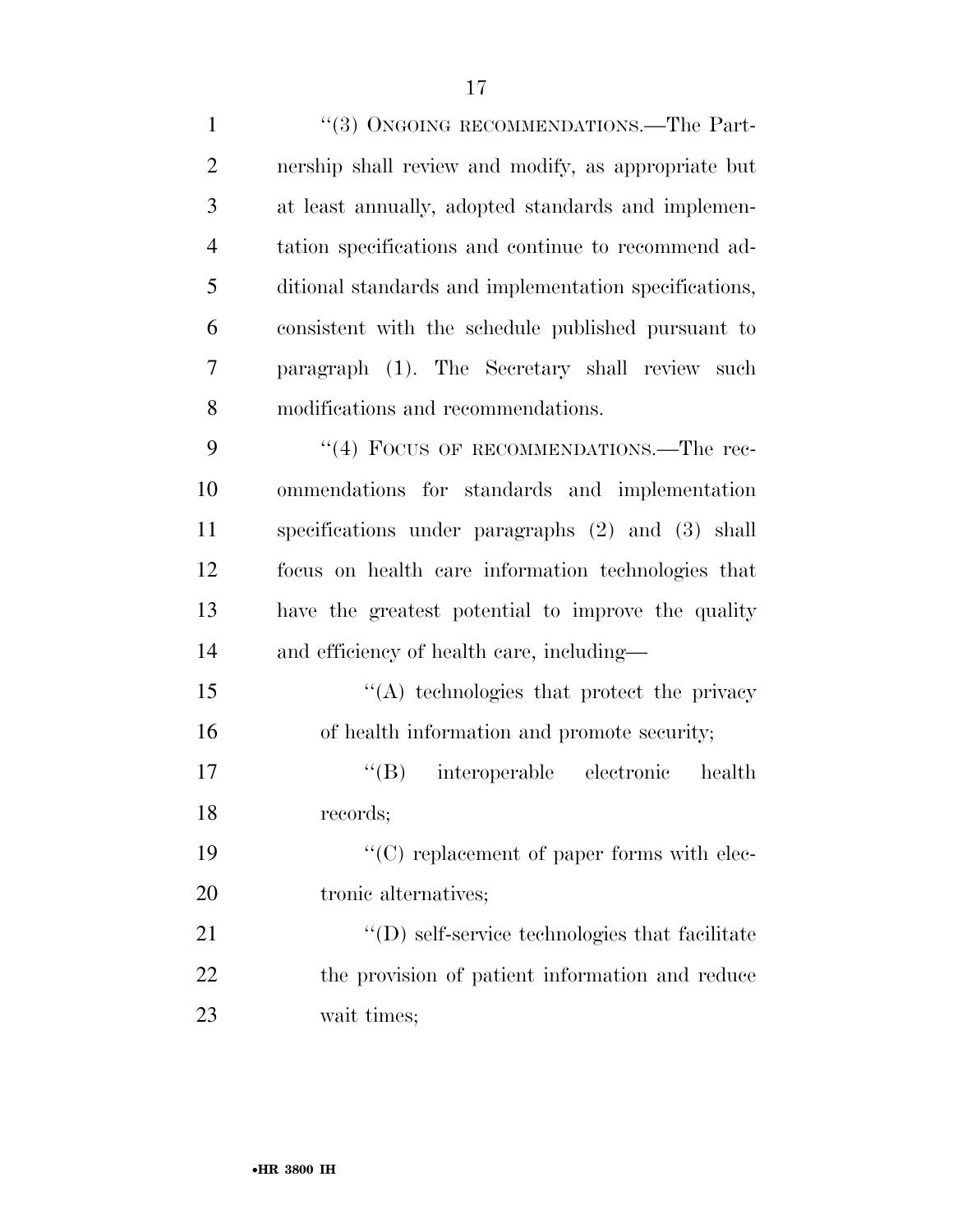| $\mathbf{1}$   | $\lq\lq$ telemedicine technologies that reduce       |
|----------------|------------------------------------------------------|
| $\overline{2}$ | travel requirements for patients in remote           |
| 3              | areas;                                               |
| $\overline{4}$ | $\lq\lq(F)$ technologies that facilitate home        |
| 5              | health care and the monitoring of patients           |
| 6              | recuperating at home;                                |
| 7              | $\lq\lq(G)$ technologies that help reduce medical    |
| 8              | errors;                                              |
| 9              | "(H) technologies that facilitate the con-           |
| 10             | tinuity of care among health settings; and           |
| 11             | $\lq\lq$ (I) any other technology that the Partner-  |
| 12             | ship finds to be among the technologies with         |
| 13             | the greatest potential to improve the quality        |
| 14             | and efficiency of health care.                       |
| 15             | "(5) RECOGNITION OF PRIVATE ENTITIES.-               |
| 16             | The Partnership, in consultation with the Secretary, |
| 17             | may recognize a private entity or entities for the   |
| 18             | purpose of developing and updating standards and     |
| 19             | implementation specifications to achieve uniform and |
| 20             | consistent implementation of the standards adopted   |
| 21             | by the President under paragraph (9). Such entity    |
| 22             | or entities shall make recommendations to the Part-  |
| 23             | nership consistent with this section.                |
| 24             | PUBLICATION.—All recommendations<br>``(6)            |
| 25             | made by the Partnership pursuant to this section     |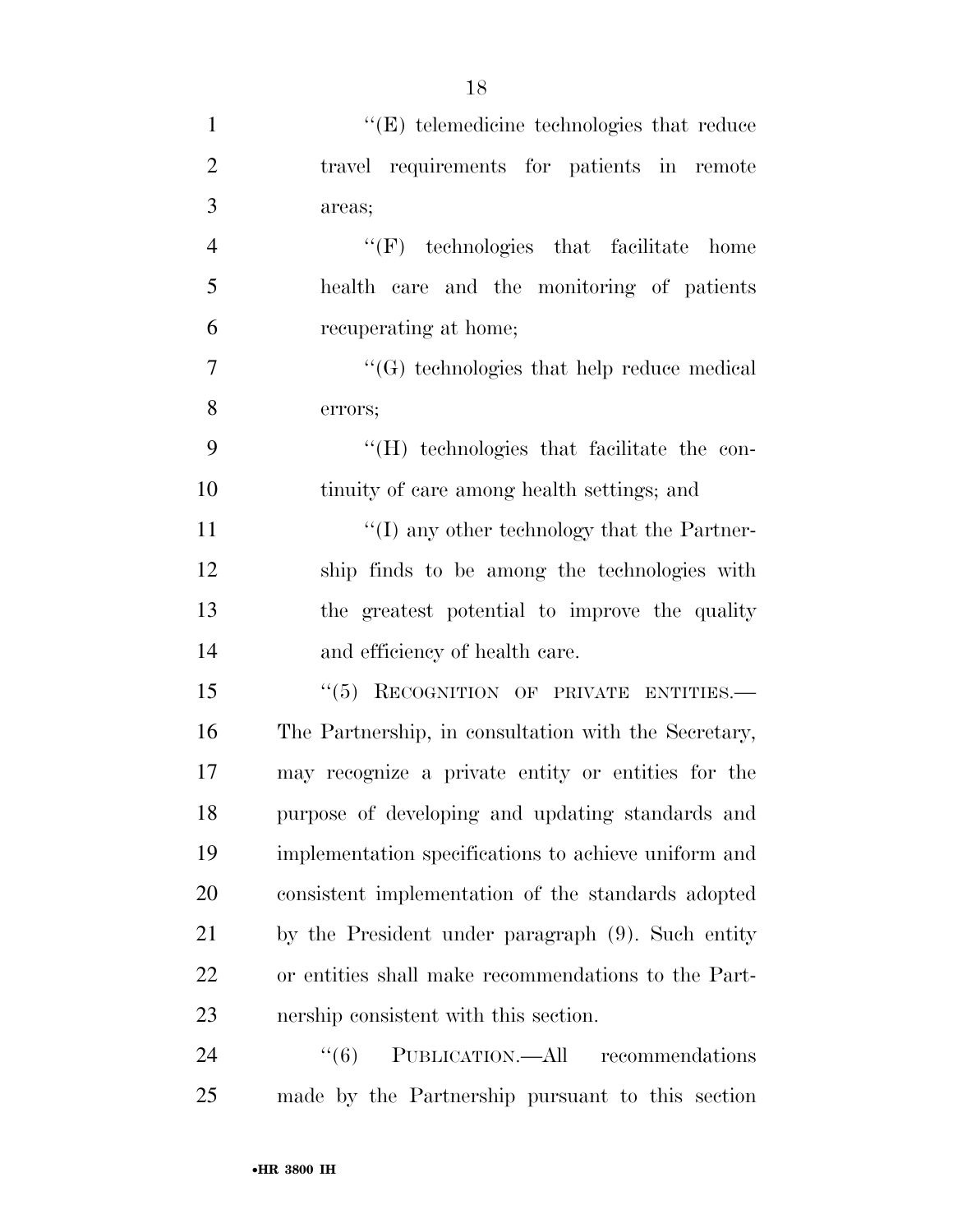shall be published in the Federal Register and on the Internet website of the Office of the National Coordinator of Health Information Technology.

4 "(7) PILOT TESTING.—The Secretary may con- duct, or recognize a private entity or entities to con- duct, a pilot project to test the standards and imple- mentation specifications developed under this sub- section before the Partnership issues recommenda- tions on such standards and implementation speci- fications in order to provide for the efficient imple- mentation of such standards and implementation specifications.

 ''(8) PUBLIC INPUT.—The Partnership shall conduct open public meetings and develop a process to allow for public comment on the schedule and rec- ommendations described in this subsection. Such process shall ensure that such comments will be sub- mitted within 30 days after the publication of a rec-ommendation under this subsection.

20 "(9) FEDERAL ACTION.—Not later than 90 days after the issuance of a recommendation from 22 the Partnership under this subsection, the Secretary, the Secretary of Veterans Affairs, and the Secretary of Defense, in collaboration with representatives of other relevant Federal agencies as determined ap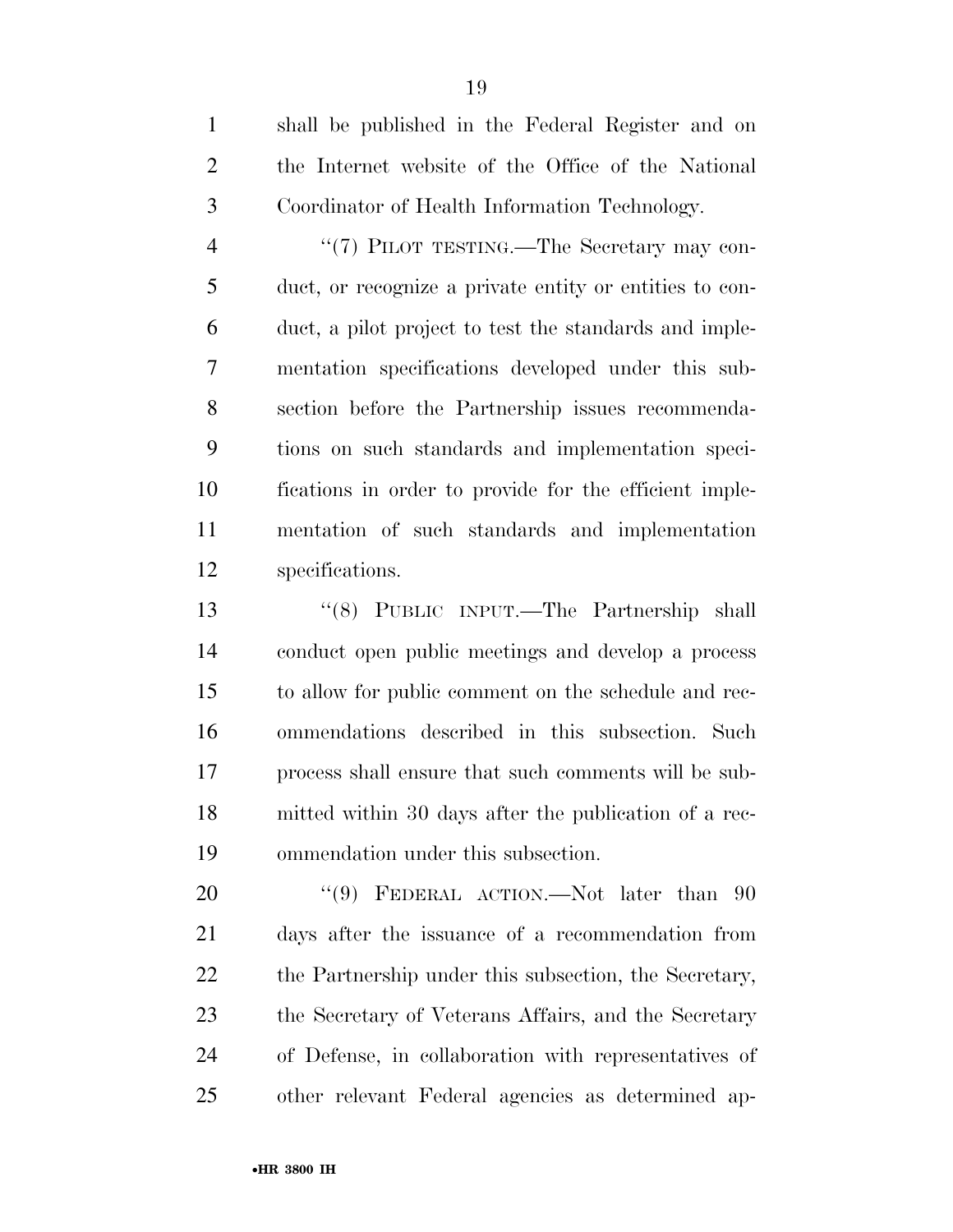propriate by the President, shall jointly review such recommendation. If appropriate, the President shall provide for the adoption by the Federal Government of any standard or implementation specification con- tained in such recommendation. Such determination shall be published in the Federal Register and on the Internet website of the Office of the National Coordinator of Health Information Technology with-in 30 days after such determination is made.

10 "(10) CONSISTENCY.—The standards and im- plementation specifications described in this sub- section shall be consistent with the standards for in- formation transactions and data elements developed pursuant to the regulations promulgated under sec- tion 264(c) of the Health Insurance Portability and Accountability Act of 1996.

17 "(d) CERTIFICATION.—

18 "(1) DEVELOPING CRITERIA.—The Partner- ship, in consultation with the Secretary, may recog- nize a private entity or entities for the purpose of developing and recommending to the Partnership criteria to certify that appropriate categories of health information technology products that claim to be in compliance with applicable standards and im-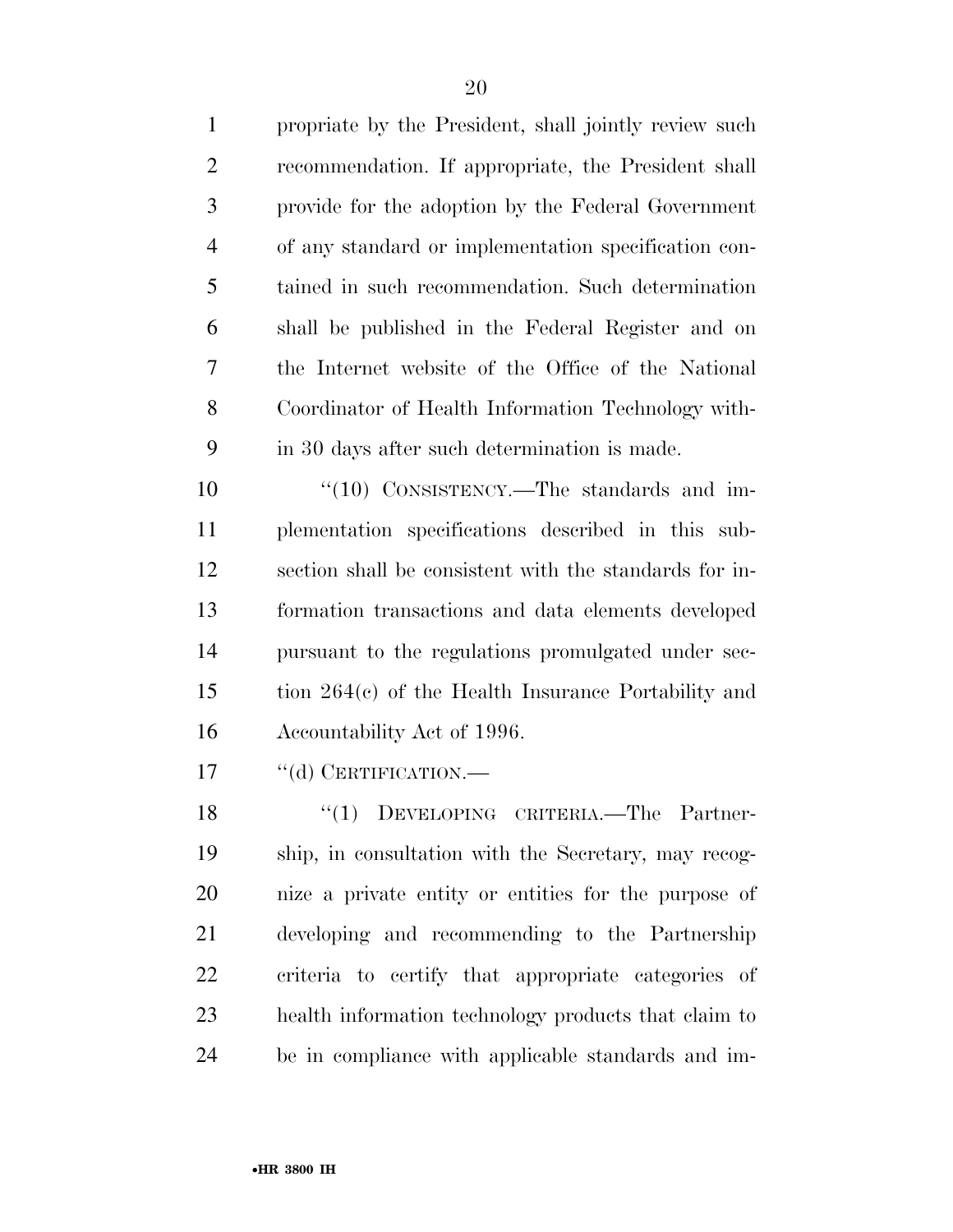| $\mathbf{1}$   | plementation specifications adopted under this title          |
|----------------|---------------------------------------------------------------|
| $\overline{2}$ | have established such compliance.                             |
| 3              | "(2) ADOPTION OF CRITERIA.—The Secretary,                     |
| $\overline{4}$ | based upon the recommendations of the Partnership,            |
| 5              | shall review and, if appropriate, adopt such criteria.        |
| 6              | "(3) CONDUCTING CERTIFICATION.—The Sec-                       |
| $\overline{7}$ | retary may recognize a private entity or entities to          |
| 8              | conduct the certifications described in paragraph (1)         |
| 9              | using the criteria adopted by the Secretary under             |
| 10             | this subsection.                                              |
| 11             | "(e) RULE OF CONSTRUCTION.—Nothing in this sec-               |
| 12             | tion shall be construed as disrupting existing activities de- |
| 13             | scribed in subsection $(e)$ or $(d)$ .                        |
| 14             | "(f) REQUIREMENT TO CONSIDER RECOMMENDA-                      |
| 15             | TIONS.—In carrying out the activities described in sub-       |
| 16             | sections (c) and (d), the Partnership shall adopt and inte-   |
| 17             | grate the recommendations of the Community that are           |
|                | 18 adopted by the Secretary.                                  |
| 19             | "(g) AUTHORIZATION OF APPROPRIATIONS.—There                   |
| 20             | are authorized to be appropriated to carry out this section,  |
| 21             | such sums as may be necessary for each of fiscal years        |
| 22             | 2008 through 2012.                                            |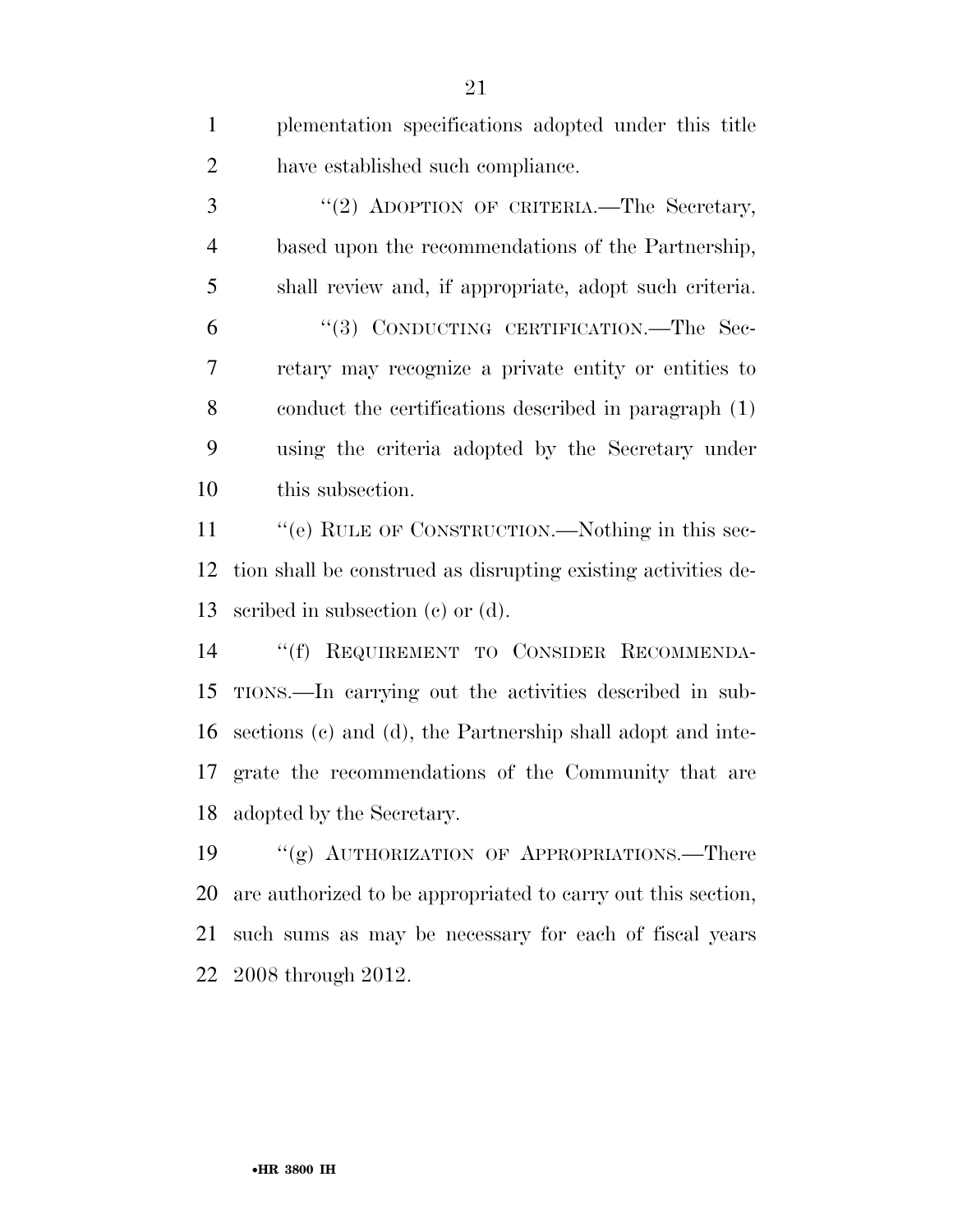''(a) ESTABLISHMENT.—There is established a com- mittee to be known as the American Health Information Community. The Community shall—

 ''(1) provide advice to the Secretary and the heads of any relevant Federal agencies concerning the policy considerations related to health informa-tion technology;

10 ''(2) not later than 1 year after the date of the enactment of this title, and annually thereafter, make recommendations concerning a policy frame- work for the development and adoption of a nation- wide interoperable health information technology in-frastructure;

 ''(3) not later than 1 year after the date of the enactment of this title, and annually thereafter, make recommendations concerning national policies for adoption by the Federal Government, and vol- untary adoption by private entities, to support the widespread adoption of health information tech-nology, including—

23  $\cdot$  (A) the protection of individually identifi- able health information, including policies con-cerning the individual's ability to control the ac-

•**HR 3800 IH**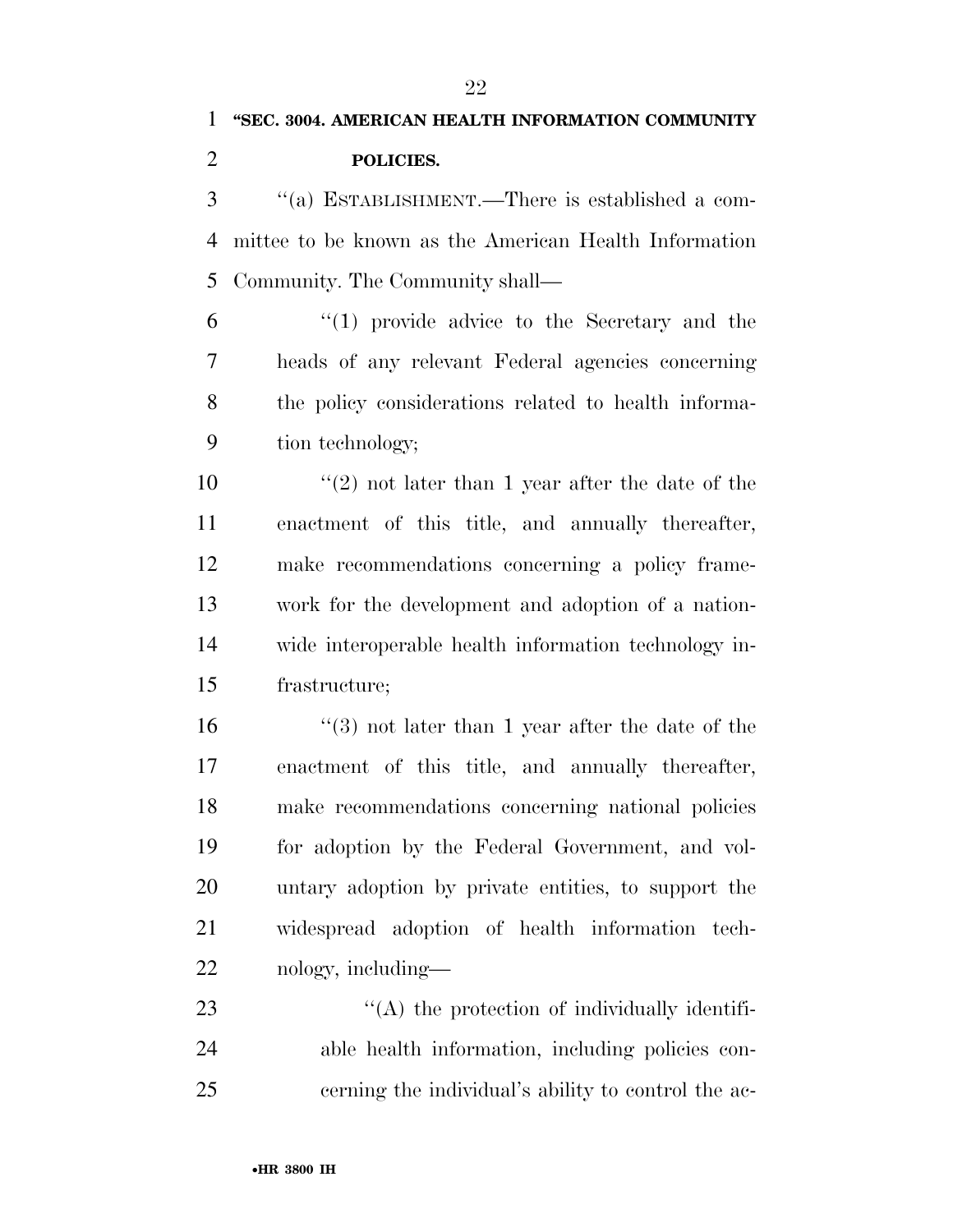| $\mathbf{1}$   | quisition, uses, and disclosures of individually   |
|----------------|----------------------------------------------------|
| $\overline{2}$ | identifiable health information;                   |
| 3              | "(B) methods to protect individually iden-         |
| $\overline{4}$ | tifiable health information from improper use      |
| 5              | and disclosures and methods to notify patients     |
| 6              | if their individually identifiable health informa- |
| 7              | tion is wrongfully disclosed;                      |
| 8              | $\lq\lq$ methods to facilitate secure access to    |
| 9              | such individual's individually identifiable health |
| 10             | information;                                       |
| 11             | "(D) the appropriate uses of a nationwide          |
| 12             | health information network including—              |
| 13             | "(i) the collection of quality data and            |
| 14             | public reporting;                                  |
| 15             | "(ii) biosurveillance and public health;           |
| 16             | "(iii) medical and clinical research;              |
| 17             | and                                                |
| 18             | "(iv) drug safety;                                 |
| 19             | $\lq\lq(E)$ fostering the public understanding of  |
| 20             | health information technology;                     |
| 21             | $\lq\lq(F)$ strategies to enhance the use<br>-of   |
| 22             | health information technology in preventing and    |
| 23             | managing chronic disease;                          |
| 24             | $\lq\lq(G)$ policies to incorporate the input of   |
| 25             | employees of health care providers in the design   |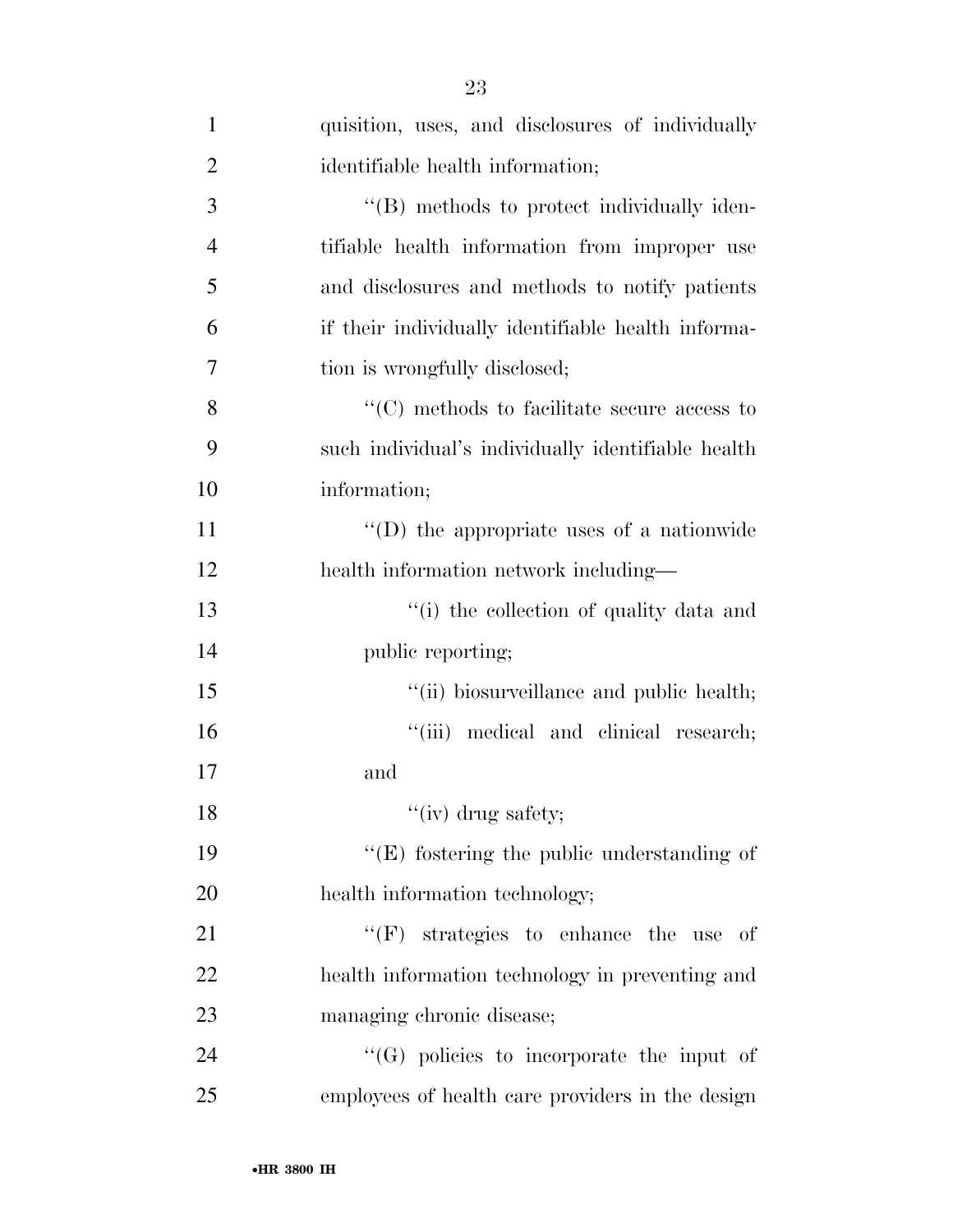| $\mathbf{1}$   | and implementation of health information tech-              |
|----------------|-------------------------------------------------------------|
| $\overline{2}$ | nology systems; and                                         |
| 3              | $\lq\lq (H)$ other policies determined to be nec-           |
| $\overline{4}$ | essary by the Community; and                                |
| 5              | $(4)$ serve as a forum for the participation of             |
| 6              | a broad range of stakeholders to provide input on           |
| 7              | improving the effective implementation of health in-        |
| 8              | formation technology systems.                               |
| 9              | "(b) PUBLICATION.—All recommendations made by               |
| 10             | the Community pursuant to this section shall be published   |
| 11             | in the Federal Register and on the Internet website of the  |
| 12             | National Coordinator. The Secretary shall review all such   |
| 13             | recommendations, determine which such recommendations       |
| 14             | should be endorsed by the Federal Government, and pub-      |
| 15             | lish such determinations on the Internet website of the Of- |
| 16             | fice of the National Coordinator of Health Information      |
| 17             | Technology within 30 days after the date on which each      |
| 18             | such determination is made.                                 |
| 19             | $``(c)$ MEMBERSHIP.—                                        |
| 20             | "(1) IN GENERAL.—The Community shall be                     |
| 21             | composed of members to be appointed as follows:             |
| 22             | "(A) 3 members shall be appointed by the                    |
| 23             | Secretary, 1 of whom shall be appointed to rep-             |
| 24             | resent the Department of Health and Human                   |
| 25             | Services.                                                   |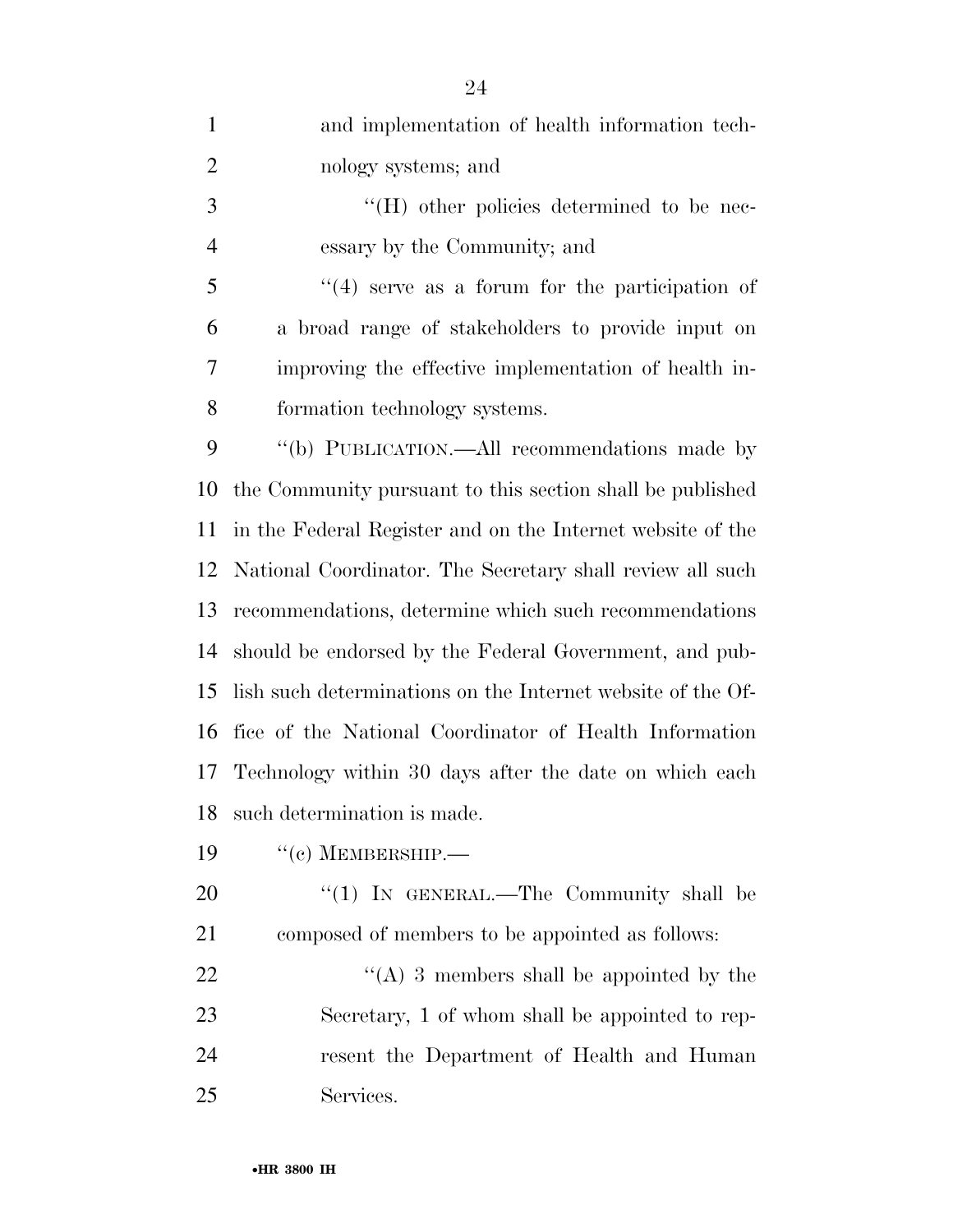| $\mathbf{1}$   | $\lq\lq (B)$ 1 member shall be appointed by the |
|----------------|-------------------------------------------------|
| $\overline{2}$ | Secretary of Veterans Affairs to represent the  |
| 3              | Department of Veterans Affairs.                 |
| $\overline{4}$ | $\cdot$ (C) 1 member shall be appointed by the  |
| 5              | Secretary of Defense to represent the Depart-   |
| 6              | ment of Defense.                                |
| 7              | "(D) 1 member shall be appointed by the         |
| 8              | majority leader of the Senate.                  |
| 9              | " $(E)$ 1 member shall be appointed by the      |
| 10             | minority leader of the Senate.                  |
| 11             | "(F) 1 member shall be appointed by the         |
| 12             | Speaker of the House of Representatives.        |
| 13             | $\lq\lq(G)$ 1 member shall be appointed by the  |
| 14             | minority leader of the House of Representa-     |
| 15             | tives.                                          |
| 16             | "( $H$ ) 9 members shall be appointed by the    |
| 17             | Comptroller General of the United States of     |
| 18             | $whom$ —                                        |
| 19             | "(i) 1 member shall be an advocate              |
| 20             | for patients or consumers;                      |
| 21             | "(ii) 1 member shall represent health           |
| 22             | care providers;                                 |
| 23             | "(iii) 1 member shall be from a labor           |
| 24             | organization representing health<br>care        |
| 25             | workers;                                        |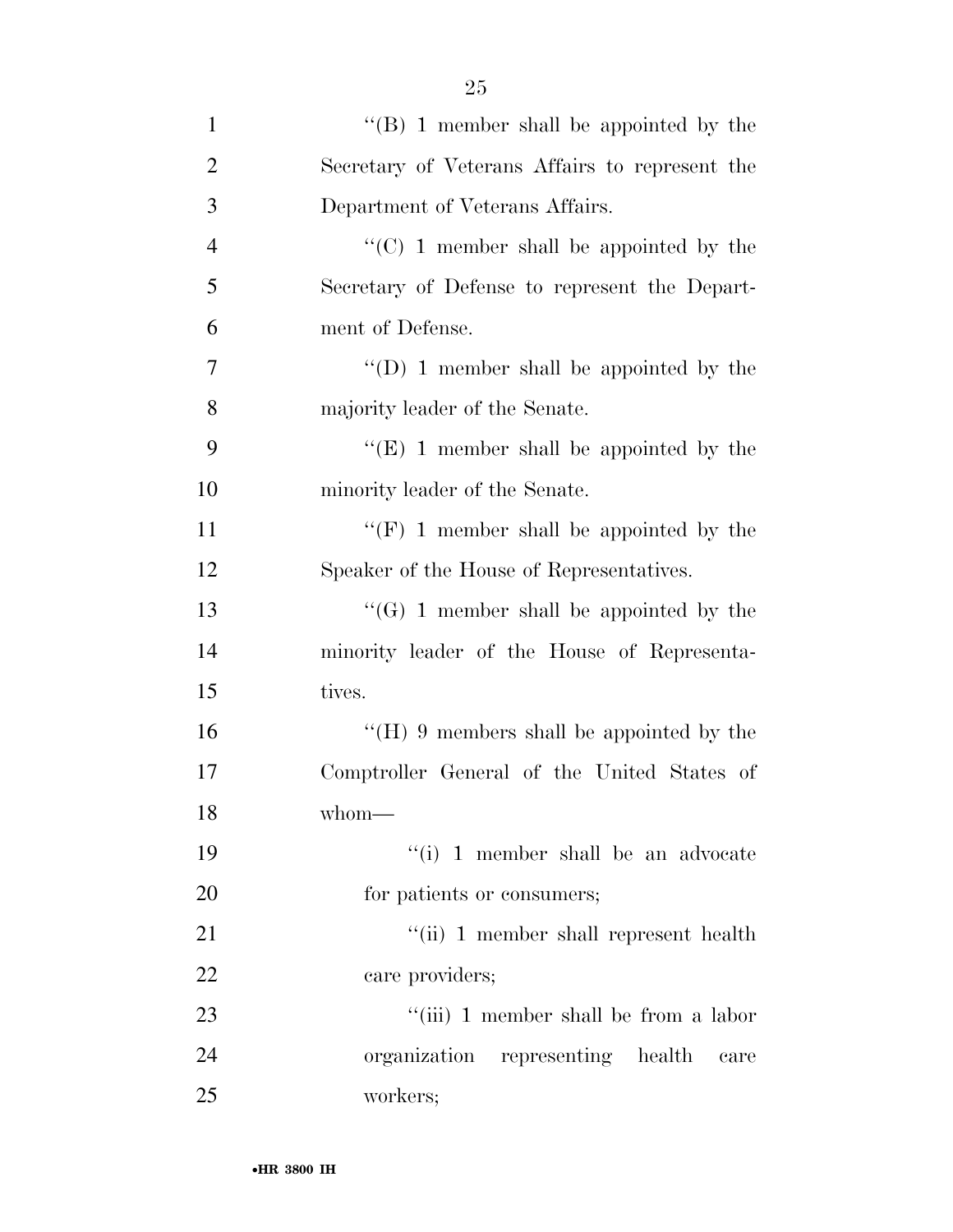| $\mathbf{1}$   | "(iv) 1 member shall have expertise in           |
|----------------|--------------------------------------------------|
| $\overline{2}$ | privacy and security;                            |
| 3              | "(v) 1 member shall have expertise in            |
| $\overline{4}$ | improving the health of vulnerable popu-         |
| 5              | lations;                                         |
| 6              | "(vi) 1 member shall represent health            |
| 7              | plans or other third-party payers;               |
| 8              | $\lq\lq$ (vii) 1 member shall represent infor-   |
| 9              | mation technology vendors;                       |
| 10             | "(viii) 1 member shall represent pur-            |
| 11             | chasers or employers; and                        |
| 12             | "(ix) 1 member shall have expertise in           |
| 13             | health care quality measurement and re-          |
| 14             | porting.                                         |
| 15             | "(2) CHAIRPERSON AND VICE CHAIRPERSON.—          |
| 16             | The Community shall designate 1 member to serve  |
| 17             | as the chairperson and 1 member to serve as the  |
| 18             | vice chairperson of the Community.               |
| 19             | "(3) NATIONAL COORDINATOR.—The National          |
| 20             | Coordinator shall be a member of the Community   |
| 21             | and act as a liaison among the Community, the    |
| 22             | partnership, and the Federal Government.         |
| 23             | "(4) PARTICIPATION.—The members of the           |
| 24             | Community appointed under paragraph (1) shall    |
| 25             | represent a balance among various sectors of the |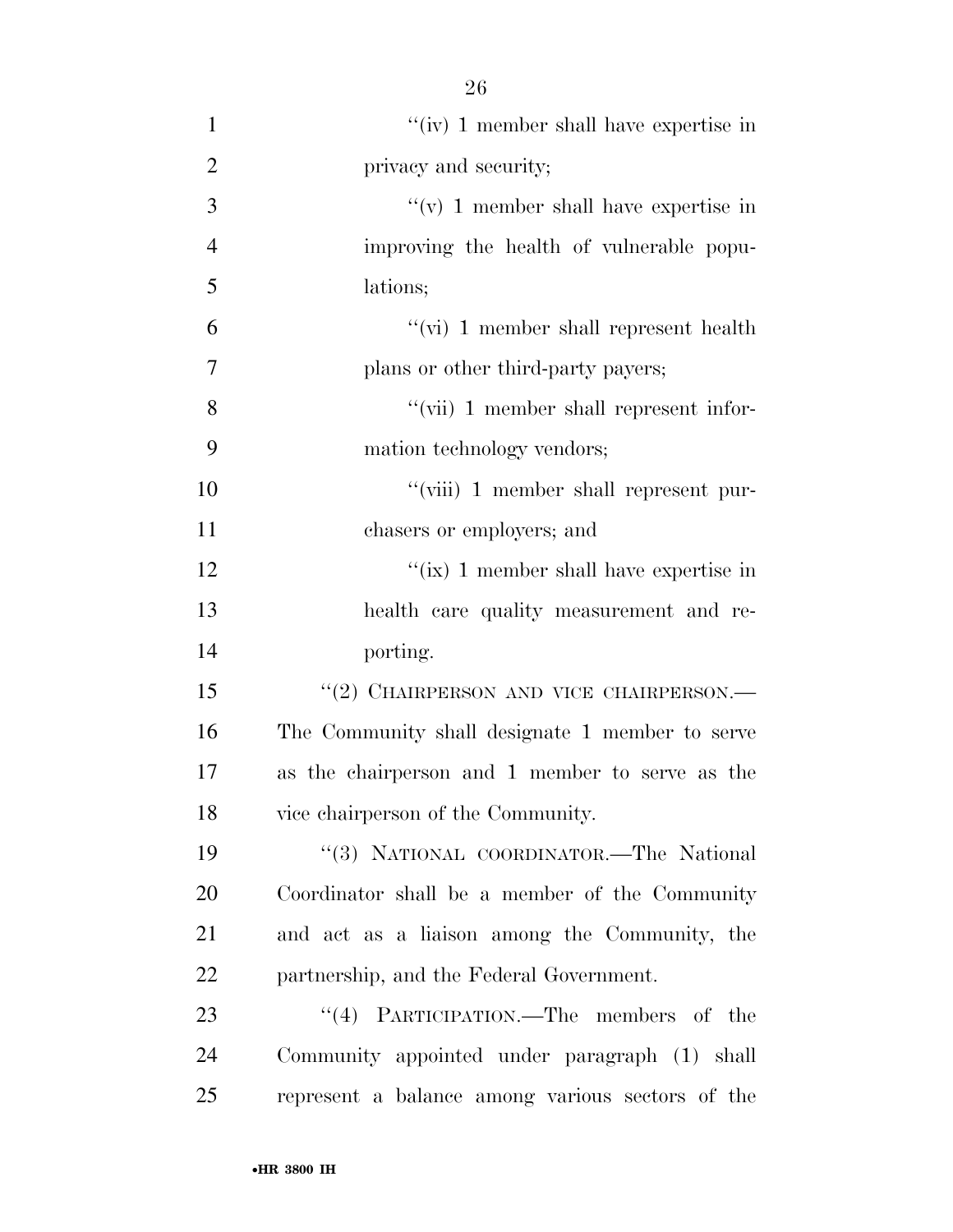| $\mathbf{1}$   | health care system so that no single sector unduly    |
|----------------|-------------------------------------------------------|
| $\overline{2}$ | influences the recommendations of the Community.      |
| 3              | $``(5)$ TERMS.—                                       |
| $\overline{4}$ | "(A) IN GENERAL.—The terms of mem-                    |
| 5              | bers of the Community shall be 3 years except         |
| 6              | that the Comptroller General of the United            |
| 7              | States shall designate staggered terms for the        |
| 8              | members first appointed under paragraph               |
| 9              | (1)(H).                                               |
| 10             | "(B) VACANCIES.—Any member appointed                  |
| 11             | to fill a vacancy in the membership of the Com-       |
| 12             | munity that occurs prior to the expiration of         |
| 13             | the term for which the member's predecessor           |
| 14             | was appointed shall be appointed only for the         |
| 15             | remainder of that term. A member may serve            |
| 16             | after the expiration of that member's term until      |
| 17             | a successor has been appointed. A vacancy in          |
| 18             | the Community shall be filled in the manner in        |
| 19             | which the original appointment was made.              |
| 20             | "(6) OUTSIDE INVOLVEMENT.—The Commu-                  |
| 21             | nity shall ensure an adequate opportunity for the     |
| 22             | participation of outside advisors, including individ- |
| 23             | uals with expertise in—                               |

24 ''(A) health information privacy and secu-rity;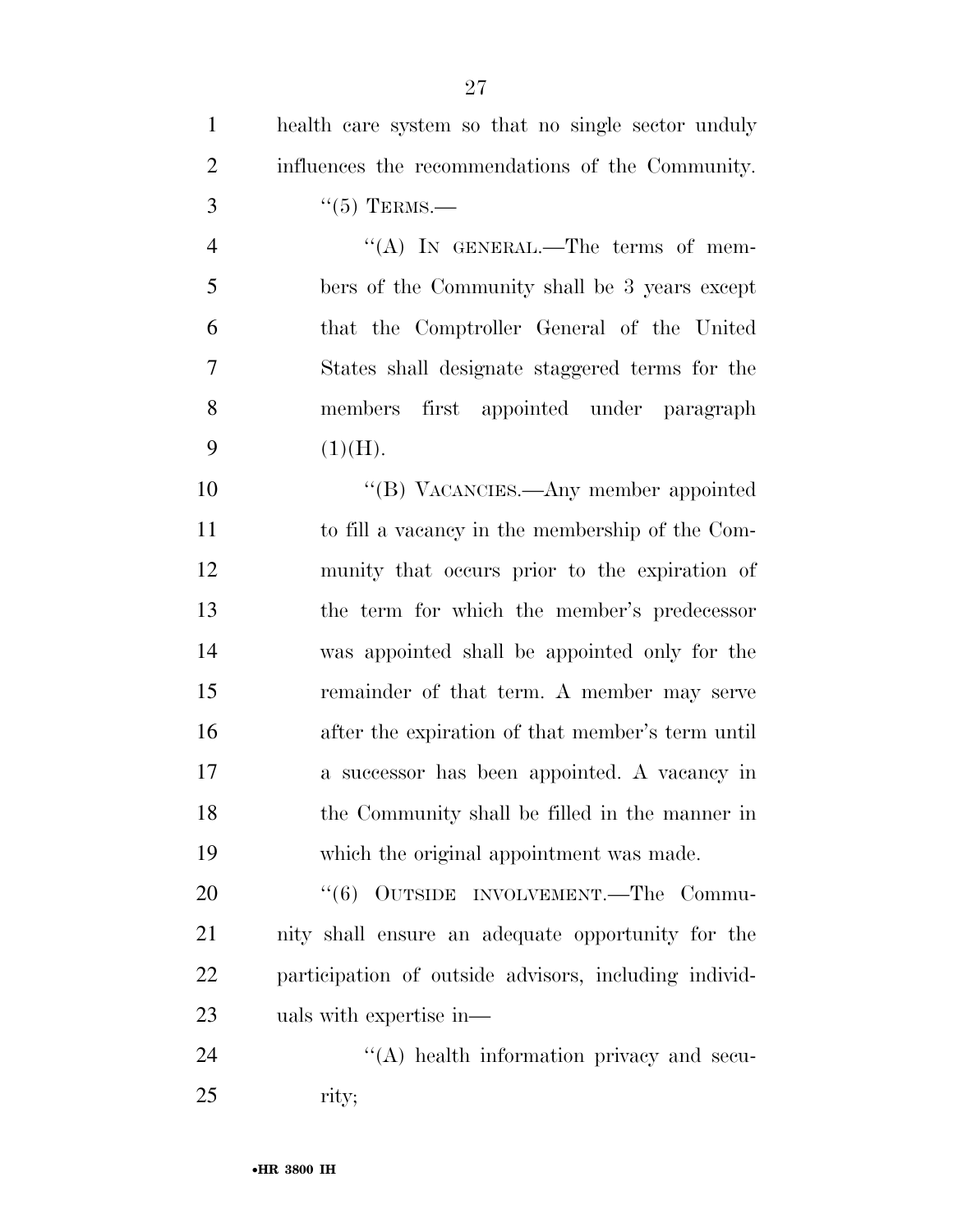| $\mathbf{1}$   | "(B) improving the health of vulnerable               |
|----------------|-------------------------------------------------------|
| $\overline{2}$ | populations;                                          |
| 3              | "(C) health care quality and patient safety,          |
| 4              | including individuals with expertise in measure-      |
| 5              | ment and the use of health information tech-          |
| 6              | nology to capture data to improve health care         |
| 7              | quality and patient safety;                           |
| 8              | $\lq\lq$ (D) medical ethics;                          |
| 9              | "(E) medical and clinical research data ex-           |
| 10             | change; and                                           |
| <sup>11</sup>  | $\lq\lq(F)$ developing health information tech-       |
| 12             | nology standards and new health information           |
| 13             | technology.                                           |
| 14             | "(7) QUORUM.—Ten members of the Commu-                |
| 15             | nity shall constitute a quorum for purposes of vot-   |
| 16             | ing, but a lesser number of members may meet and      |
| 17             | hold hearings.                                        |
| 18             | "(d) FEDERAL AGENCIES.—                               |
| 19             | "(1) STAFF OF OTHER FEDERAL AGENCIES.-                |
| 20             | Upon the request of the Community, the head of any    |
| 21             | Federal agency may detail, without reimbursement,     |
| 22             | any of the personnel of such agency to the Commu-     |
| 23             | nity to assist in carrying out the duties of the Com- |
| 24             | munity. Any such detail shall not interrupt or other- |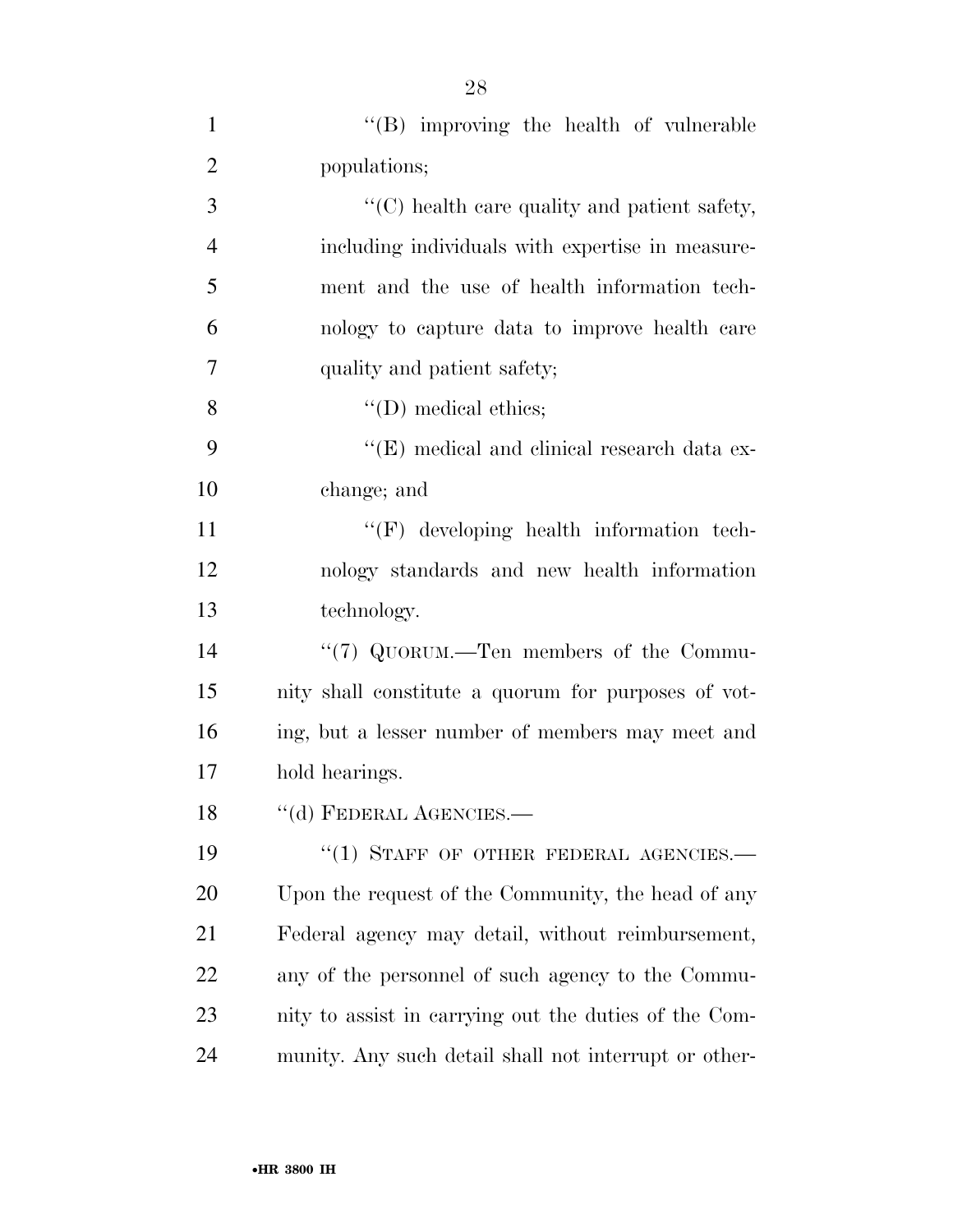wise affect the civil service status or privileges of the Federal employee involved.

3 "(2) TECHNICAL ASSISTANCE.—Upon the re- quest of the Community, the head of a Federal agency shall provide such technical assistance to the Community as the Community determines to be nec-essary to carry out its duties.

8 "(3) OTHER RESOURCES.—The Community shall have reasonable access to materials, resources, statistical data, and other information from the Li- brary of Congress and agencies and elected rep- resentatives of the executive and legislative branches of the Federal Government. The chairperson or vice chairperson of the Community shall make requests for such access in writing when necessary.

16 "'(e) APPLICATION OF FACA.—The Federal Advisory Committee Act (5 U.S.C. App.) shall apply to the Commu- nity, except that the term provided for under section 19 14(a)(2) of such Act shall be not longer than 7 years.

20 "(f) SUNSET.—The provisions of this section shall not apply after September 20, 2014.

22 ""(g) AUTHORIZATION OF APPROPRIATIONS.—There are authorized to be appropriated to carry out this section such sums as may be necessary for each of fiscal years 2008 through 2012.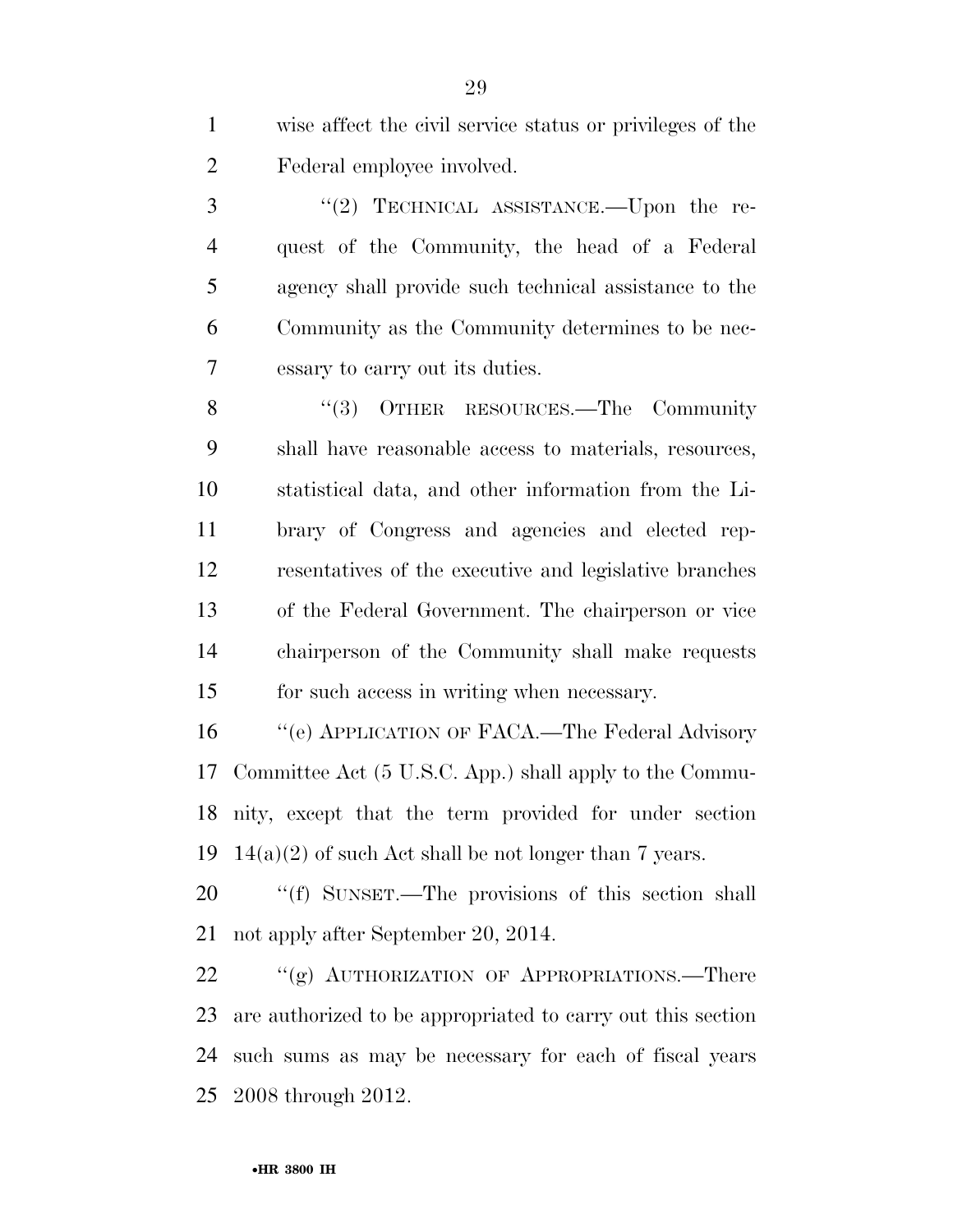''(a) COORDINATION OF FEDERAL SPENDING.—

4 "(1) IN GENERAL.—Not later than 1 year after the adoption by the President of a recommendation 6 under section  $3003(c)(9)$ , a Federal agency shall not expend Federal funds for the purchase of any new health information technology or health information technology system for clinical care or for the elec- tronic retrieval, storage, or exchange of health infor- mation if such technology or system is not consistent with applicable standards adopted by the Federal Government under such section.

14 "(2) RULE OF CONSTRUCTION.—Nothing in paragraph (1) shall be construed to restrict the pur- chase of minor (as determined by the Secretary) hardware or software components in order to mod- ify, correct a deficiency in, or extend the life of exist-ing hardware or software.

20 "(b) VOLUNTARY ADOPTION.—

21 "(1) In GENERAL.—Any standards and imple- mentation specifications adopted by the Federal Government under section 3003(c)(9) shall be vol-untary with respect to private entities.

•**HR 3800 IH** 25 "(2) REQUIREMENT.—Private entities that enter into a contract with the Federal Government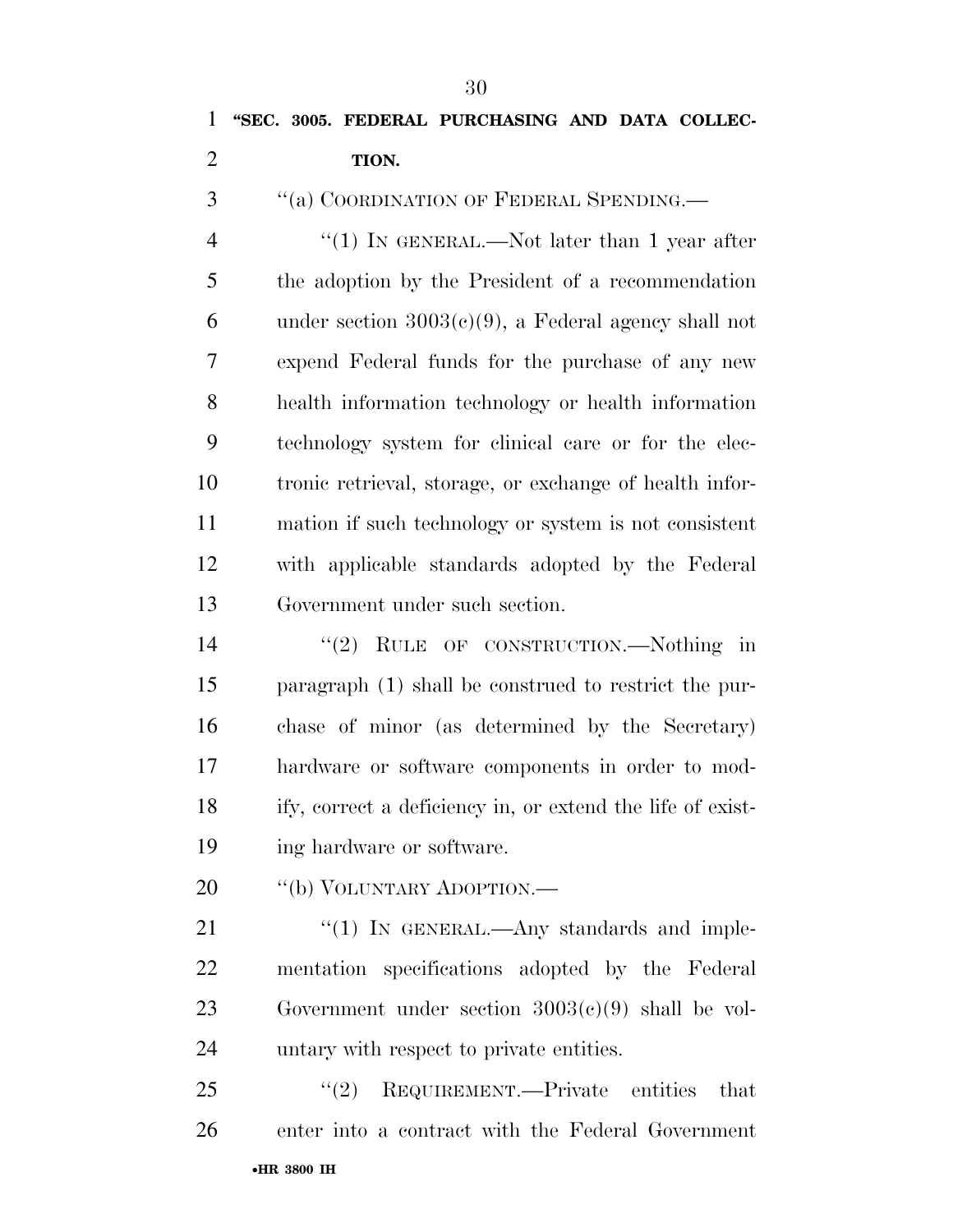shall adopt the standards and implementation speci- fications adopted by the Federal Government under section 3003 for the purpose of activities under such Federal contract.

 ''(3) RULE OF CONSTRUCTION.—Nothing in this section shall be construed to require that a pri- vate entity that enters into a contract with the Fed- eral Government adopt the standards and implemen- tation specifications adopted by the Federal Govern- ment under this section with respect to activities not related to the contract.

12 "(c) COORDINATION OF FEDERAL DATA COLLEC- TION.—Not later than 3 years after the adoption by the Federal Government of a recommendation as provided for in section 3003(c)(9), all Federal agencies collecting health data in an electronic format for the purposes of quality reporting, surveillance, epidemiology, adverse event reporting, research, or for other purposes determined ap- propriate by the Secretary, shall comply with the stand- ards and implementation specifications adopted under such section.

## **''SEC. 3006. QUALITY AND EFFICIENCY REPORTS.**

 ''(a) PURPOSE.—The purpose of this section is to provide for the development of reports based on Federal health care data and private data that is publicly available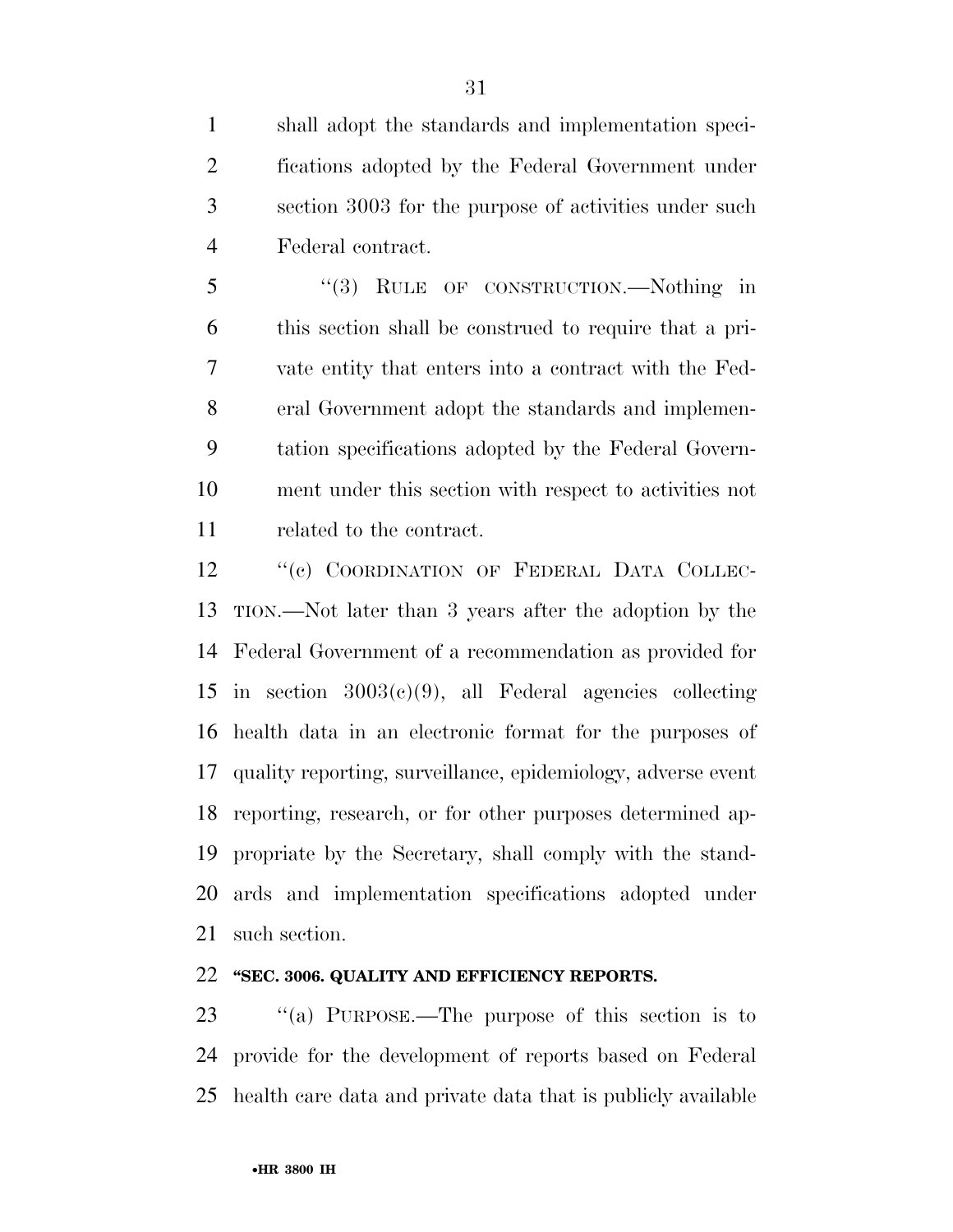or is provided by the entity making the request for the report in order to—

3 ''(1) improve the quality and efficiency of health care and advance health care research; 5 "(2) enhance the education and awareness of consumers for evaluating health care services; and 7  $\frac{1}{3}$  or  $\frac{1}{3}$  provide the public with reports on national, regional, and provider- and supplier-specific per- formance, which may be in a provider- or supplier- identifiable format. 11 "(b) PROCEDURES FOR THE DEVELOPMENT OF RE- PORTS.— ''(1) IN GENERAL.—Notwithstanding section  $14 \qquad 552(b)(6)$  or  $552a(b)$  of title 5, United States Code, not later than 12 months after the date of the enact- ment of this title, the Secretary, in accordance with the purpose described in subsection (a), shall estab-18 lish and implement procedures under which an enti- ty may submit a request to a Health Quality Organi- zation for the Organization to develop a report based on— 22 "'(A) Federal health care data disclosed to 23 the Organization under subsection (c); and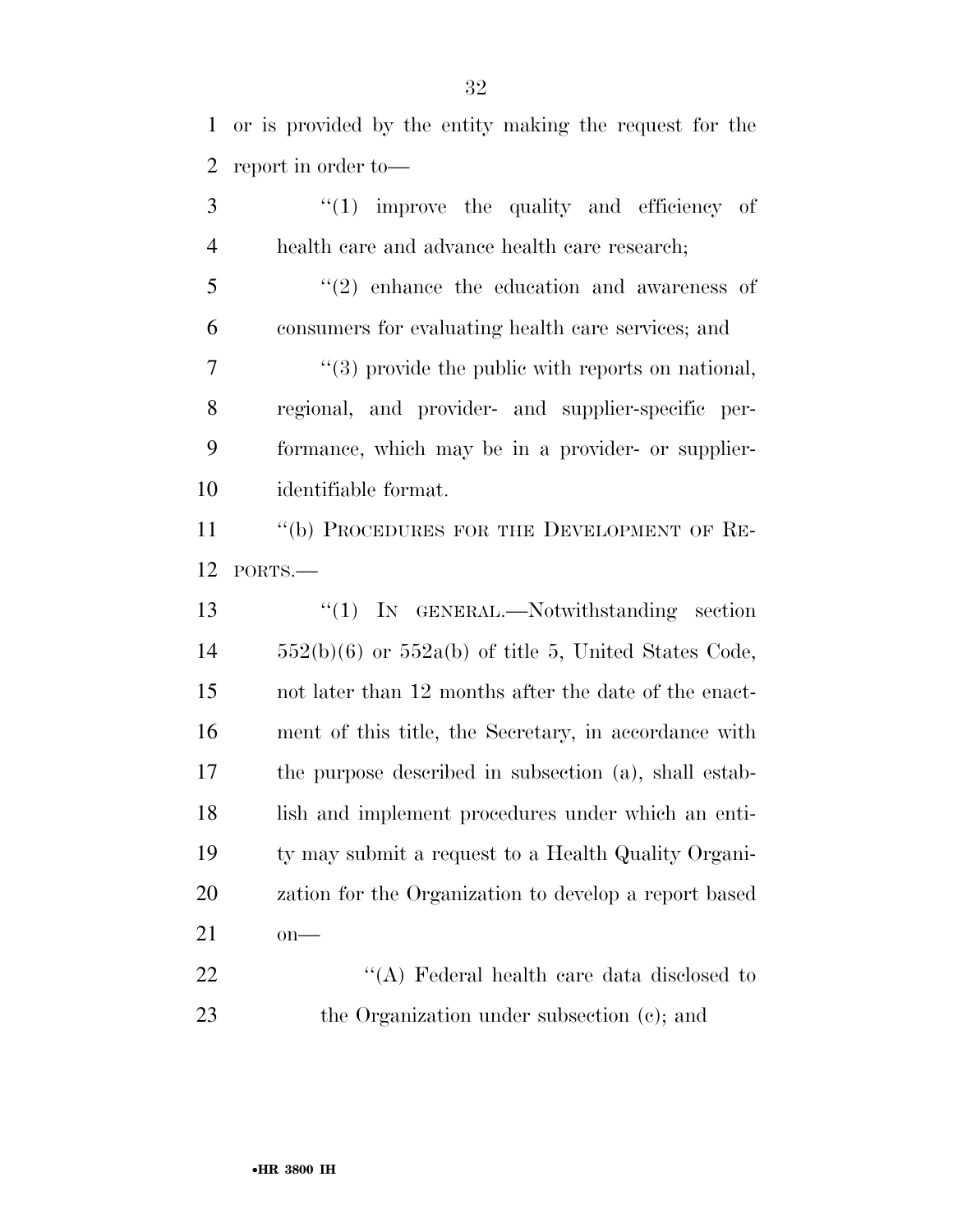| $\mathbf{1}$   | "(B) private data that is publicly available           |
|----------------|--------------------------------------------------------|
| $\overline{2}$ | or is provided to the Organization by the entity       |
| 3              | making the request for the report.                     |
| $\overline{4}$ | $"(2)$ DEFINITIONS.—In this section:                   |
| 5              | "(A) FEDERAL HEALTH CARE DATA.—The                     |
| 6              | term 'Federal health care data' means—                 |
| 7              | "(i) de-identified patient enrollment                  |
| 8              | data, reimbursement claims, and survey                 |
| 9              | data maintained by the Secretary or enti-              |
| 10             | ties under programs, contracts, grants, or             |
| 11             | memoranda of understanding administered                |
| 12             | by the Secretary; and                                  |
| 13             | "(ii) where feasible, other de-identified              |
| 14             | patient enrollment data, reimbursement                 |
| 15             | claims, and survey data maintained by the              |
| 16             | Federal Government or entities under con-              |
| 17             | tract with the Federal Government.                     |
| 18             | "(B) HEALTH QUALITY ORGANIZATION.-                     |
| 19             | The term 'Health Quality Organization' means           |
| 20             | an entity with a contract under subsection (d).        |
| 21             | "(c) ACCESS TO FEDERAL HEALTH CARE DATA.-              |
| 22             | "(1) IN GENERAL.—The procedures established            |
| 23             | under subsection $(b)(1)$ shall provide for the secure |
| 24             | disclosure of Federal health care data to each         |
| 25             | Health Quality Organization.                           |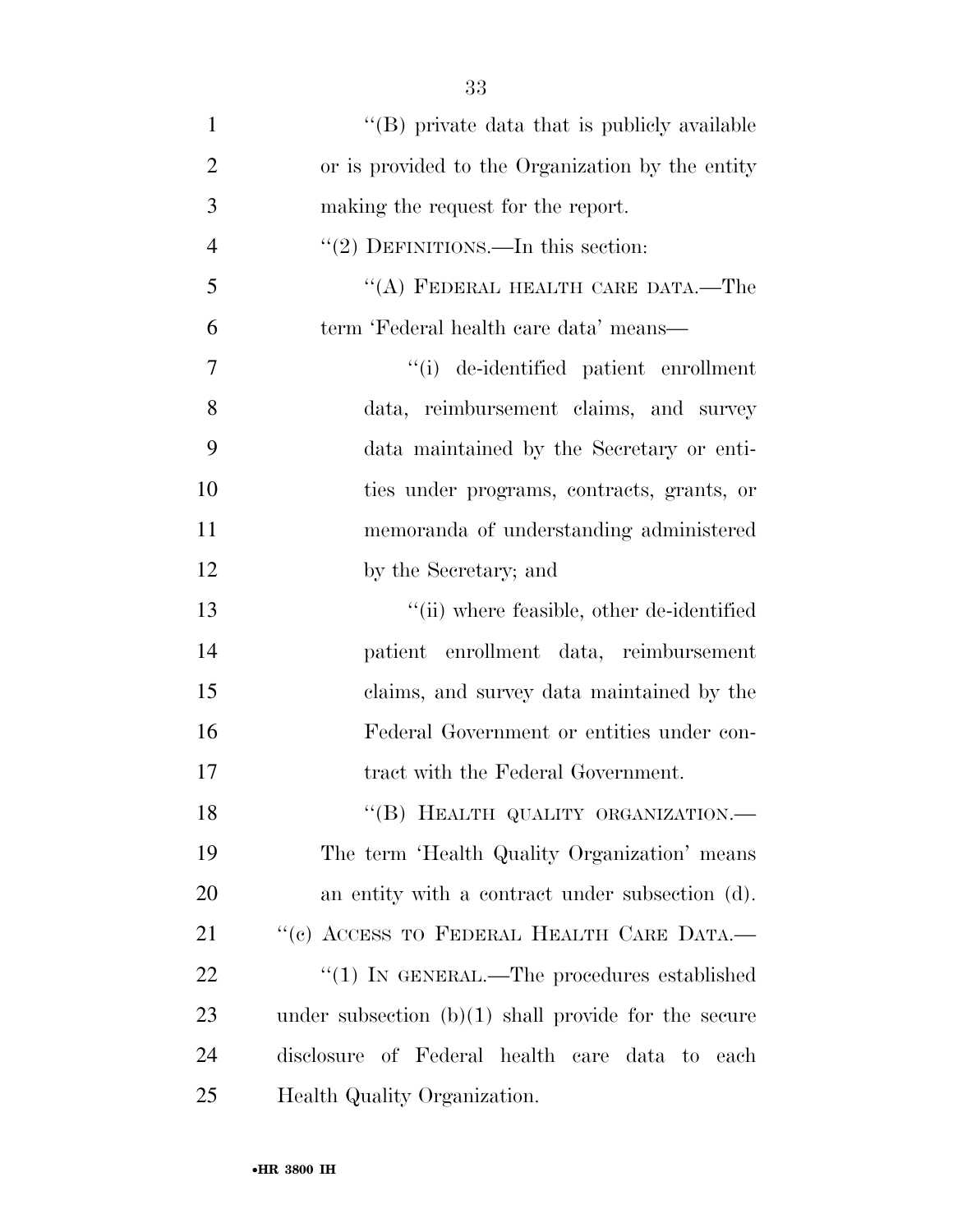| $\mathbf{1}$   | "(2) UPDATE OF INFORMATION.—Not less than             |
|----------------|-------------------------------------------------------|
| $\overline{2}$ | every 6 months, the Secretary shall update the infor- |
| 3              | mation disclosed under paragraph (1) to Health        |
| $\overline{4}$ | Quality Organizations.                                |
| 5              | "(d) HEALTH QUALITY ORGANIZATIONS.-                   |
| 6              | $``(1)$ IN GENERAL.—                                  |
| $\overline{7}$ | "(A) THREE CONTRACTS.—Subject to sub-                 |
| 8              | paragraph (B), the Secretary shall enter into a       |
| 9              | contract with 3 private entities to serve as          |
| 10             | Health Quality Organizations under which an           |
| 11             | entity shall—                                         |
| 12             | $``(i)$ store the Federal health care data            |
| 13             | that is to be disclosed under subsection $(c)$ ;      |
| 14             | and                                                   |
| 15             | "(ii) develop and release reports pur-                |
| 16             | suant to subsection (e).                              |
| 17             | "(B) ADDITIONAL CONTRACTS.—If the                     |
| 18             | Secretary determines that reports are not being       |
| 19             | developed and released within 6 months of the         |
| 20             | receipt of the request for the report, the Sec-       |
| 21             | retary shall enter into contracts with additional     |
| 22             | private entities in order to ensure that such re-     |
| 23             | ports are developed and released in a timely          |

manner.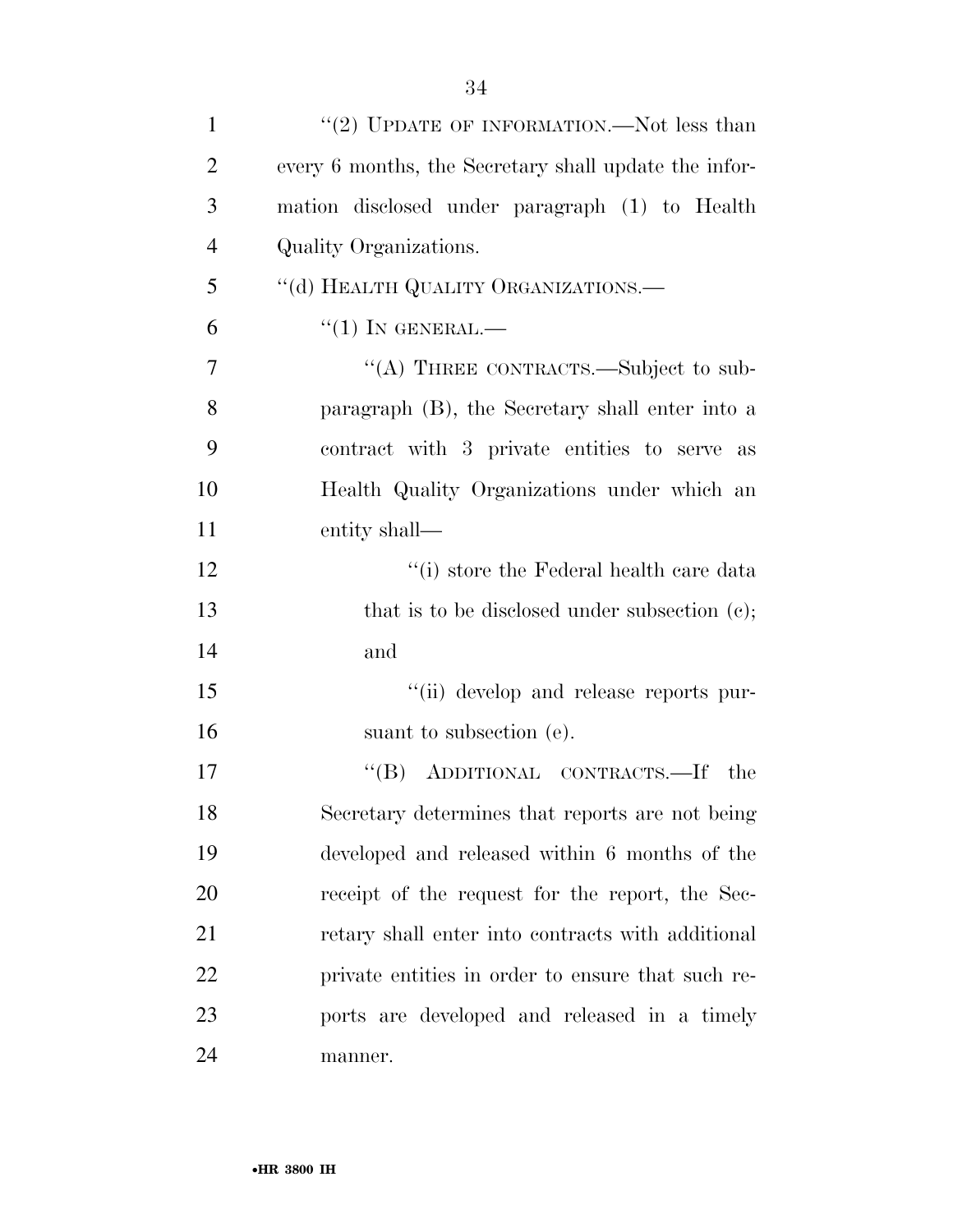| $\mathbf{1}$   | QUALIFICATIONS.—The Secretary shall<br>(2)           |
|----------------|------------------------------------------------------|
| $\overline{2}$ | enter into a contract with an entity under paragraph |
| 3              | (1) only if the Secretary determines that the enti-  |
| $\overline{4}$ | $ty-$                                                |
| 5              | $\lq\lq$ has the research capability to conduct      |
| 6              | and complete reports under this section;             |
| 7              | $\lq\lq (B)$ has in place—                           |
| 8              | "(i) an information technology infra-                |
| 9              | structure to support the database of Fed-            |
| 10             | eral health care data that is to be disclosed        |
| 11             | to the entity; and                                   |
| 12             | "(ii) operational standards to provide               |
| 13             | security for such database;                          |
| 14             | "(C) has experience with, and expertise on,          |
| 15             | the development of reports on health care qual-      |
| 16             | ity and efficiency; and                              |
| 17             | "(D) has a significant business presence in          |
| 18             | the United States.                                   |
| 19             | "(3) CONTRACT REQUIREMENTS.—Each con-                |
| 20             | tract with an entity under paragraph (1) shall con-  |
| 21             | tain the following requirements:                     |
| 22             | "(A) ENSURING BENEFICIARY PRIVACY.-                  |
| 23             | "(i) HIPAA.—The entity shall meet                    |
| 24             | the requirements imposed on a covered en-            |
| 25             | tity for purposes of applying part C of title        |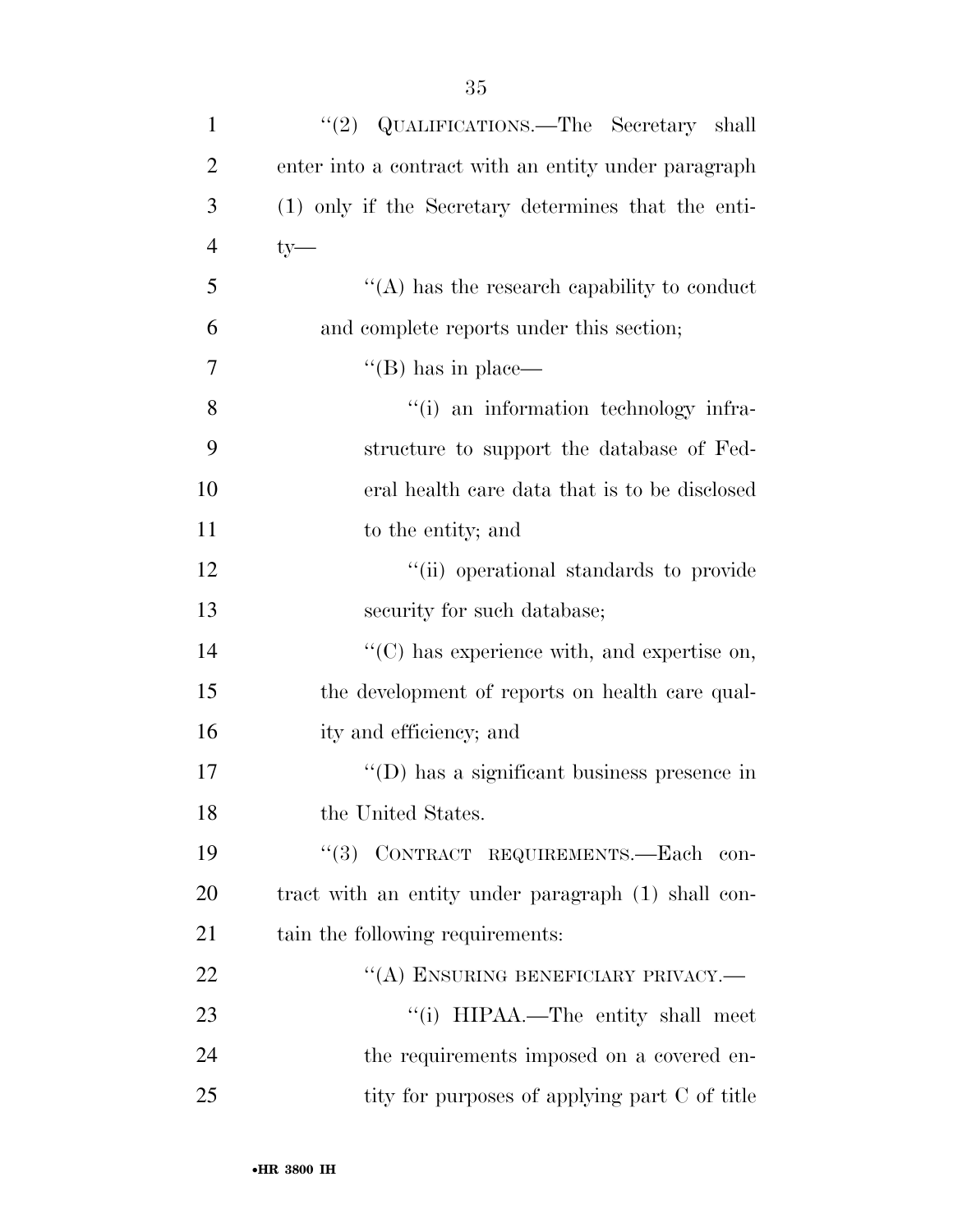| $\mathbf{1}$   | XI of the Social Security Act and all regu-       |
|----------------|---------------------------------------------------|
| $\overline{2}$ | latory provisions promulgated thereunder,         |
| 3              | including regulations (relating to privacy)       |
| $\overline{4}$ | adopted pursuant to the authority of the          |
| 5              | Secretary under section $264(e)$ of the           |
| 6              | Health Insurance Portability and Account-         |
| $\tau$         | ability Act of 1996.                              |
| 8              | "(ii) PRIVACY.—The entity shall pro-              |
| 9              | vide assurances that the entity will not use      |
| 10             | the Federal health care data disclosed            |
| 11             | under subsection (c) in a manner that vio-        |
| 12             | lates sections $552$ or $552a$ of title 5,        |
| 13             | United States Code, with regard to the pri-       |
| 14             | vacy of individually identifiable health in-      |
| 15             | formation.                                        |
| 16             | "(B) PROPRIETARY INFORMATION.—The                 |
| 17             | entity shall provide assurances that the entity   |
| 18             | will not disclose any negotiated price conces-    |
| 19             | sions, such as discounts, direct or indirect sub- |
| 20             | sidies, rebates, and direct or indirect remunera- |
| 21             | tions, obtained by health care providers or sup-  |
| 22             | pliers or health care plans, or any other propri- |
| 23             | etary cost information.                           |
| 24             | "(C) DISCLOSURE.—The entity shall dis-            |
| 25             | $close-$                                          |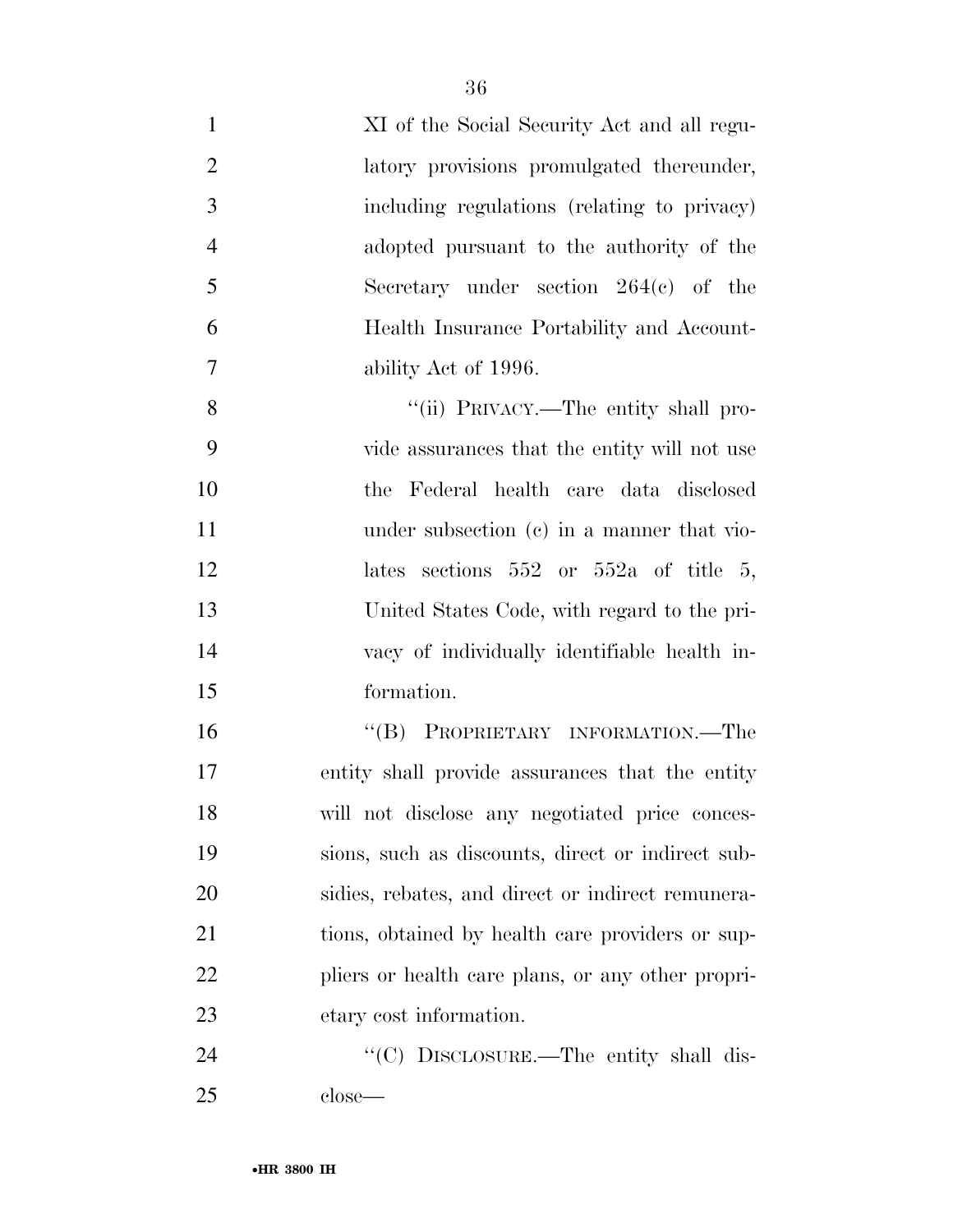| $\mathbf{1}$   | "(i) any financial, reporting, or con-         |
|----------------|------------------------------------------------|
| $\overline{2}$ | tractual relationship between the entity       |
| 3              | and any health care provider or supplier or    |
| $\overline{4}$ | health care plan; and                          |
| 5              | "(ii) if applicable, the fact that the         |
| 6              | entity is managed, controlled, or operated     |
| 7              | by any health care provider or supplier or     |
| 8              | health care plan.                              |
| 9              | "(D) COMPONENT OF ANOTHER ORGANIZA-            |
| 10             | TION.—If the entity is a component of another  |
| 11             | organization—                                  |
| 12             | "(i) the entity shall maintain Federal         |
| 13             | health care data and reports separately        |
| 14             | from the rest of the organization and es-      |
| 15             | tablish appropriate security measures to       |
| 16             | maintain the confidentiality and privacy of    |
| 17             | the Federal health care data and reports;      |
| 18             | and                                            |
| 19             | "(ii) the entity shall not make an un-         |
| 20             | authorized disclosure to the rest of the or-   |
| 21             | ganization of Federal health care data or      |
| 22             | reports in breach of such confidentiality      |
| 23             | and privacy requirement.                       |
| 24             | "(E) TERMINATION OR NONRENEWAL.-If             |
| 25             | a contract under this section is terminated or |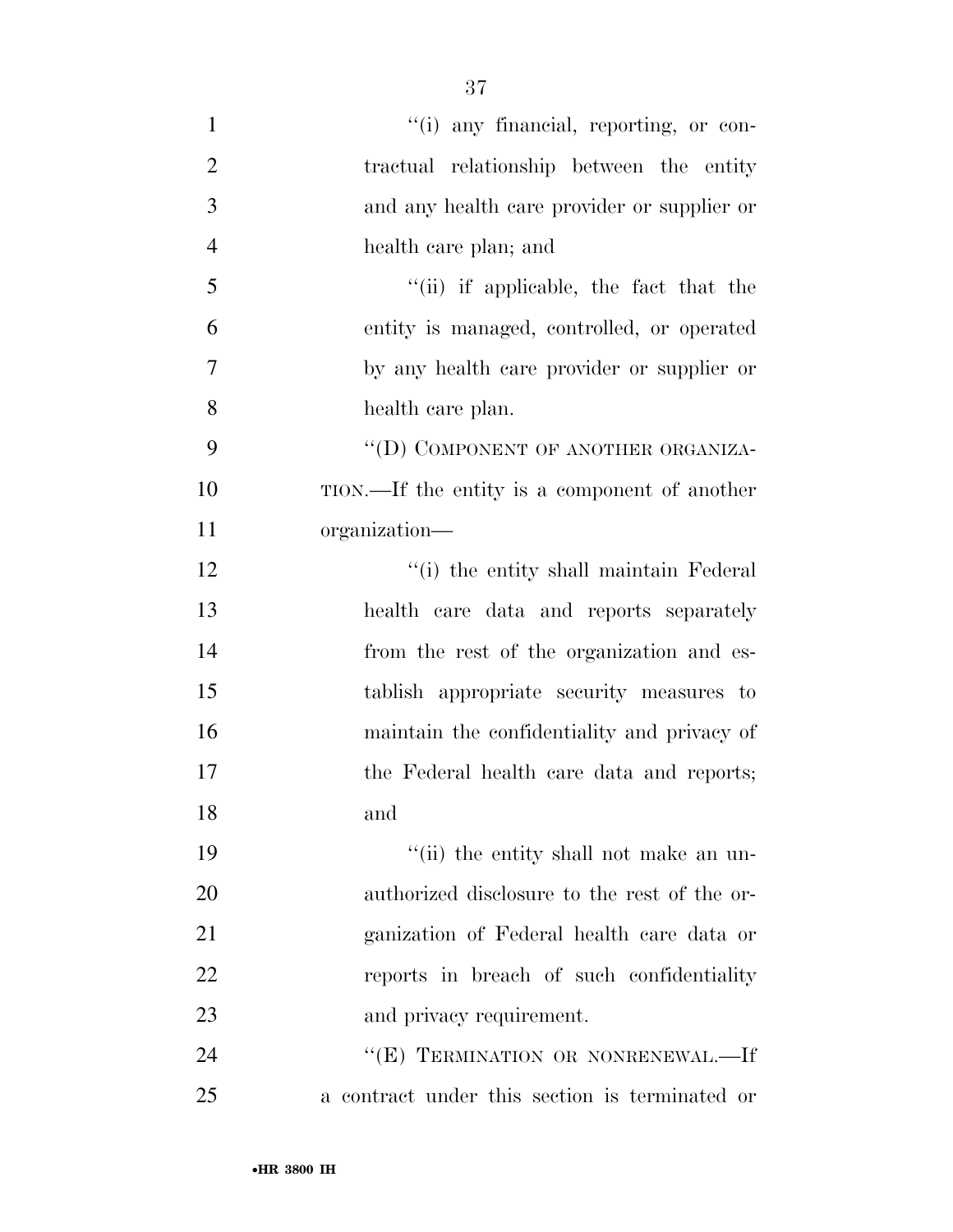|   |        | not renewed, the following requirements shall |  |
|---|--------|-----------------------------------------------|--|
|   | apply: |                                               |  |
| 3 |        | "(i) CONFIDENTIALITY AND PRIVACY              |  |
|   |        |                                               |  |

| $\overline{4}$ | PROTECTIONS.—The entity shall continue       |
|----------------|----------------------------------------------|
| 5              | to comply with the confidentiality and pri-  |
| 6              | vacy requirements under this section with    |
| 7              | respect to all Federal health care data dis- |
| 8              | closed to the entity and each report devel-  |
| 9              | oped by the entity.                          |
|                |                                              |

10  $"$ (ii) DISPOSITION OF DATA AND RE-PORTS.—The entity shall—

12 ''(I) return to the Secretary all Federal health care data disclosed to the entity and each report developed by the entity; or

16 ''(II) if returning the Federal health care data and reports is not practicable, destroy the reports and Federal health care data.

20 "(4) COMPETITIVE PROCEDURES.—Competitive procedures (as defined in section 4(5) of the Federal Procurement Policy Act) shall be used to enter into contracts under paragraph (1).

24 "(5) REVIEW OF CONTRACT IN THE EVENT OF A MERGER OR ACQUISITION.—The Secretary shall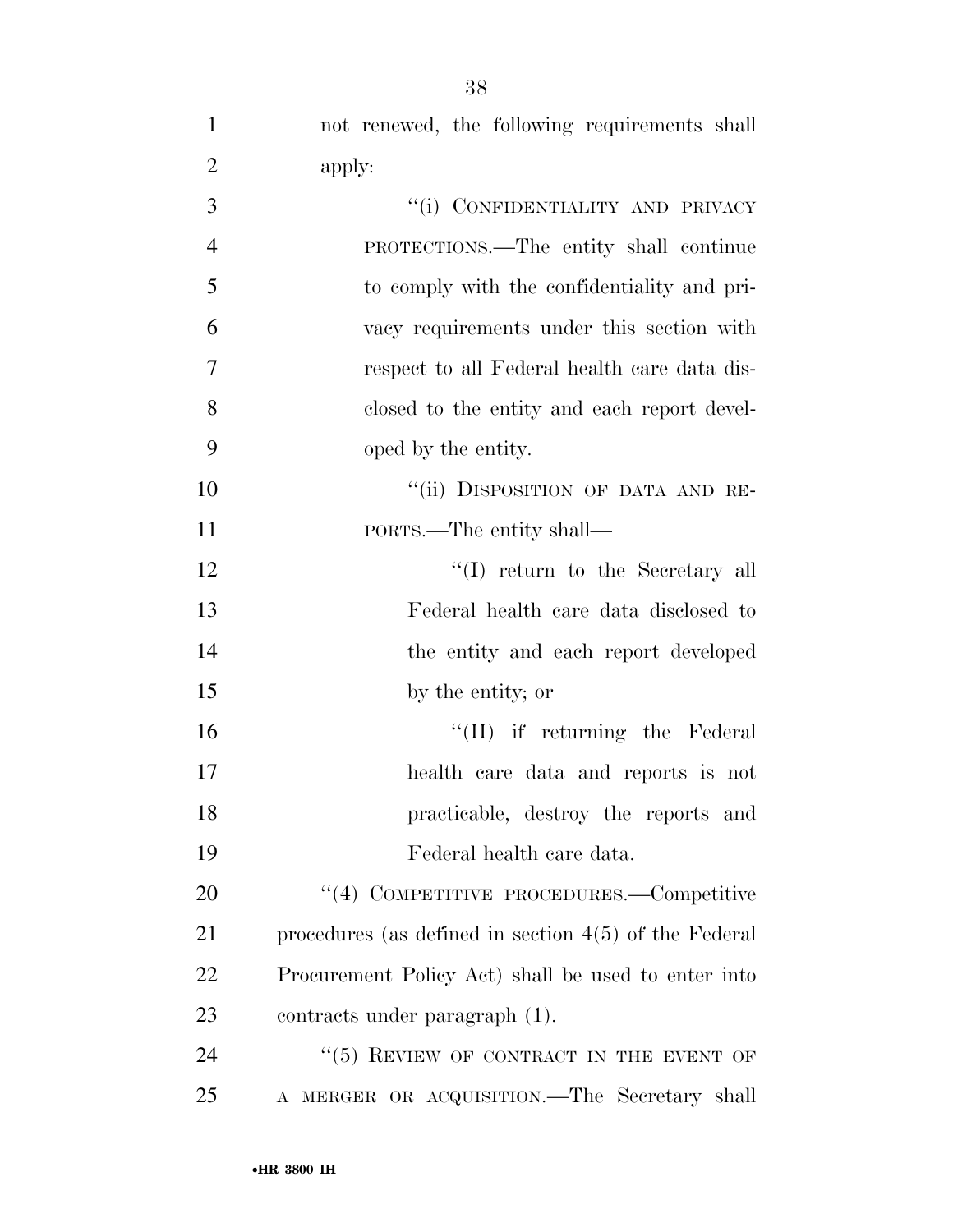| $\mathbf{1}$   | review the contract with a Health Quality Organiza- |
|----------------|-----------------------------------------------------|
| $\overline{2}$ | tion under this section in the event of a merger or |
| 3              | acquisition of the Organization in order to ensure  |
| $\overline{4}$ | that the requirements under this section will con-  |
| 5              | tinue to be met.                                    |
| 6              | "(e) DEVELOPMENT AND RELEASE OF REPORTS             |
| 7              | <b>BASED ON REQUESTS.—</b>                          |
| 8              | "(1) REQUEST FOR A REPORT.—                         |
| 9              | $\lq\lq$ Request.                                   |
| 10             | "(i) IN GENERAL.—The procedures                     |
| 11             | established under subsection $(b)(1)$ shall         |
| 12             | include a process for an entity to submit a         |
| 13             | request to a Health Quality Organization            |
| 14             | for a report based on Federal health care           |
| 15             | data and private data that is publicly avail-       |
| 16             | able or is provided by the entity making            |
| 17             | the request for the report. Such request            |
| 18             | shall comply with the purpose described in          |
| 19             | subsection (a).                                     |
| 20             | "(ii) REQUEST FOR SPECIFIC METH-                    |
| 21             | ODOLOGY.—The process described<br>in                |
| 22             | clause (i) shall permit an entity making a          |
| 23             | request for a report to request that a spe-         |
| 24             | cific methodology, including appropriate            |
| 25             | risk adjustment, be used by the Health              |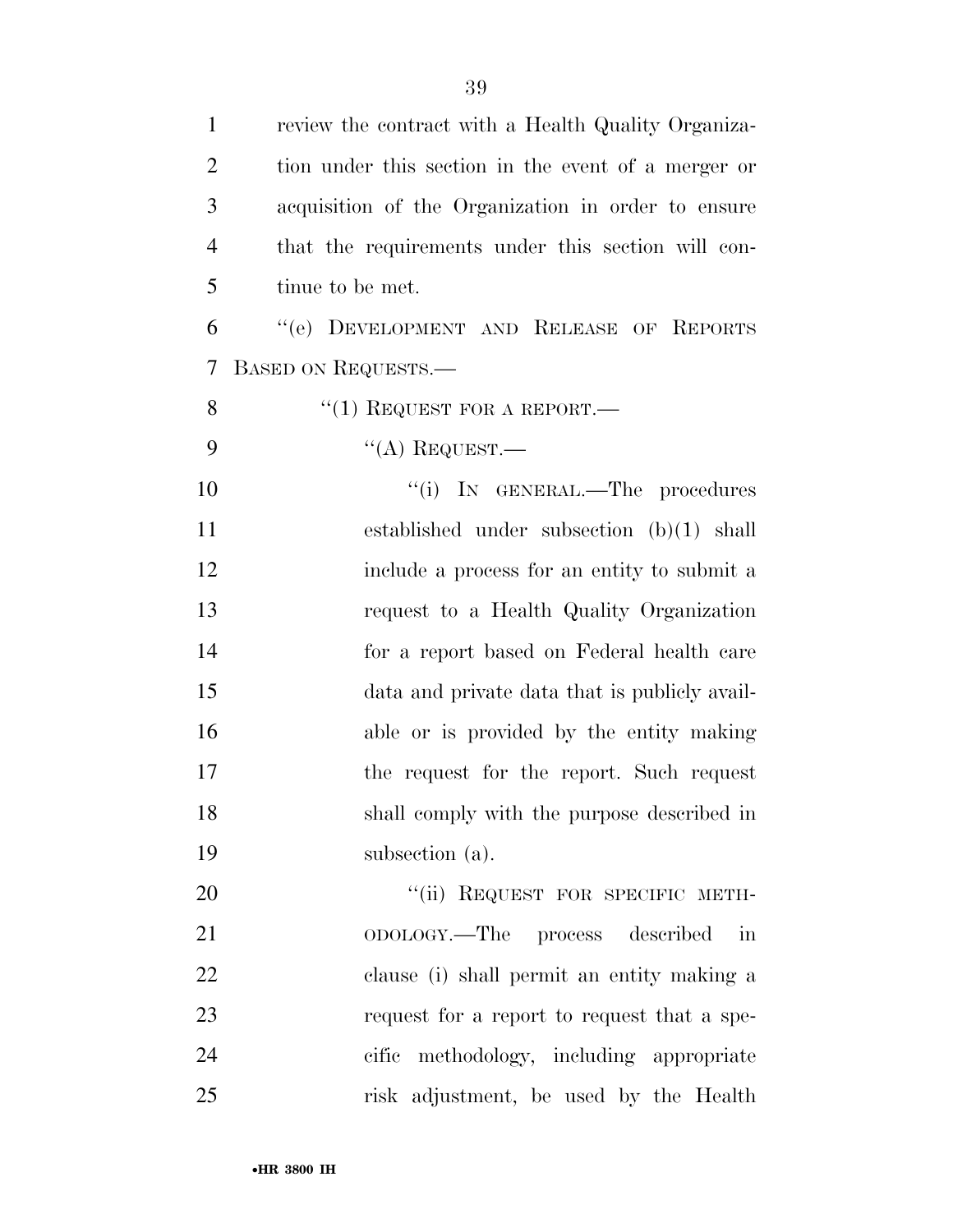- Quality Organization in developing the re- port. The Organization shall work with the entity making the request to finalize the methodology to be used. ''(iii) REQUEST FOR A SPECIFIC
- HEALTH QUALITY ORGANIZATION.—The process described in clause (i) shall permit an entity to submit the request for a re-port to any Health Quality Organization.

10 "(B) RELEASE TO PUBLIC.—The proce- dures established under subsection (b)(1) shall provide that at the time a request for a report is finalized under subparagraph (A) by a Health Quality Organization, the Organization shall make available to the public, through the Internet website of the Department of Health and Human Services and other appropriate means, a brief description of both the requested report and the methodology to be used to de-velop such report.

21 "(2) DEVELOPMENT AND RELEASE OF RE-PORT.—

23 "(A) DEVELOPMENT.—

24  $\frac{1}{1}$  In GENERAL.—If the request for a report complies with the purpose de-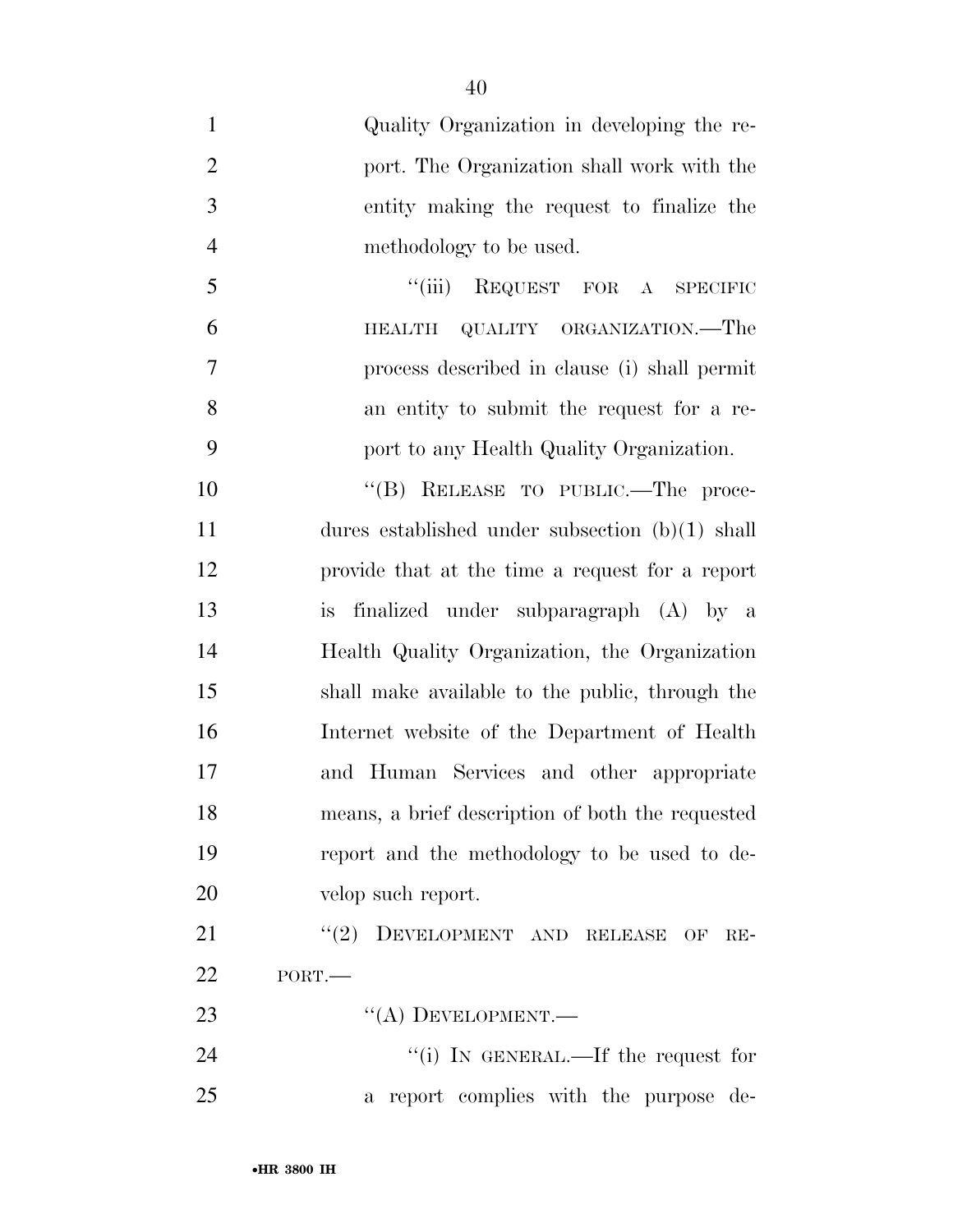| $\mathbf{1}$   | scribed in subsection (a), the Health Qual-         |
|----------------|-----------------------------------------------------|
| $\overline{2}$ | ity Organization may develop the report             |
| 3              | based on the request.                               |
| $\overline{4}$ | "(ii) REQUIREMENT.—A report devel-                  |
| 5              | oped under clause (i) shall include a de-           |
| 6              | tailed description of the standards, meth-          |
| 7              | odologies, and measures of quality used in          |
| 8              | developing the report.                              |
| 9              | "(B) REVIEW OF REPORT BY SECRETARY                  |
| 10             | ENSURE COMPLIANCE WITH PRIVACY RE-<br>TO            |
| 11             | QUIREMENT.—Prior to a Health Quality Orga-          |
| 12             | nization releasing a report under subparagraph      |
| 13             | (C), the Secretary shall review the report to en-   |
| 14             | sure that the report complies with the Federal      |
| 15             | regulations (concerning the privacy of individ-     |
| 16             | ually identifiable beneficiary health information)  |
| 17             | promulgated under section $264(c)$ of the Health    |
| 18             | Insurance Portability and Accountability Act of     |
| 19             | 1996 and sections $552$ or $552a$ of title 5,       |
| 20             | United States Code, with regard to the privacy      |
| 21             | of individually identifiable beneficiary health in- |
| 22             | formation. The Secretary shall act within 30        |
| 23             | business days of receiving such report.             |
| 24             | $\lq\lq$ <sup>(C)</sup> RELEASE OF REPORT.—         |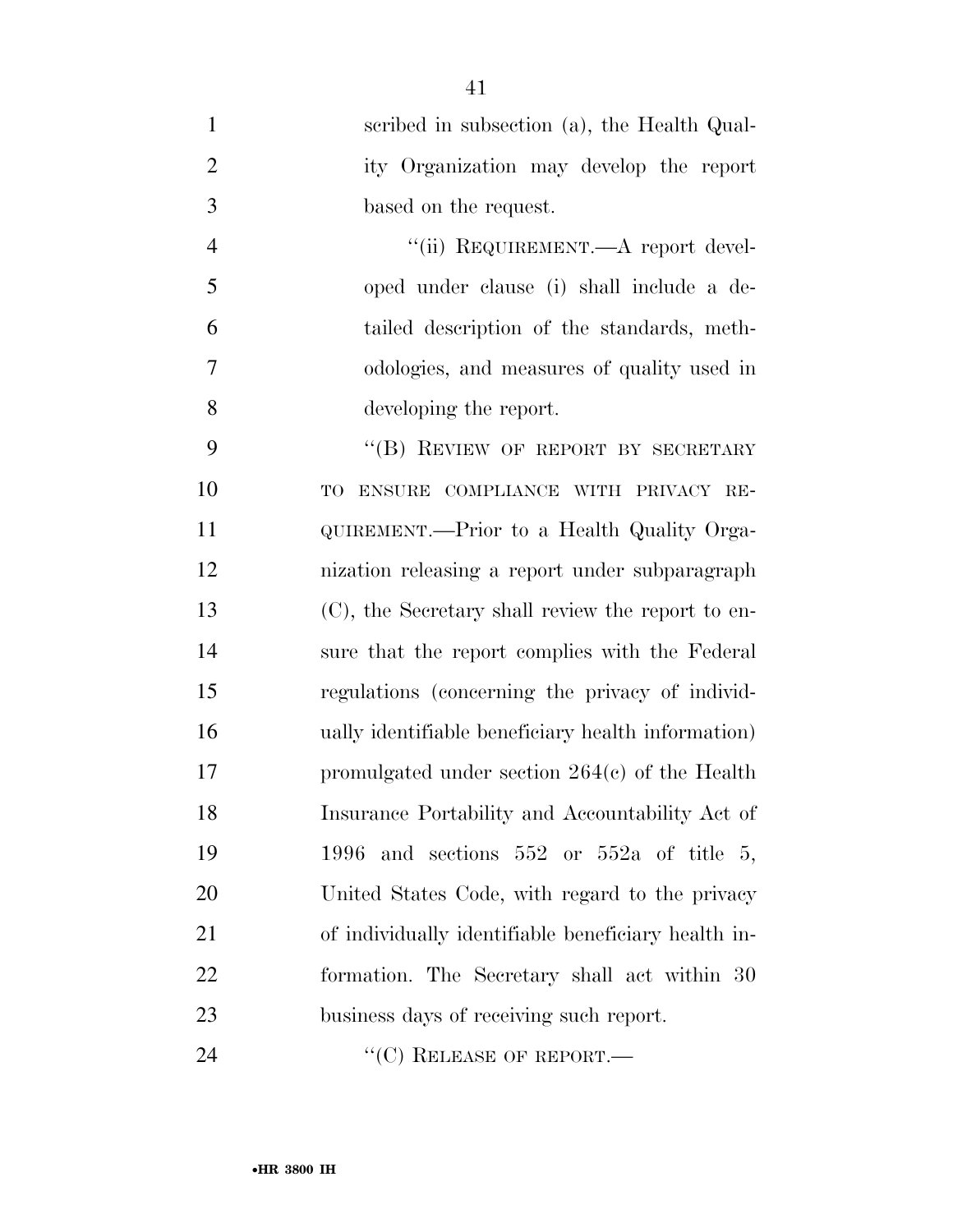| "(i) RELEASE TO ENTITY MAKING RE-<br>$\mathbf{1}$            |  |
|--------------------------------------------------------------|--|
| $\overline{2}$<br>QUEST.—If the Secretary finds that the re- |  |
| 3<br>port complies with the provisions described             |  |
| $\overline{4}$<br>in subparagraph (B), the Health Quality    |  |
| 5<br>Organization shall release the report to the            |  |
| 6<br>entity that made the request for the re-                |  |
| 7<br>port.                                                   |  |
| 8<br>"(ii) RELEASE TO PUBLIC.—The pro-                       |  |
| 9<br>cedures established under subsection $(b)(1)$           |  |
| 10<br>shall provide for the following:                       |  |
| $``(I)$ UPDATED DESCRIPTION.—<br>11                          |  |
| 12<br>At the time of the release of a report                 |  |
| 13<br>by a Health Quality Organization                       |  |
| 14<br>under clause (i), the entity shall make                |  |
| 15<br>available to the public, through the                   |  |
| 16<br>Internet website of the Department of                  |  |
| 17<br>and Human Services and<br>Health                       |  |
| 18<br>other appropriate means, an updated                    |  |
| 19<br>brief description of both the requested                |  |
| 20<br>report and the methodology used to                     |  |
| 21<br>develop such report.                                   |  |
| "(II) COMPLETE REPORT.-Not<br>22                             |  |
| 23<br>later than 1 year after the date of the                |  |
| 24<br>release of a report under clause (i),                  |  |
| $25\,$<br>the report shall be made available to              |  |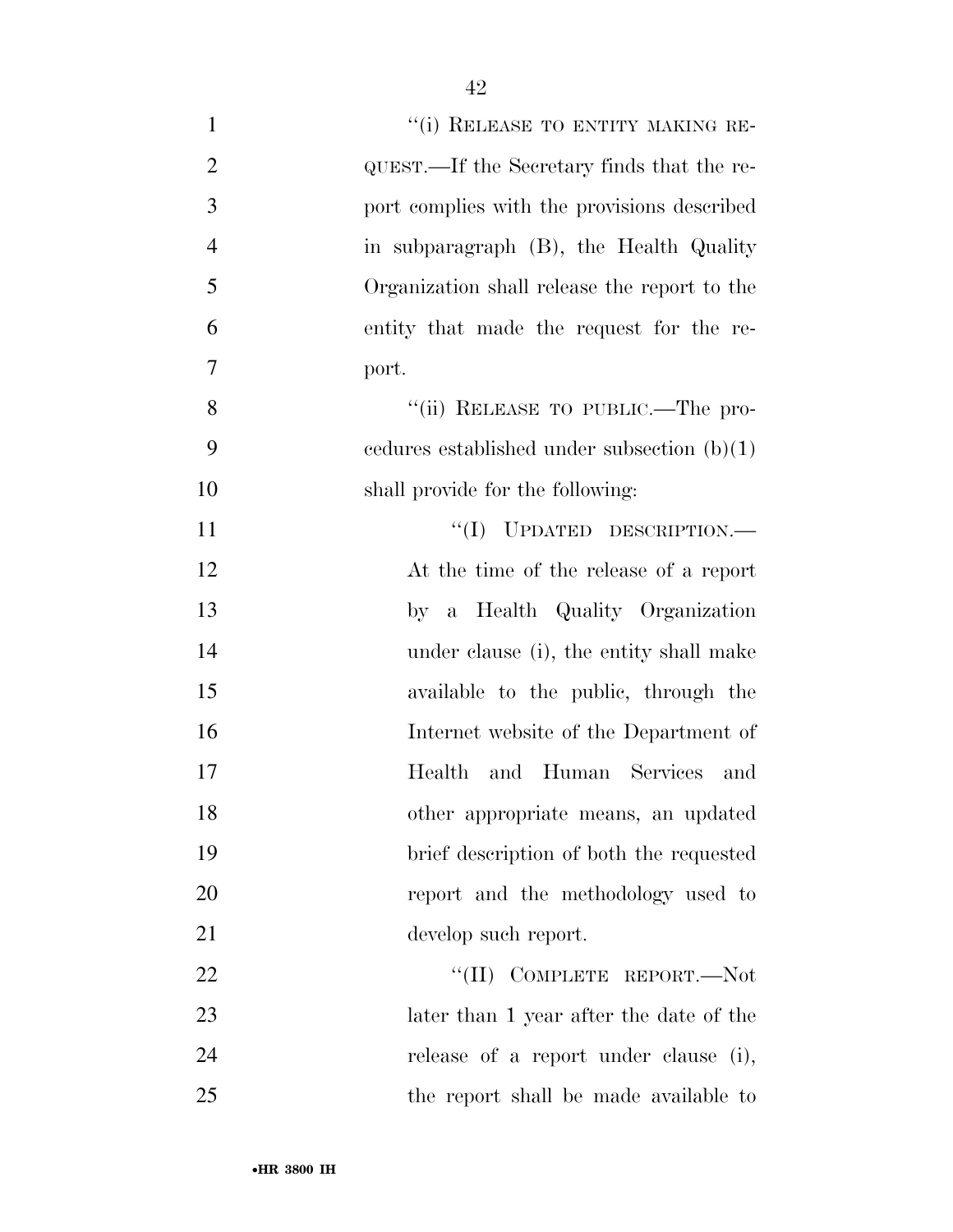| $\mathbf{1}$   | the public through the Internet                       |
|----------------|-------------------------------------------------------|
| $\overline{2}$ | website of the Department of Health                   |
| 3              | and Human Services and other appro-                   |
| $\overline{4}$ | priate means.                                         |
| 5              | "(f) ANNUAL REVIEW OF REPORTS AND TERMI-              |
| 6              | NATION OF CONTRACTS.-                                 |
| 7              | $"(1)$ ANNUAL REVIEW OF REPORTS.—The                  |
| 8              | Comptroller General of the United States shall re-    |
| 9              | view reports released under subsection $(e)(2)(C)$ to |
| 10             | ensure that such reports comply with the purpose      |
| 11             | described in subsection (a) and annually submit a     |
| 12             | report to the Secretary on such review.               |
| 13             | "(2) TERMINATION OF CONTRACTS.—The Sec-               |
| 14             | retary may terminate a contract with a Health Qual-   |
| 15             | ity Organization if the Secretary determines that     |
| 16             | there is a pattern of reports being released by the   |
| 17             | Organization that do not comply with the purpose      |
| 18             | described in subsection (a).                          |
| 19             | $\lq(2)$ FEES.—                                       |
| 20             | "(1) FEES FOR SECRETARY.—The Secretary                |
| 21             | shall charge a Health Quality Organization a fee      |
| 22             | $for-$                                                |
|                |                                                       |

23 ''(A) disclosing the data under subsection (c); and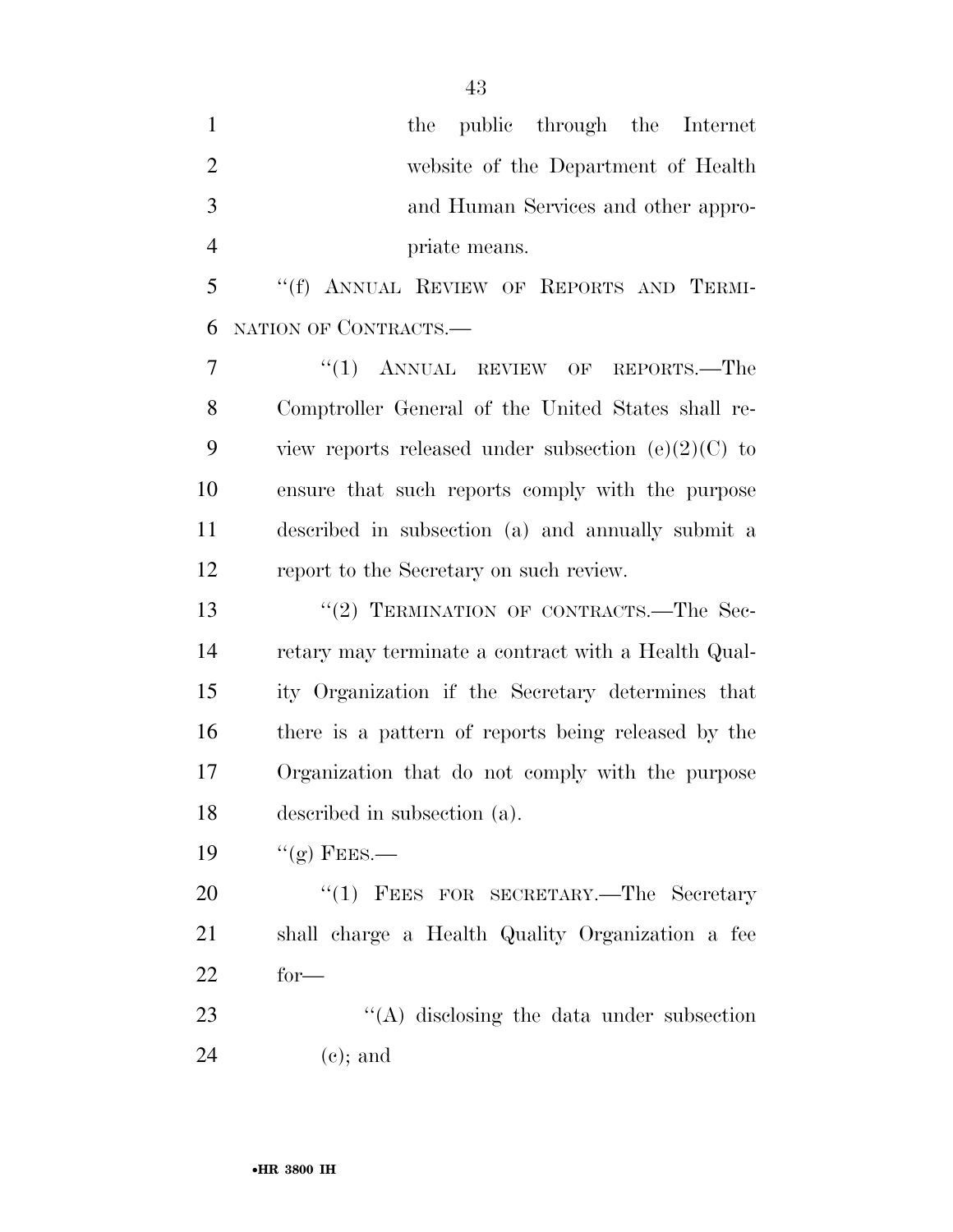| $\mathbf{1}$   | "(B) conducting the review under sub-                   |
|----------------|---------------------------------------------------------|
| $\overline{2}$ | section (e) $(2)(B)$ .                                  |
| 3              | The Secretary shall ensure that such fees are suffi-    |
| $\overline{4}$ | cient to cover the costs of the activities described in |
| 5              | subparagraphs $(A)$ and $(B)$ .                         |
| 6              | $\lq(2)$ FEES FOR HQO.—                                 |
| 7              | "(A) IN GENERAL.—Subject to subpara-                    |
| 8              | graphs $(B)$ and $(C)$ , a Health Quality Organiza-     |
| 9              | tion may charge an entity making a request for          |
| 10             | a report a reasonable fee for the development           |
| 11             | and release of the report.                              |
| 12             | "(B) DISCOUNT FOR SMALL ENTITIES.—In                    |
| 13             | the case of an entity making a request for a re-        |
| 14             | port (including a not-for-profit entity) that has       |
| 15             | revenue<br>that<br>does not<br>annual<br>exceed         |
| 16             | \$10,000,000, the Health Quality Organization           |
| 17             | shall reduce the reasonable fee charged to such         |
| 18             | entity under subparagraph (A) by an amount              |
| 19             | equal to 10 percent of such fee.                        |
| 20             | "(C) INCREASE FOR LARGE<br><b>ENTITIES</b>              |
| 21             | THAT DO NOT AGREE TO RELEASE REPORTS                    |
| 22             | WITHIN 6 MONTHS.—In the case of an entity               |
| 23             | making a request for a report that is not de-           |
| 24             | scribed in subparagraph (B) and that does not           |
| 25             | agree to the report being released to the public        |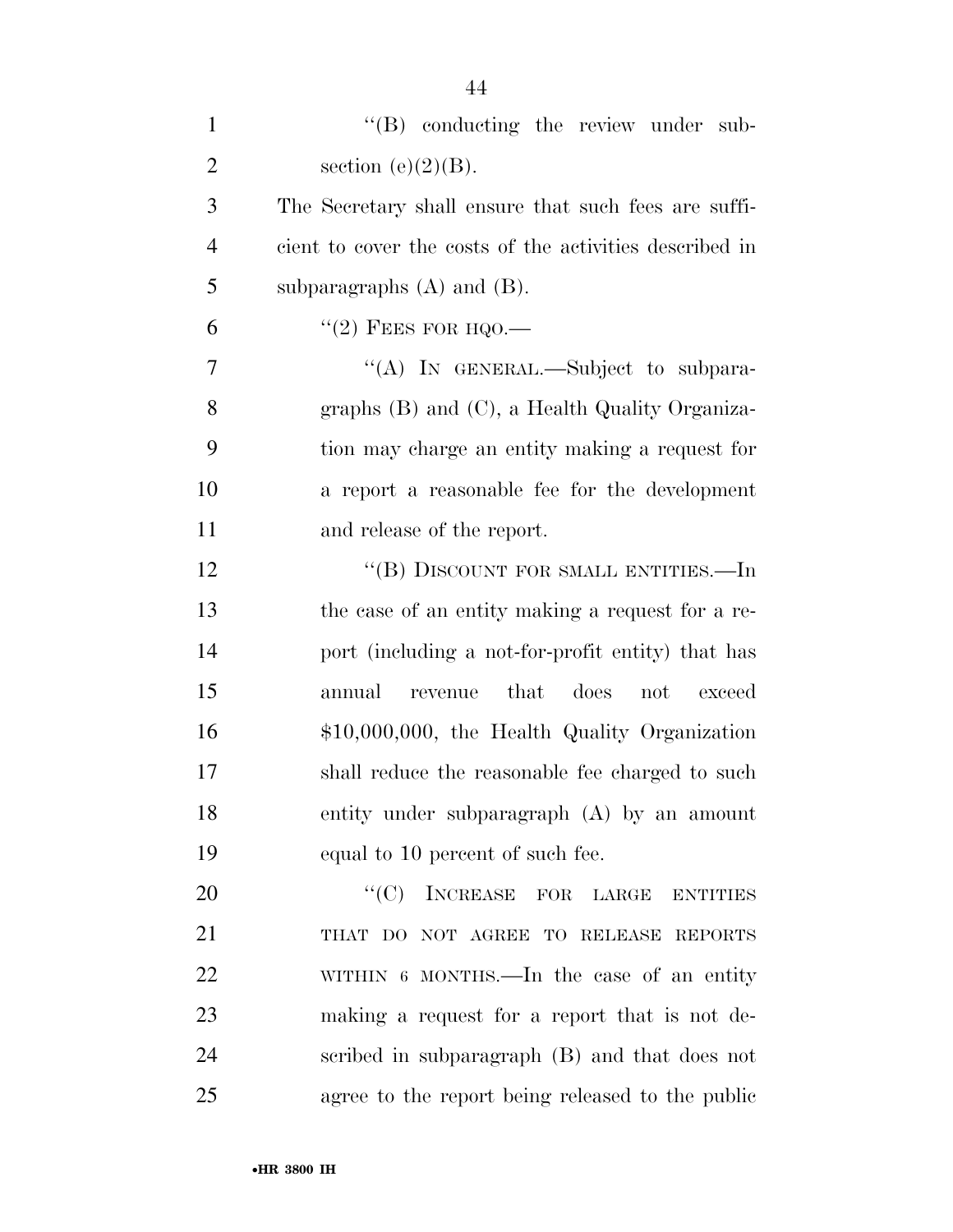1 under clause (ii)(II) of subsection  $(e)(2)(C)$  within 6 months of the date of the release of the report to the entity under clause (i) of such subsection, the Health Quality Organization shall increase the reasonable fee charged to such entity under subparagraph (A) by an amount equal to 10 percent of such fee. 8 "(D) RULE OF CONSTRUCTION.—Nothing in this paragraph shall be construed to effect the requirement that a report be released to the public under clause (ii)(II) of subsection 12 (e)(2)(C) by not later than 1 year after the date of the release of the report to the requesting en-14 tity under clause (i) of such subsection. ''(h) COORDINATION.—Not later than 1 year after the date of the enactment of this title, the Secretary shall submit a report (including recommendations) to the ap-

 propriate committees of Congress concerning the coordina-tion of existing Federal health care quality initiatives.

20 "(i) REGULATIONS.—Not later than 6 months after the date of the enactment of this title, the Secretary shall prescribe regulations to carry out this section.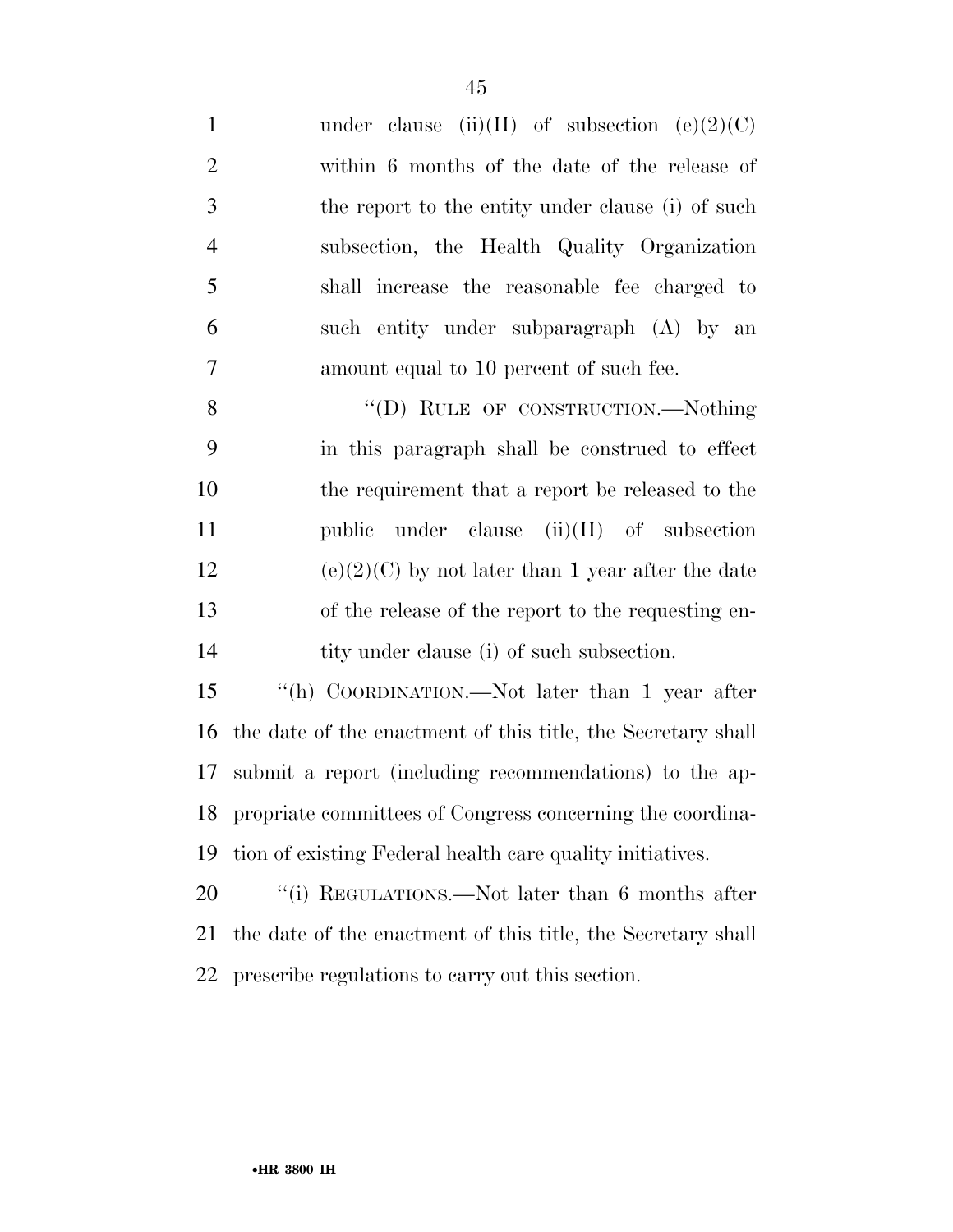| 1              | "SEC. 3007. RESEARCH ACCESS TO HEALTH CARE DATA              |
|----------------|--------------------------------------------------------------|
| $\overline{2}$ | AND REPORTING ON PERFORMANCE.                                |
| 3              | "The Secretary shall permit researchers that meet            |
| 4              | criteria used to evaluate the appropriateness of the release |
| 5              | data for research purposes (as established by the Sec-       |
| 6              | retary) to—                                                  |
| $\overline{7}$ | $\lq(1)$ have access to all Federal health care data         |
| 8              | (as defined in section $3006(b)(2)(A)$ ); and                |
| 9              | $(2)$ report on the performance of health care               |
| 10             | providers and suppliers, including reporting in a            |
| 11             | provider- or supplier-identifiable format.".                 |
| 12             | II-FACILITATING<br>TITLE<br>THE                              |
| 13             | <b>WIDESPREAD ADOPTION</b><br>OF                             |
|                |                                                              |
| 14             | <b>INTEROPERABLE HEALTH IN-</b>                              |
| 15             | <b>FORMATION TECHNOLOGY</b>                                  |
| 16             | SEC. 201. FACILITATING THE WIDESPREAD ADOPTION OF            |
| 17             | <b>INTEROPERABLE</b><br><b>HEALTH</b><br><b>INFORMATION</b>  |
| 18             | TECHNOLOGY.                                                  |
|                | Title XXX of the Public Health Service Act, as added         |
| 19<br>20       | by section 101, is amended by adding at the end the fol-     |
| 21             | lowing:                                                      |
| 22             | "SEC. 3008. FACILITATING THE WIDESPREAD ADOPTION OF          |
|                | <b>INTEROPERABLE</b><br><b>HEALTH</b><br><b>INFORMATION</b>  |
| 23<br>24       | TECHNOLOGY.                                                  |
| 25             | "(a) COMPETITIVE GRANTS FOR ADOPTION<br>OF                   |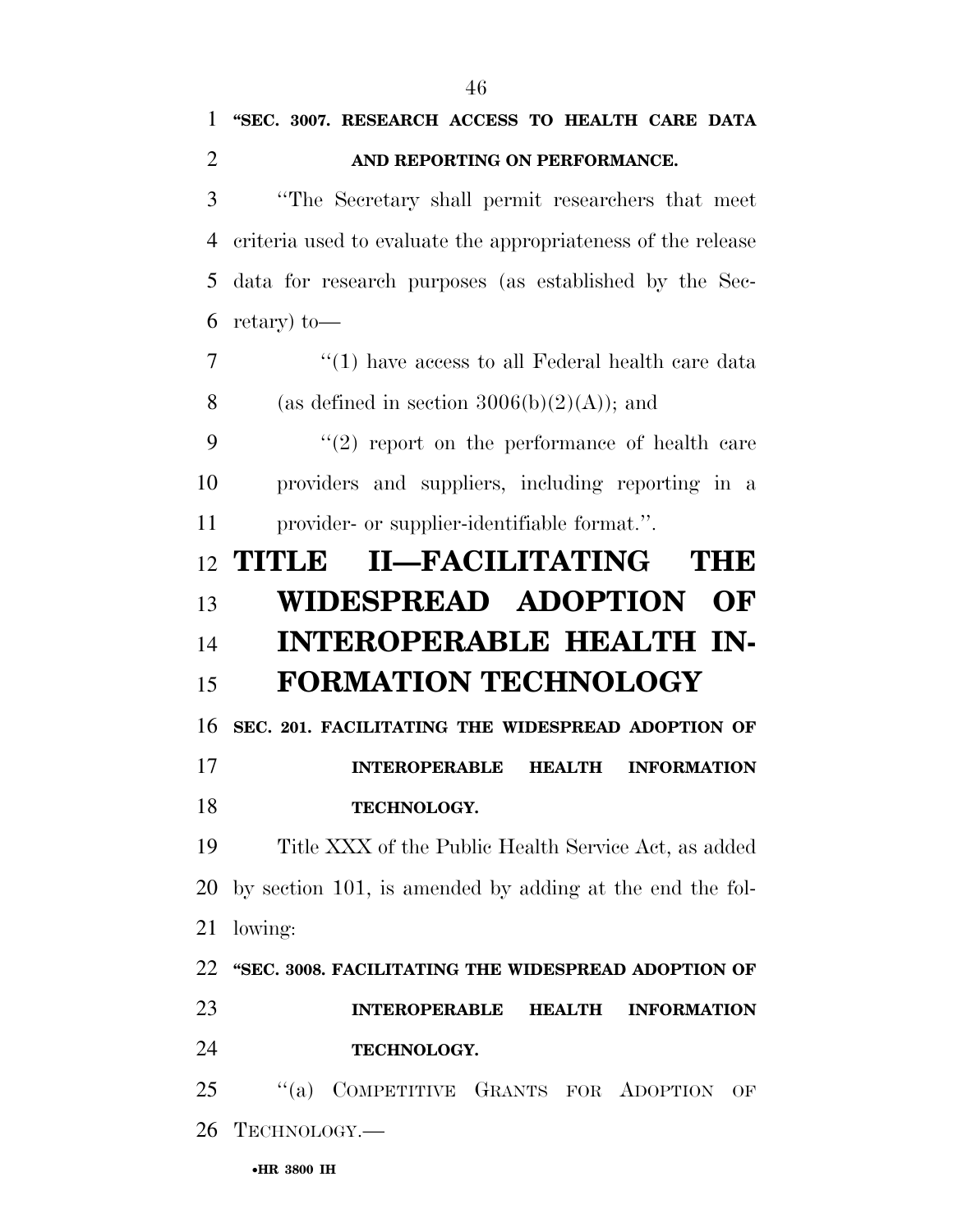| $\mathbf{1}$   | "(1) IN GENERAL.—The Secretary may award                  |
|----------------|-----------------------------------------------------------|
| $\overline{2}$ | competitive grants to eligible entities to facilitate the |
| 3              | purchase and enhance the utilization of qualified         |
| $\overline{4}$ | health information technology systems to improve          |
| 5              | the quality and efficiency of health care.                |
| 6              | "(2) ELIGIBILITY.—To be eligible to receive a             |
| $\overline{7}$ | grant under paragraph (1) an entity shall—                |
| 8              | $\lq\lq$ submit to the Secretary an applica-              |
| 9              | tion at such time, in such manner, and con-               |
| 10             | taining such information as the Secretary may             |
| 11             | require;                                                  |
| 12             | $\lq\lq (B)$ submit to the Secretary a strategic          |
| 13             | plan for the implementation of data sharing               |
| 14             | and interoperability measures;                            |
| 15             | "(C) adopt the standards adopted by the                   |
| 16             | Federal Government under section 3003;                    |
| 17             | "(D) implement the measures adopted                       |
| 18             | under section 3011 and report to the Secretary            |
| 19             | on such measures;                                         |
| 20             | $\lq\lq(E)$ agree to notify individuals if their in-      |
| 21             | dividually identifiable health information is             |
| 22             | wrongfully disclosed;                                     |
| 23             | $\lq\lq(F)$ take into account the input of em-            |
| 24             | ployees and staff who are directly involved in            |
| 25             | patient care of such health care providers in the         |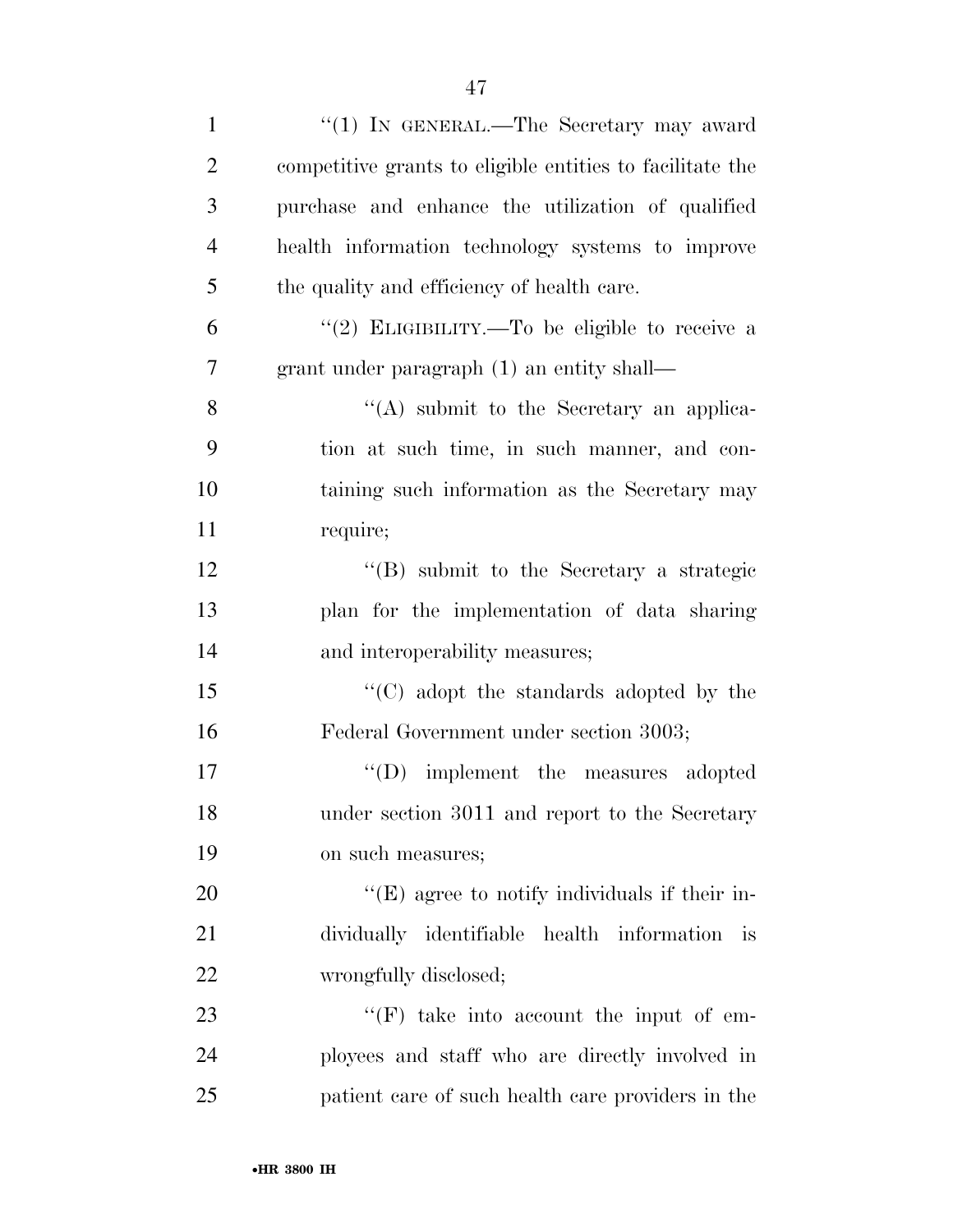| $\mathbf{1}$   | design, implementation, and use of qualified     |
|----------------|--------------------------------------------------|
| $\overline{2}$ | health information technology systems;           |
| 3              | "(G) demonstrate significant financial           |
| $\overline{4}$ | need;                                            |
| 5              | "(H) provide matching funds in accord-           |
| 6              | ance with paragraph (4); and                     |
| $\overline{7}$ | "(I) be a—                                       |
| 8              | "(i) public or not-for-profit hospital;          |
| 9              | "(ii) federally qualified health center          |
| 10             | (as defined in section $1861(aa)(4)$ of the      |
| 11             | Social Security Act);                            |
| 12             | "(iii) individual or group practice (or          |
| 13             | a consortium thereof); or                        |
| 14             | $``(iv)$ another health care provider not        |
| 15             | described in clause (i) or (ii);                 |
| 16             | that serves medically underserved communities.   |
| 17             | "(3) USE OF FUNDS.—Amounts received under        |
| 18             | a grant under this subsection shall be used to-  |
| 19             | "(A) facilitate the purchase of qualified        |
| 20             | health information technology systems;           |
| 21             | "(B) train personnel in the use of such          |
| 22             | systems;                                         |
| 23             | "(C) enhance the utilization of qualified        |
| 24             | health information technology systems (which     |
| 25             | may include activities to increase the awareness |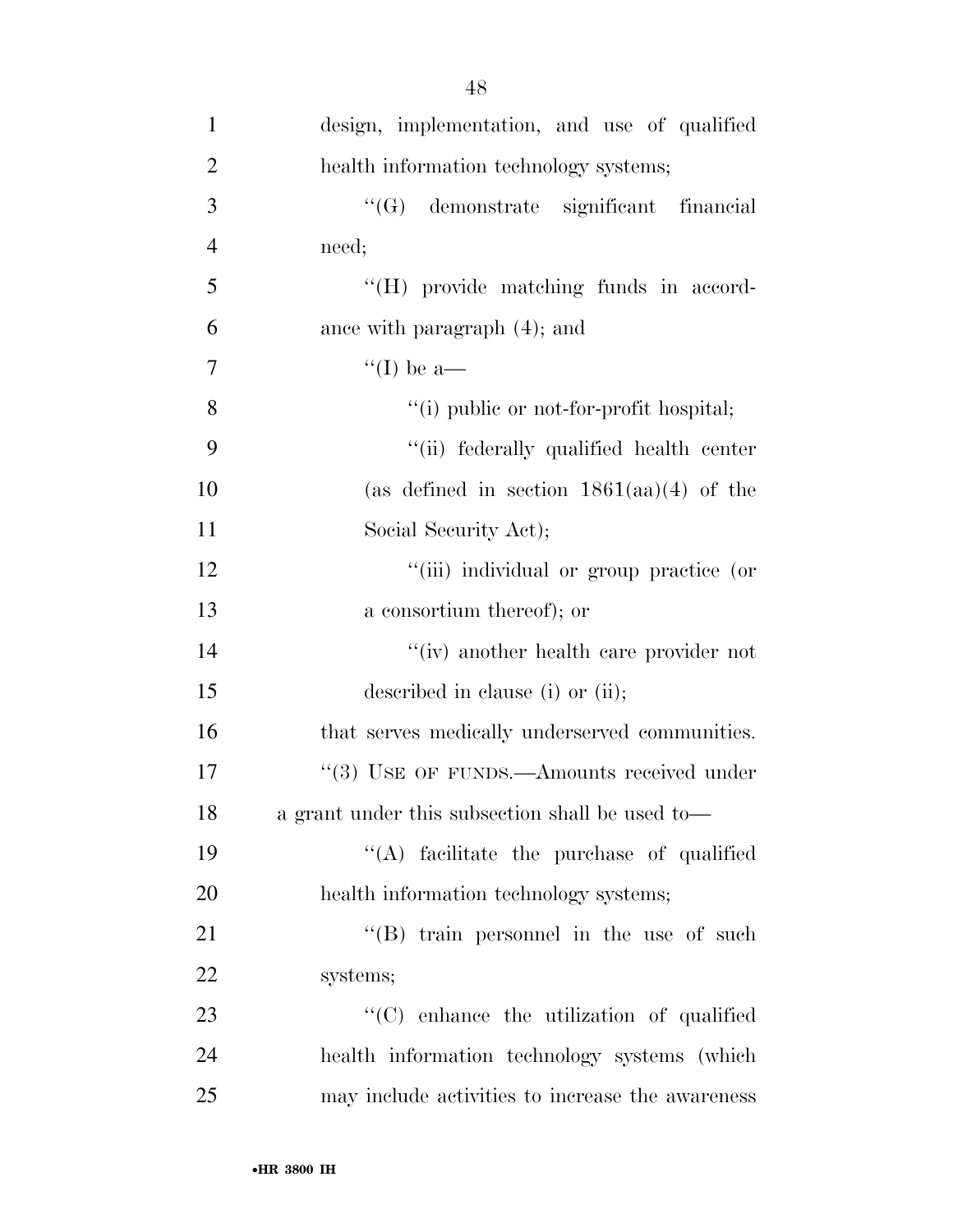| $\mathbf{1}$   | among consumers of health care privacy protec-       |
|----------------|------------------------------------------------------|
| $\overline{2}$ | tions); or                                           |
| 3              | $\lq\lq$ (D) improve the prevention and manage-      |
| $\overline{4}$ | ment of chronic disease.                             |
| 5              | "(4) MATCHING REQUIREMENT.—To be eligible            |
| 6              | for a grant under this subsection, an entity shall   |
| 7              | contribute non-Federal contributions to the costs of |
| 8              | carrying out the activities for which the grant is   |
| 9              | awarded in an amount equal to \$1 for each \$3 of    |
| 10             | Federal funds provided under the grant.              |
| 11             | "(5) PREFERENCE IN AWARDING GRANTS.-In               |
| 12             | awarding grants under this subsection the Secretary  |
| 13             | shall give preference to—                            |
| 14             | $\lq\lq$ eligible entities that will improve the     |
| 15             | degree to which such entity will link the quali-     |
| 16             | fied health information system to local or re-       |
| 17             | gional health information plan or plans; and         |
| 18             | $\lq\lq$ with respect to awards made for the         |
| 19             | purpose of providing care in an outpatient med-      |
| 20             | ical setting, entities that organize their prac-     |
| 21             | tices as a patient-centered medical home.            |
| 22             | "(b) COMPETITIVE GRANTS FOR THE DEVELOPMENT          |
| 23             | OF STATE LOAN PROGRAMS TO FACILITATE THE WIDE-       |
| 24             | SPREAD ADOPTION OF HEALTH INFORMATION TECH-          |
| 25             | NOLOGY.                                              |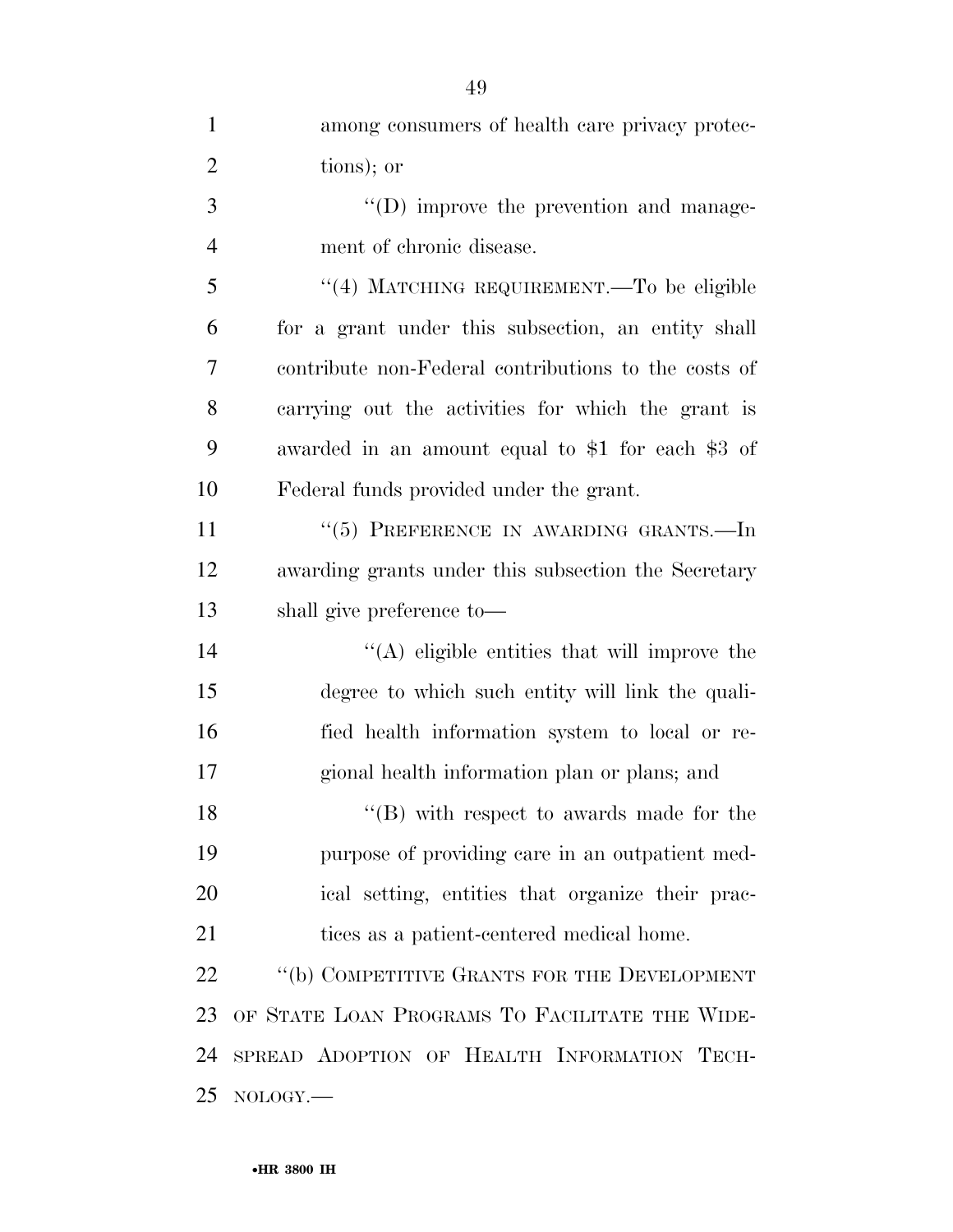1 "(1) IN GENERAL.—The Secretary may award competitive grants to States for the establishment of State programs for loans to health care providers to facilitate the purchase and enhance the utilization of qualified health information technology.

6 "(2) ESTABLISHMENT OF FUND.—To be eligi- ble to receive a competitive grant under this sub- section, a State shall establish a qualified health in- formation technology loan fund (referred to in this subsection as a 'State loan fund') and comply with the other requirements contained in this subsection. Amounts received under a grant under this sub- section shall be deposited in the State loan fund es- tablished by the State. No funds authorized by other provisions of this title to be used for other purposes specified in this title shall be deposited in any such State loan fund.

18 "(3) ELIGIBILITY.—To be eligible to receive a grant under paragraph (1), a State shall—

 $\langle (A)$  submit to the Secretary an applica- tion at such time, in such manner, and con-22 taining such information as the Secretary may require;

 ''(B) submit to the Secretary a strategic 25 plan in accordance with paragraph  $(4)$ ;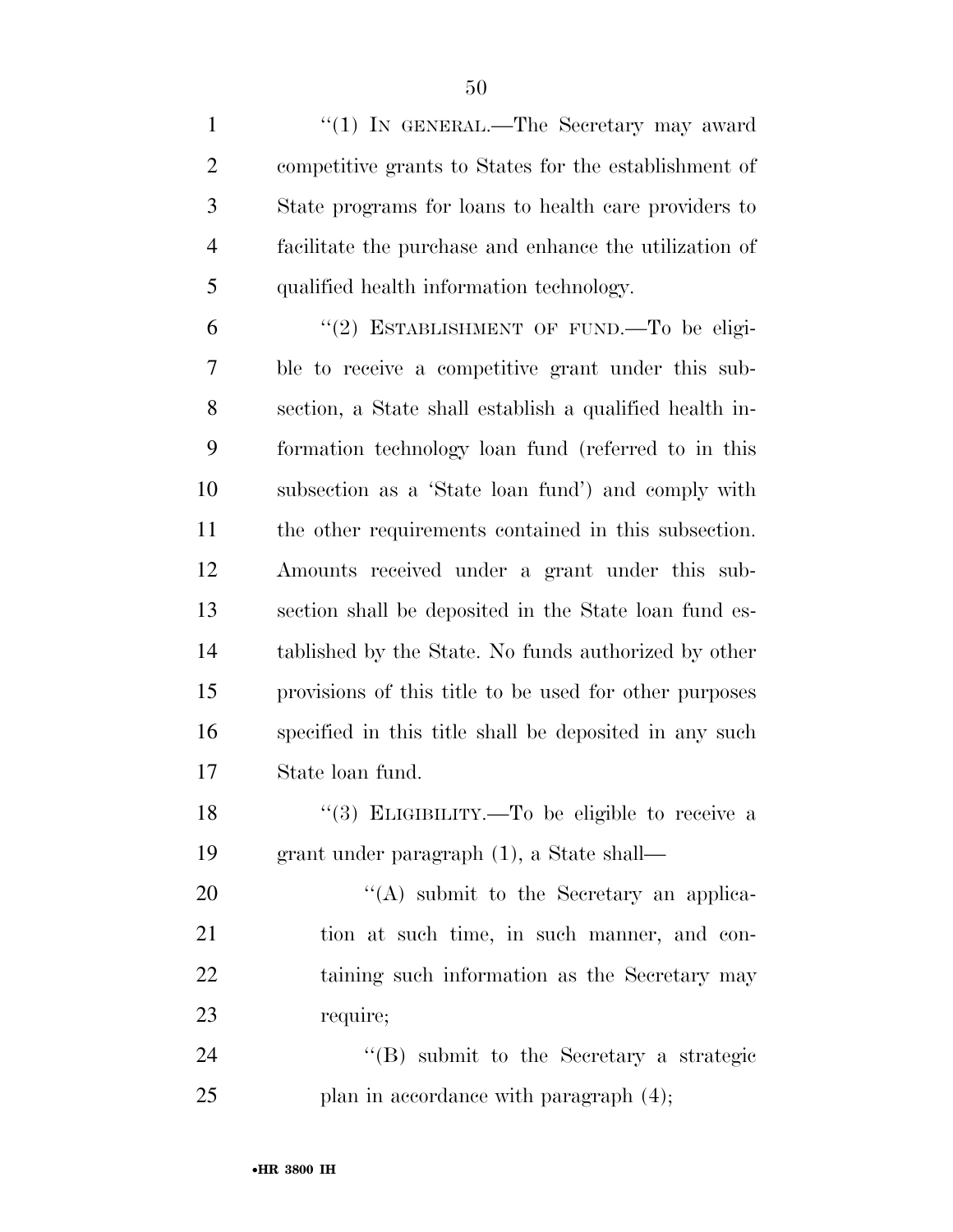| $\mathbf{1}$   | "(C) establish a qualified health informa-    |
|----------------|-----------------------------------------------|
| $\overline{2}$ | tion technology loan fund in accordance with  |
| 3              | paragraph $(2)$ ;                             |
| $\overline{4}$ | "(D) require that health care providers re-   |
| 5              | eeiving loans under the grant—                |
| 6              | "(i) link, to the extent practicable, the     |
| 7              | qualified health information system to a      |
| 8              | local or regional health information net-     |
| 9              | work;                                         |
| 10             | "(ii) consult, as needed, with the            |
| 11             | Health Information Technology Resource        |
| 12             | Center established in section $914(d)$ to ac- |
| 13             | cess the knowledge and experience of exist-   |
| 14             | ing initiatives regarding the successful im-  |
| 15             | plementation and effective use of health in-  |
| 16             | formation technology;                         |
| 17             | "(iii) agree to notify individuals if         |
| 18             | their individually identifiable health infor- |
| 19             | mation is wrongfully disclosed; and           |
| 20             | $f'(iv)$ take into account the input of       |
| 21             | employees and staff who are directly in-      |
| 22             | volved in patient care of such health care    |
| 23             | providers in the design and implementation    |
| 24             | and use of qualified health information       |
| 25             | technology systems;                           |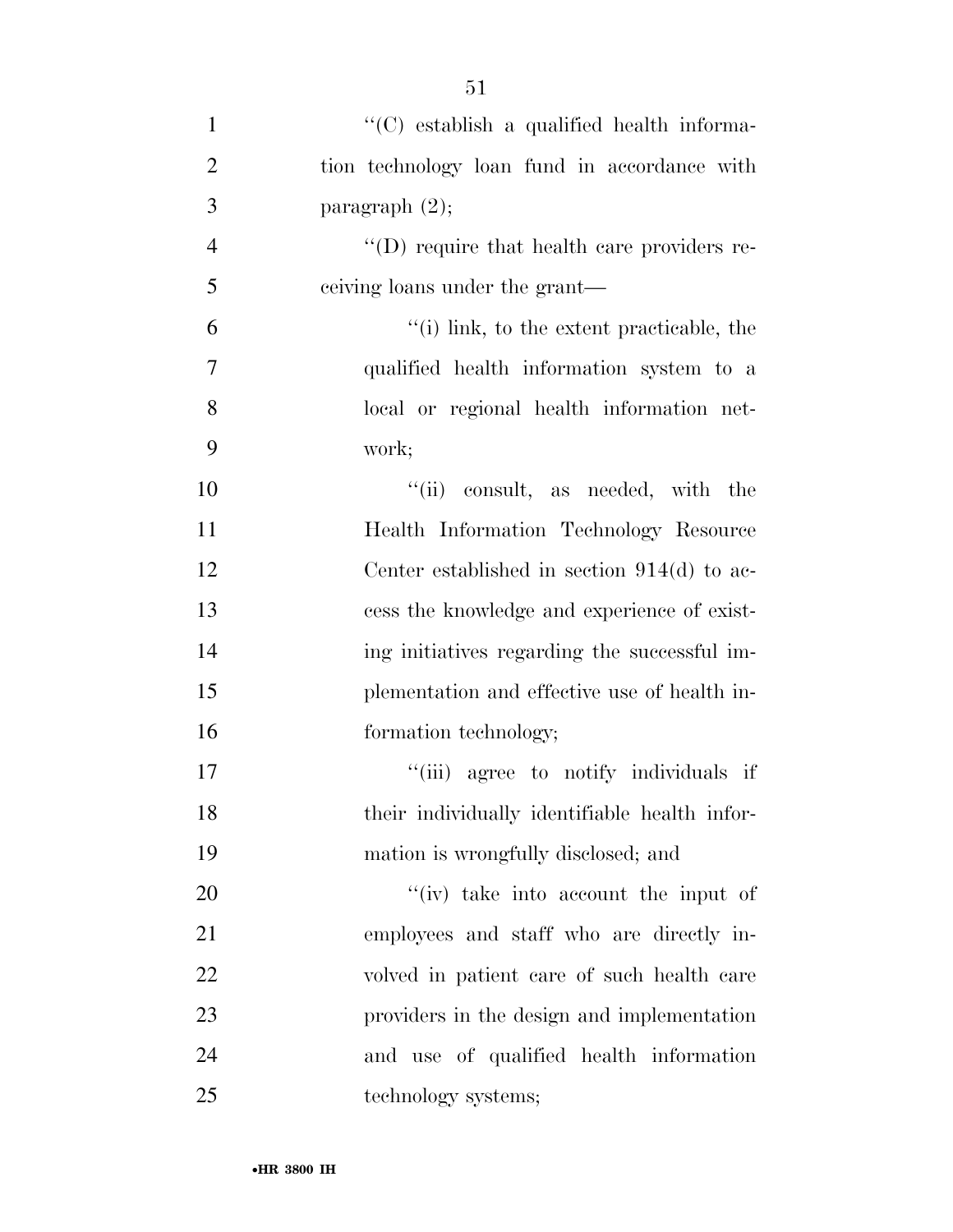| $\mathbf{1}$   | $\lq\lq(E)$ require that health care providers re- |
|----------------|----------------------------------------------------|
| $\overline{2}$ | ceiving loans under the grant adopt the stand-     |
| 3              | ards adopted by the Federal Government under       |
| $\overline{4}$ | section 3003;                                      |
| 5              | $\lq\lq(F)$ require that health care providers re- |
| 6              | ceiving loans under the grant implement the        |
| 7              | measures adopted under section 3011 and re-        |
| 8              | port to the Secretary on such measures; and        |
| 9              | $\lq\lq(G)$ provide matching funds in accordance   |
| 10             | with paragraph $(8)$ .                             |
| 11             | $``(4)$ STRATEGIC PLAN.—                           |
| 12             | "(A) IN GENERAL.—A State that receives             |
| 13             | a grant under this subsection shall annually       |
| 14             | prepare a strategic plan that identifies the in-   |
| 15             | tended uses of amounts available to the State      |
| 16             | loan fund of the State.                            |
| 17             | "(B) CONTENTS.—A strategic plan under              |
| 18             | subparagraph (A) shall include—                    |
| 19             | "(i) a list of the projects to be as-              |
| 20             | sisted through the State loan fund in the          |
| 21             | first fiscal year that begins after the date       |
| <u>22</u>      | on which the plan is submitted;                    |
| 23             | "(ii) a description of the criteria and            |
| 24             | methods established for the distribution of        |
| 25             | funds from the State loan fund;                    |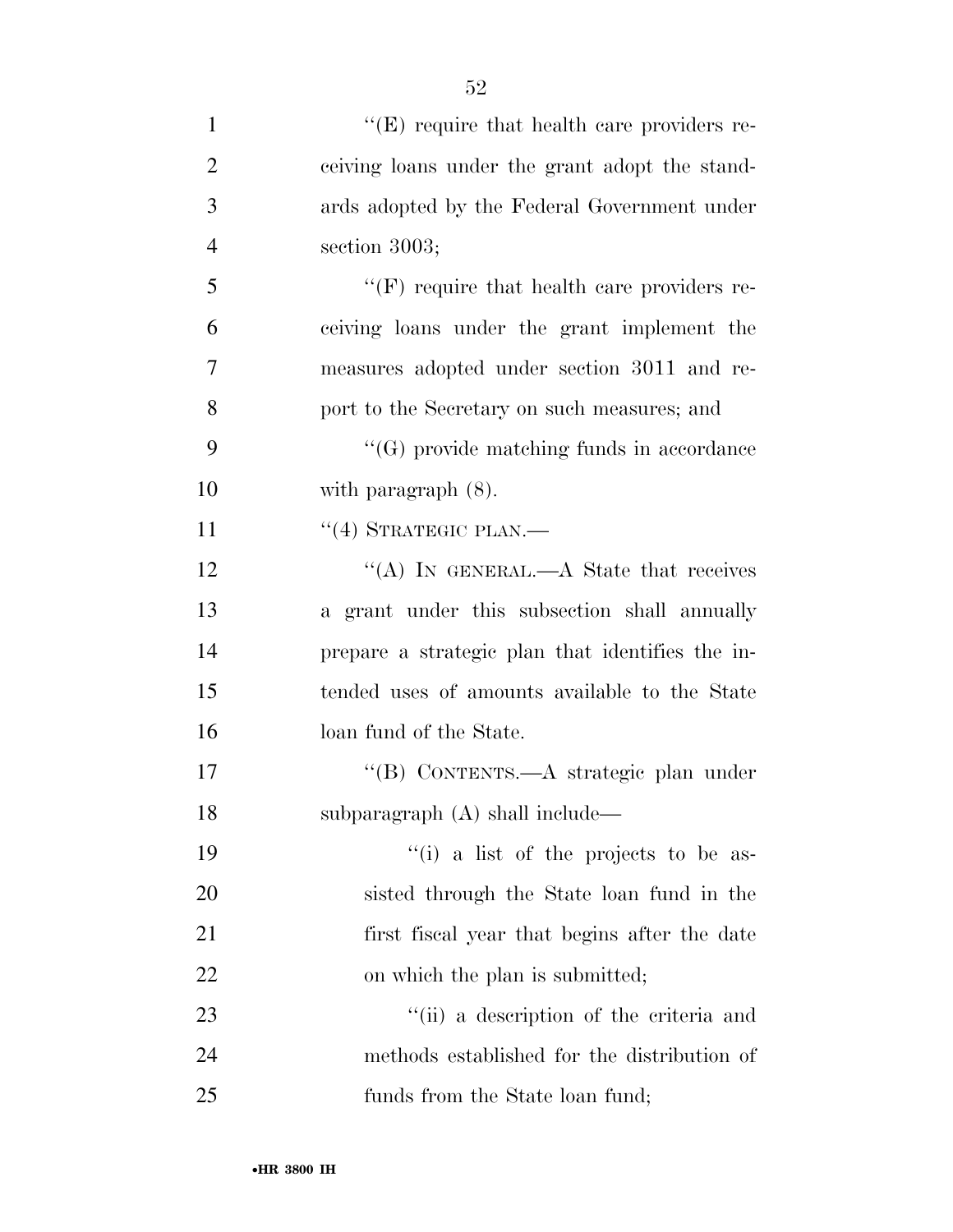| $\mathbf{1}$   | "(iii) a description of the financial            |
|----------------|--------------------------------------------------|
| $\overline{2}$ | status of the State loan fund and the            |
| 3              | short-term and long-term goals of the            |
| $\overline{4}$ | State loan fund; and                             |
| 5              | "(iv) a description of the strategies            |
| 6              | the State will use to address challenges in      |
| 7              | the adoption of health information tech-         |
| 8              | nology due to limited broadband access.          |
| 9              | $``(5)$ USE OF FUNDS.—                           |
| 10             | "(A) IN GENERAL.—Amounts deposited in            |
| 11             | a State loan fund, including loan repayments     |
| 12             | and interest earned on such amounts, shall be    |
| 13             | used only for awarding loans or loan guaran-     |
| 14             | tees, or as a source of reserve and security for |
| 15             | leveraged loans, the proceeds of which are de-   |
| 16             | posited in the State loan fund established under |
| 17             | paragraph (1). Loans under this section may be   |
| 18             | used by a health care provider to—               |
| 19             | "(i) facilitate the purchase of qualified        |
| 20             | health information technology systems;           |
| 21             | "(ii) enhance the utilization of quali-          |
| 22             | fied health information technology systems       |
| 23             | (which may include activities to increase        |
| 24             | the awareness among consumers of health          |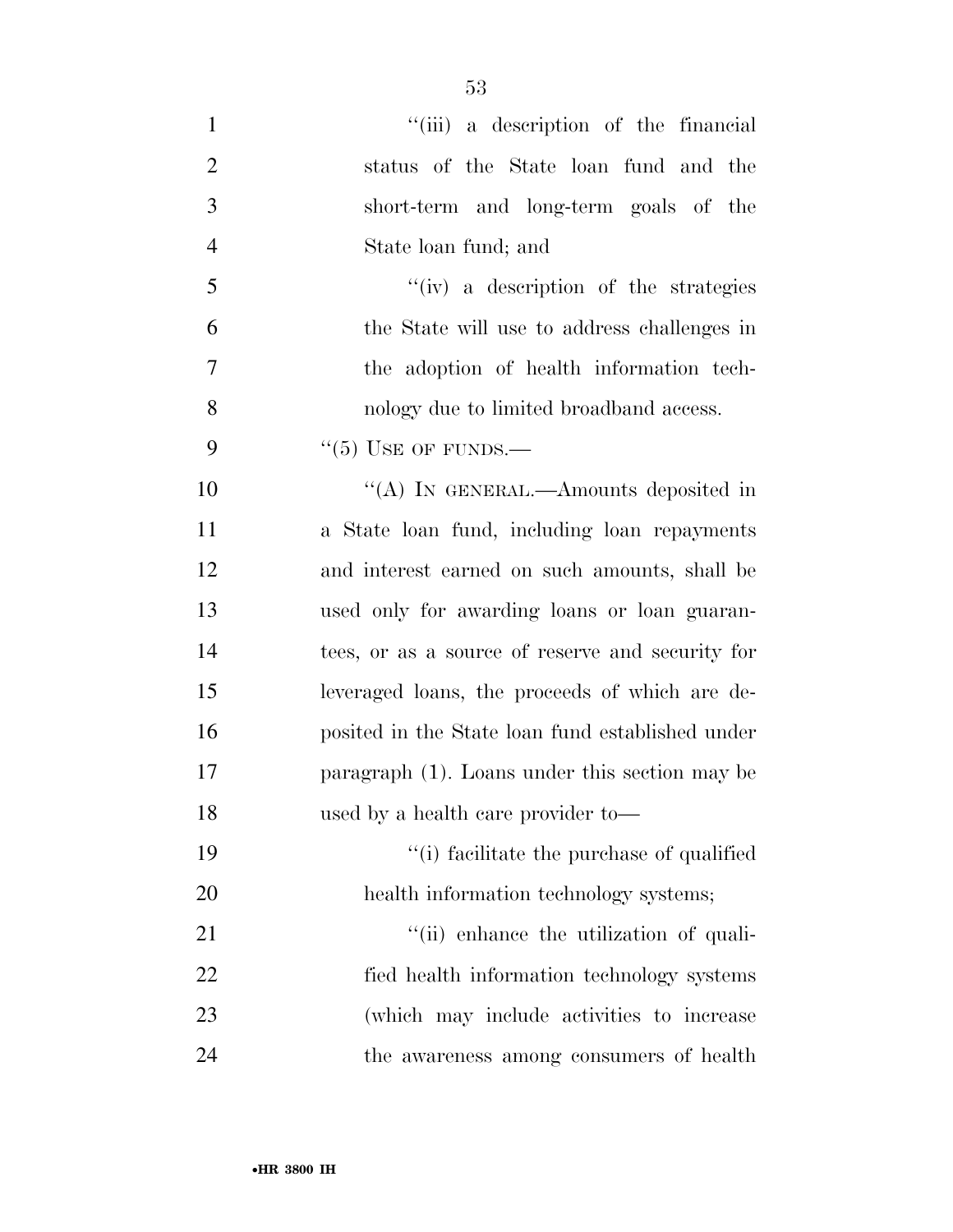| $\mathbf{1}$   | care of privacy protections and privacy                |
|----------------|--------------------------------------------------------|
| $\overline{2}$ | rights); or                                            |
| 3              | "(iii) train personnel in the use of                   |
| $\overline{4}$ | such systems.                                          |
| 5              | "(B) LIMITATION.—Amounts received by a                 |
| 6              | State under this subsection may not be used—           |
| $\overline{7}$ | "(i) for the purchase or other acquisi-                |
| 8              | tion of any health information technology              |
| 9              | system that is not a qualified health infor-           |
| 10             | mation technology system;                              |
| 11             | "(ii) to conduct activities for which                  |
| 12             | Federal funds are expended under other                 |
| 13             | provisions of this title or the amendments             |
| 14             | made by the Promoting Health Informa-                  |
| 15             | tion Technology Act; or                                |
| 16             | "(iii) for any purpose other than mak-                 |
| 17             | ing loans to eligible entities under this sec-         |
| 18             | tion.                                                  |
| 19             | $\cdot\cdot$ (6) TYPES OF ASSISTANCE.—Except as other- |
| 20             | wise limited by applicable State law, amounts depos-   |
| 21             | ited into a State loan fund under this subsection      |
| 22             | may only be used for the following:                    |
| 23             | "(A) To award loans that comply with the               |
| 24             | following:                                             |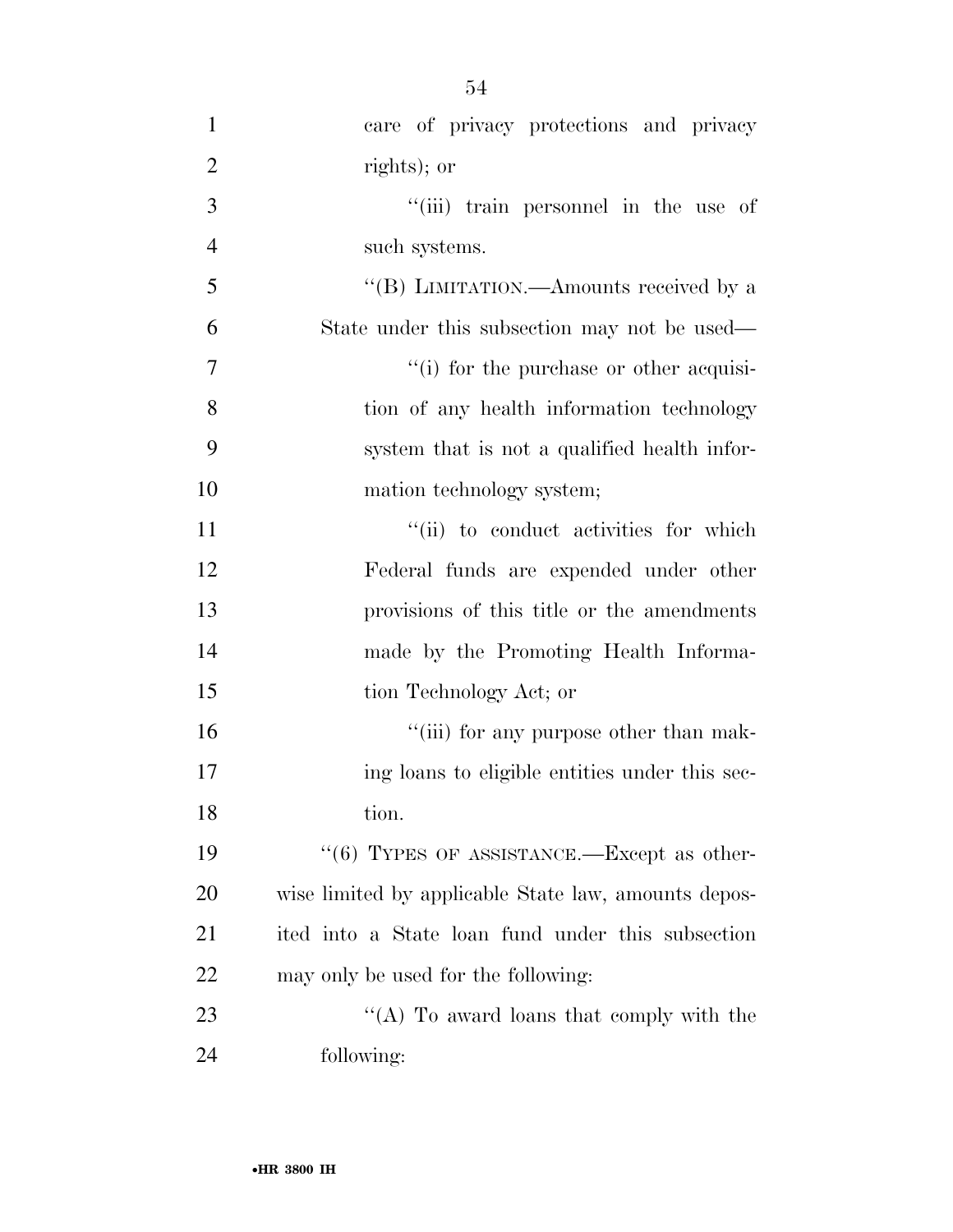| $\mathbf{1}$   | "(i) The interest rate for each loan                |
|----------------|-----------------------------------------------------|
| $\overline{2}$ | shall be less than or equal to the market           |
| 3              | interest rate.                                      |
| $\overline{4}$ | "(ii) The principal and interest pay-               |
| 5              | ments on each loan shall commence not               |
| 6              | later than 1 year after the date on which           |
| $\tau$         | the loan was awarded, and each loan shall           |
| 8              | be fully amortized not later than 10 years          |
| 9              | after such date.                                    |
| 10             | "(iii) The State loan fund shall be                 |
| 11             | credited with all payments of principal and         |
| 12             | interest on each loan awarded from the              |
| 13             | fund.                                               |
| 14             | "(B) To guarantee, or purchase insurance            |
| 15             | for, a local obligation (all of the proceeds of     |
| 16             | which finance a project eligible for assistance     |
| 17             | under this subsection) if the guarantee or pur-     |
| 18             | chase would improve credit market access or re-     |
| 19             | duce the interest rate applicable to the obliga-    |
| 20             | tion involved.                                      |
| 21             | $\lq\lq$ (C) As a source of revenue or security for |
| 22             | the payment of principal and interest on rev-       |
| 23             | enue or general obligation bonds issued by the      |
| 24             | State if the proceeds of the sale of the bonds      |
| 25             | will be deposited into the State loan fund.         |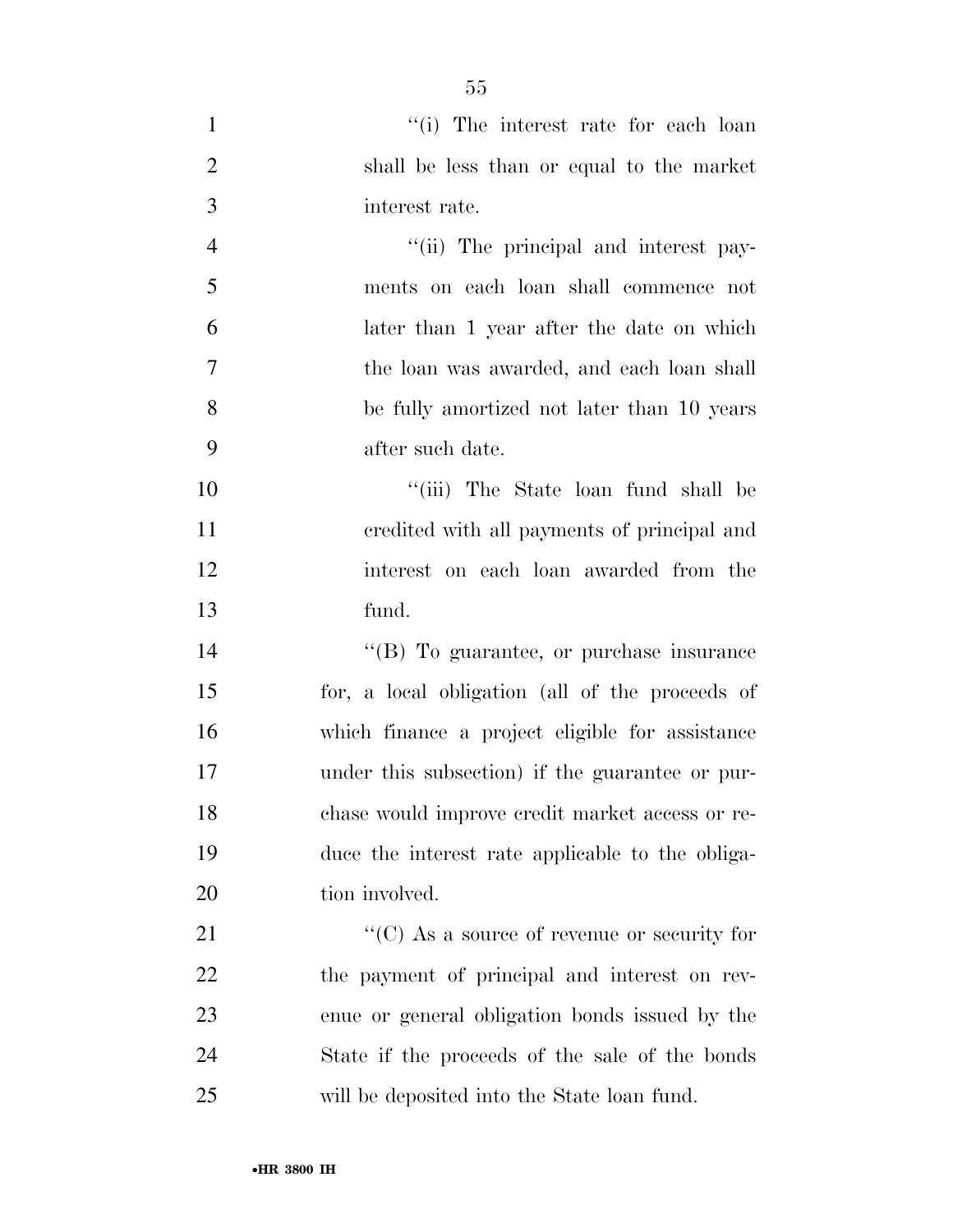| 1              | $\lq\lq$ (D) To earn interest on the amounts de-      |
|----------------|-------------------------------------------------------|
| $\overline{2}$ | posited into the State loan fund.                     |
| 3              | "(7) ADMINISTRATION OF<br><b>STATE</b><br><b>LOAN</b> |
| $\overline{4}$ | FUNDS.-                                               |
| 5              | "(A) COMBINED FINANCIAL ADMINISTRA-                   |
| 6              | TION.—A State may (as a convenience and to            |
| 7              | avoid unnecessary administrative costs) com-          |
| 8              | bine, in accordance with State law, the financial     |
| 9              | administration of a State loan fund established       |
| 10             | under this subsection with the financial admin-       |
| 11             | istration of any other revolving fund established     |
| 12             | by the State if not otherwise prohibited by the       |
| 13             | law under which the State loan fund was estab-        |
| 14             | lished.                                               |
| 15             | "(B) COST OF ADMINISTERING FUND.—                     |
| 16             | Each State may annually use not to exceed 4           |
| 17             | percent of the funds provided to the State            |
| 18             | under a grant under this subsection to pay the        |
| 19             | reasonable costs of the administration of the         |
| 20             | programs under this section, including the re-        |
| 21             | covery of reasonable costs expended to establish      |
| 22             | a State loan fund which are incurred after the        |
| 23             | date of the enactment of this title.                  |
| 24             | "(C) GUIDANCE AND REGULATIONS.—The                    |
| 25             | Secretary shall publish guidance and promul-          |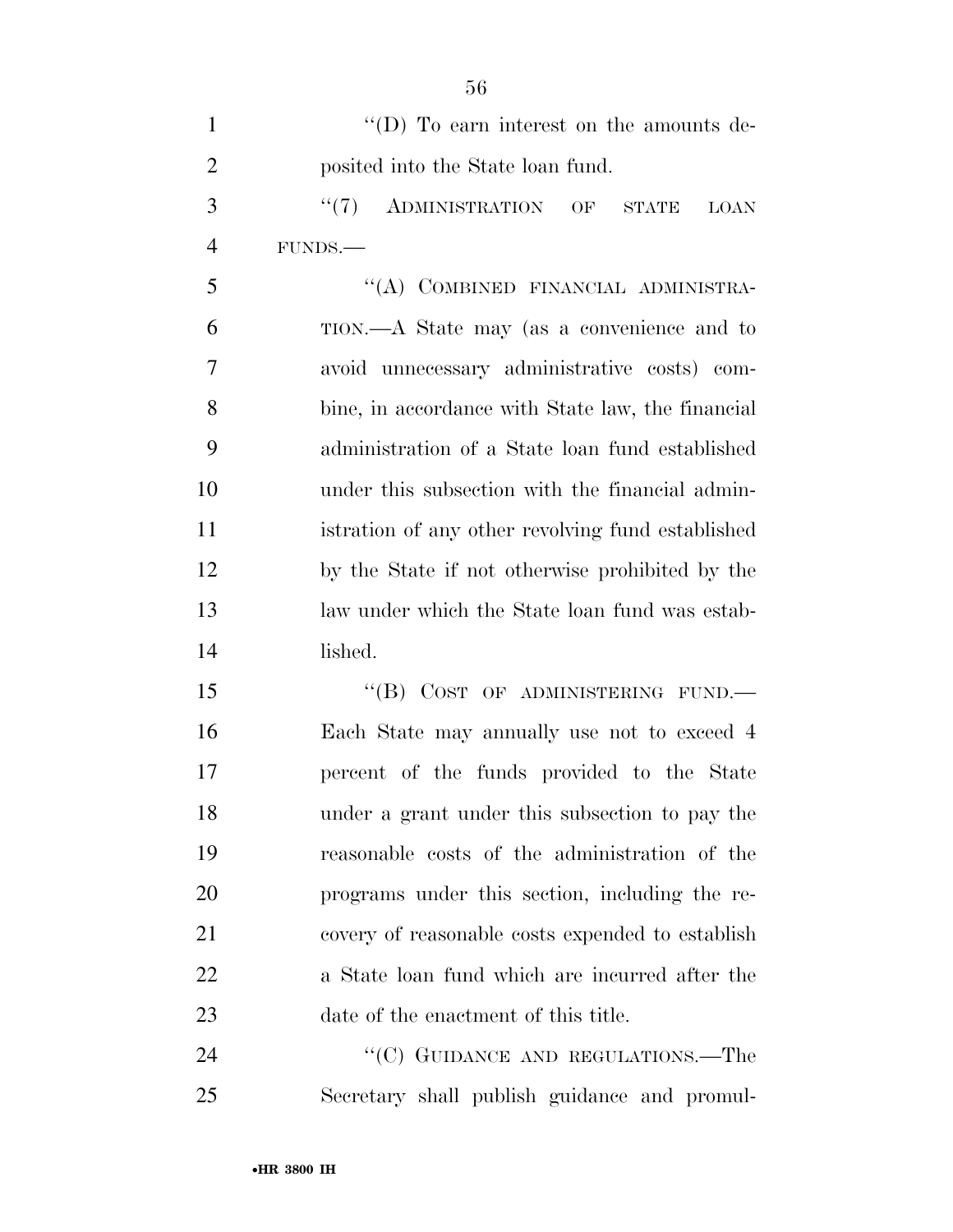| $\mathbf{1}$   | gate regulations as may be necessary to carry  |
|----------------|------------------------------------------------|
| $\overline{2}$ | out the provisions of this subsection, includ- |
| 3              | $ing$ —                                        |
| $\overline{4}$ | "(i) provisions to ensure that each            |
| 5              | State commits and expends funds allotted       |
| 6              | to the State under this subsection as effi-    |
| 7              | ciently as possible in accordance with this    |
| 8              | title and applicable State laws; and           |
| 9              | "(ii) guidance to prevent waste, fraud,        |
| 10             | and abuse.                                     |
| 11             | "(D) PRIVATE SECTOR CONTRIBUTIONS.—            |
| 12             | "(i) IN GENERAL.—A State loan fund             |
| 13             | established under this subsection may ac-      |
| 14             | cept contributions from private sector enti-   |
| 15             | ties, except that such entities may not        |
| 16             | specify the recipient or recipients of any     |
| 17             | loan issued under this subsection.             |
| 18             | ``(ii)<br>AVAILABILITY OF INFORMA-             |
| 19             | TION.—A State shall make publicly avail-       |
| 20             | able the identity of, and amount contrib-      |
| 21             | uted by, any private sector entity under       |
| 22             | clause (i) and may issue letters of com-       |
| 23             | mendation or make other awards (that           |
| 24             | have no financial value) to any such entity.   |
| 25             | $``(8)$ MATCHING REQUIREMENTS.—                |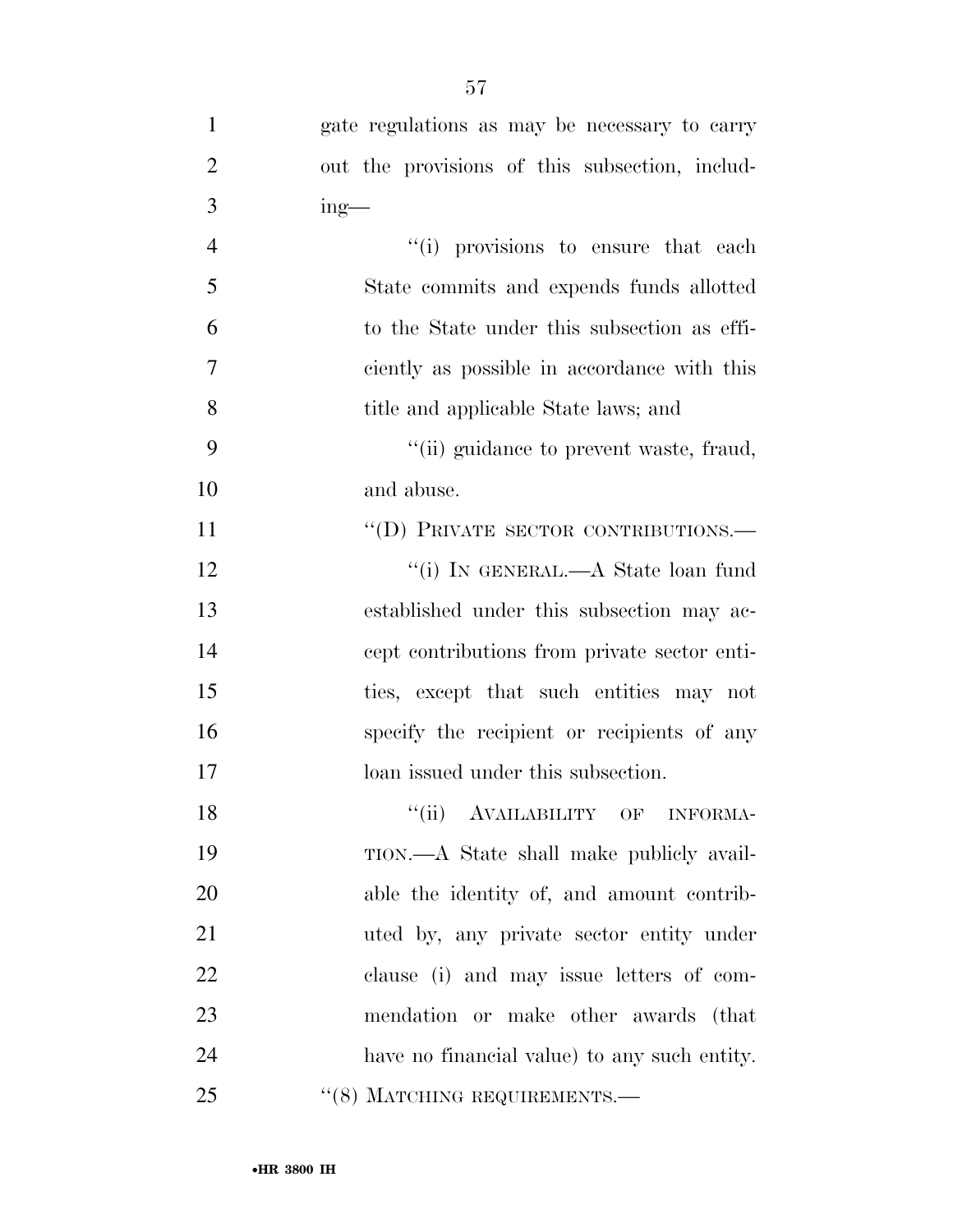1 ''(A) IN GENERAL.—The Secretary may not make a grant under paragraph (1) to a State unless the State agrees to make available (directly or through donations from public or private entities) non-Federal contributions in cash toward the costs of the State program to be implemented under the grant in an amount equal to not less than \$1 for each \$1 of Federal funds provided under the grant.

10 "(B) DETERMINATION OF AMOUNT OF NON-FEDERAL CONTRIBUTION.—In determining the amount of non-Federal contributions that a State has provided pursuant to subparagraph (A), the Secretary may not include any amounts provided to the State by the Federal Government.

17 "(9) PREFERENCE IN AWARDING GRANTS. The Secretary may give preference in awarding grants under this subsection to States that adopt value-based purchasing programs to improve health care quality.

22 "(10) REPORTS.—The Secretary shall annually submit to the Committee on Health, Education, Labor, and Pensions and the Committee on Finance of the Senate, and the Committee on Energy and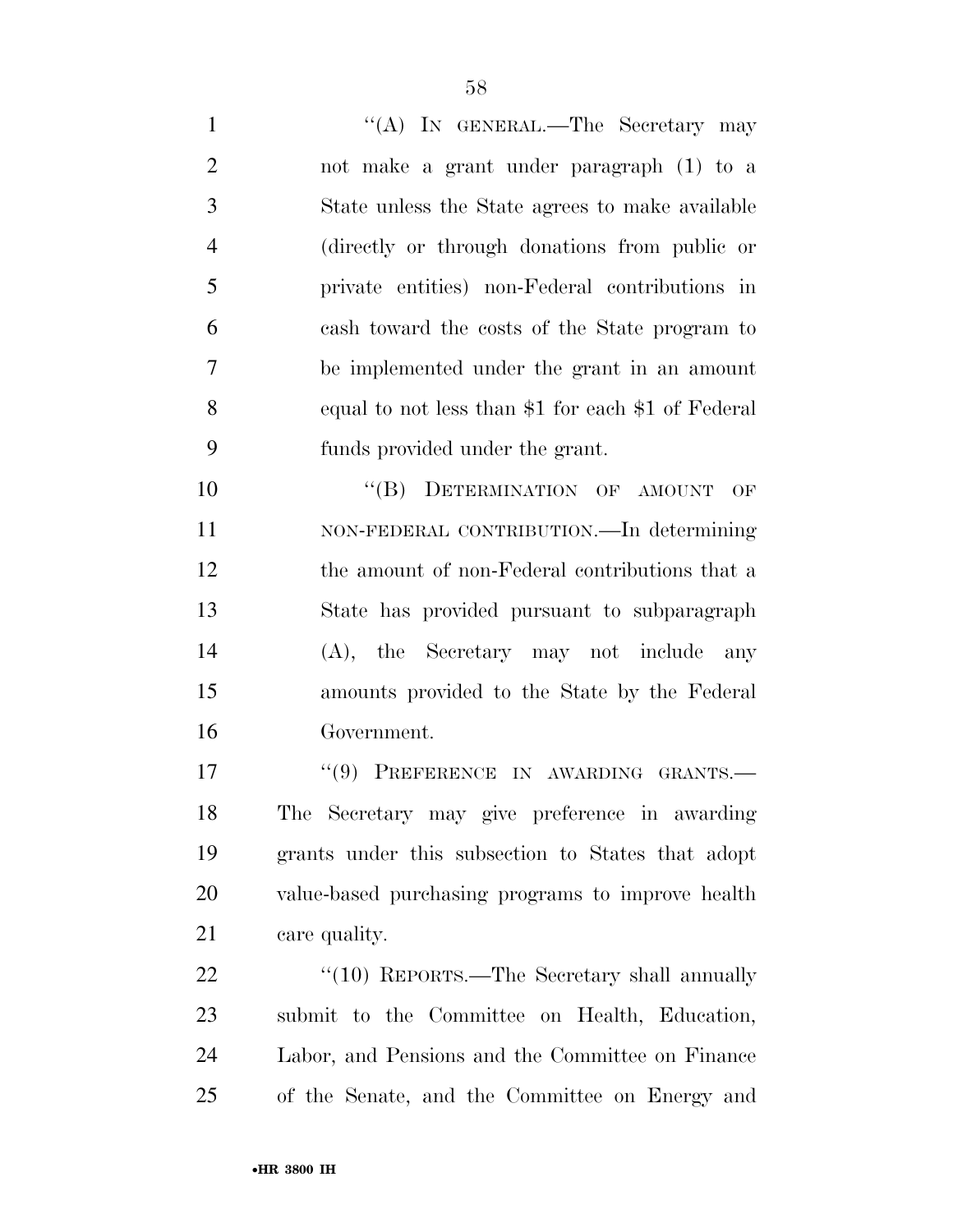Commerce and the Committee on Ways and Means of the House of Representatives, a report summa- rizing the reports received by the Secretary from each State that receives a grant under this sub-section.

 ''(c) COMPETITIVE GRANTS FOR THE IMPLEMENTA- TION OF REGIONAL OR LOCAL HEALTH INFORMATION TECHNOLOGY PLANS.—

9 "(1) In GENERAL.—The Secretary may award competitive grants to eligible entities to implement regional or local health information plans to improve health care quality and efficiency through the elec- tronic exchange of health information pursuant to the standards, implementation specifications and certification criteria, and other requirements adopted by the Secretary under section 3011.

17  $(2)$  ELIGIBILITY.—To be eligible to receive a grant under paragraph (1) an entity shall—

 ''(A) demonstrate financial need to the Secretary;

21 ''(B) demonstrate that one of its principal missions or purposes is to use information tech- nology to improve health care quality and effi-ciency;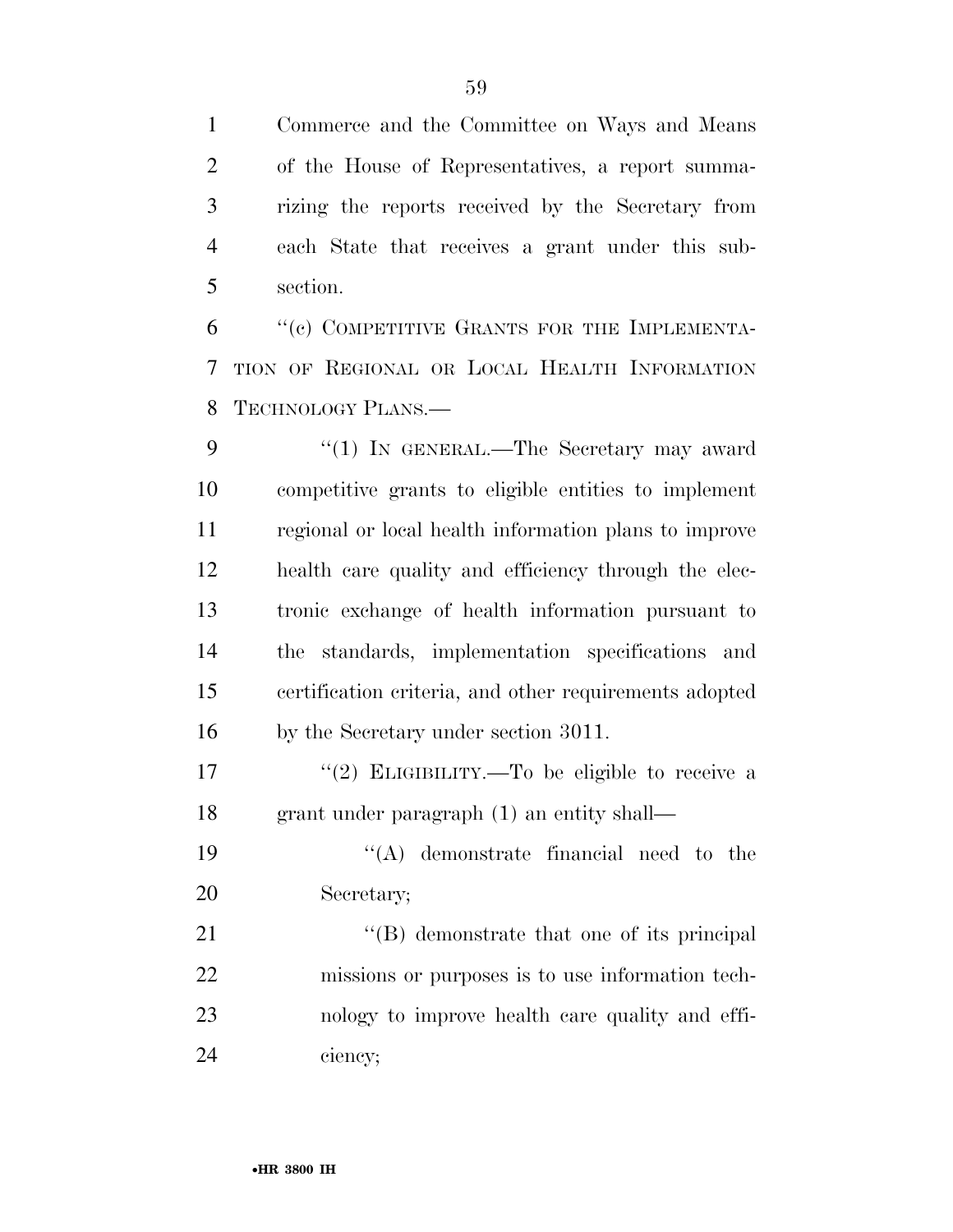| $\mathbf{1}$   | "(C) adopt bylaws, memoranda of under-           |
|----------------|--------------------------------------------------|
| $\overline{2}$ | standing, or other charter documents that dem-   |
| 3              | onstrate that the governance structure and de-   |
| $\overline{4}$ | cision making processes of such entity allow for |
| 5              | participation on an ongoing basis by multiple    |
| 6              | stakeholders within a community, including—      |
| $\overline{7}$ | "(i) health care providers (including            |
| 8              | health care providers that provide services      |
| 9              | low income and underserved popu-<br>to           |
| 10             | lations);                                        |
| 11             | "(ii) pharmacists or pharmacies;                 |
| 12             | $``(iii)$ health plans;                          |
| 13             | "(iv) health centers (as defined in sec-         |
| 14             | tion $330(b)$ ) and federally qualified health   |
| 15             | centers (as defined in section $1861(aa)(4)$ )   |
| 16             | of the Social Security Act) and rural            |
| 17             | health clinics (as defined in section            |
| 18             | 1861(aa) of the Social Security Act), if         |
| 19             | such centers or clinics are present in the       |
| 20             | community served by the entity;                  |
| 21             | $f'(v)$ patient or consumer organiza-            |
| 22             | tions;                                           |
| 23             | "(vi) organizations dedicated to im-             |
| 24             | proving the health of vulnerable popu-           |
| 25             | lations;                                         |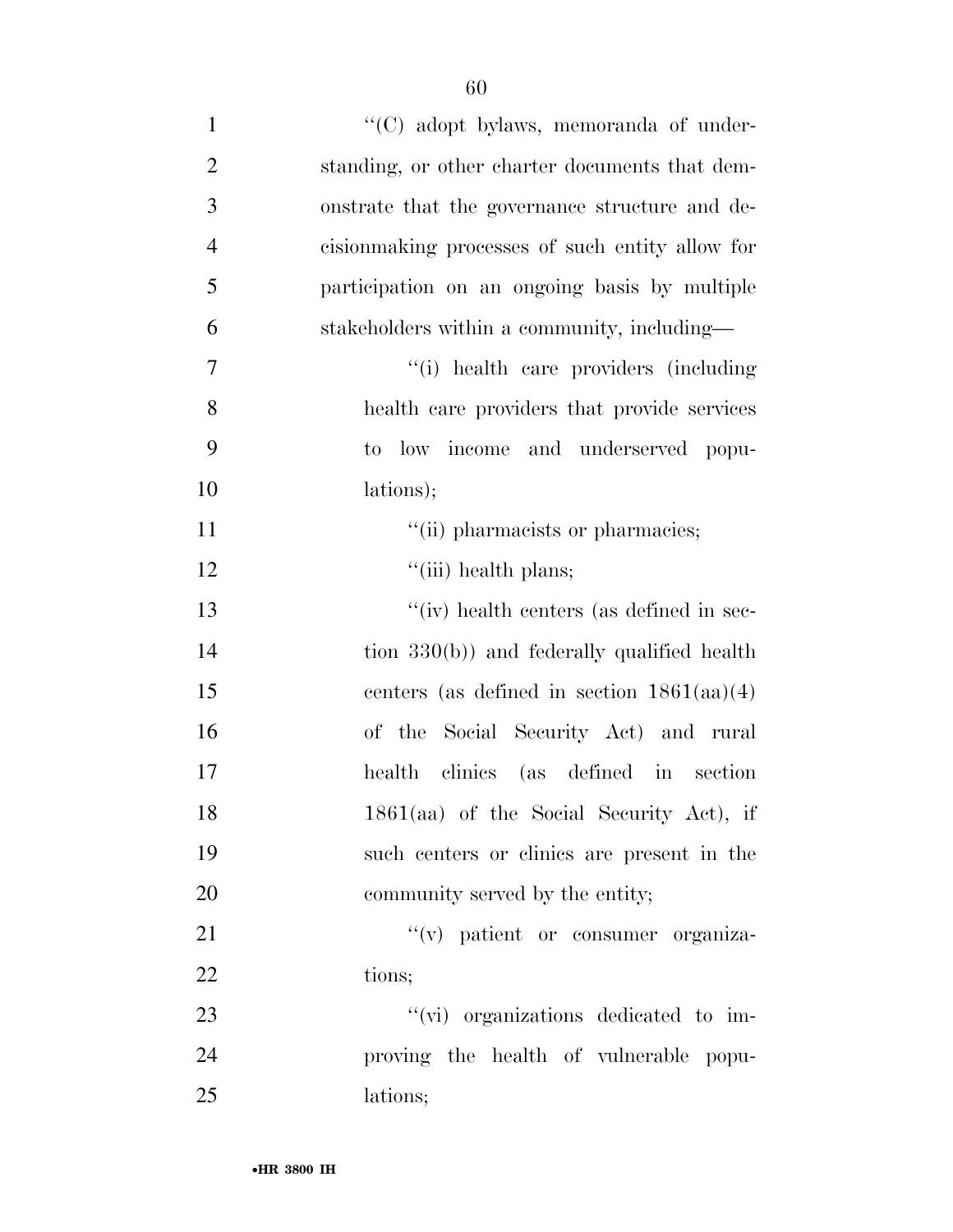| $\mathbf{1}$   | " $(vii)$ employers;                              |
|----------------|---------------------------------------------------|
| $\overline{2}$ | "(viii) State or local health depart-             |
| 3              | ments; and                                        |
| $\overline{4}$ | "(ix) any other health care providers             |
| 5              | or other entities, as determined appro-           |
| 6              | priate by the Secretary;                          |
| 7              | "(D) demonstrate the participation, to the        |
| 8              | extent practicable, of stakeholders in the elec-  |
| 9              | tronic exchange of health information within      |
| 10             | the local or regional plan pursuant to subpara-   |
| 11             | graph(C);                                         |
| 12             | $\lq\lq$ (E) adopt nondiscrimination and conflict |
| 13             | of interest policies that demonstrate a commit-   |
| 14             | ment to open, fair, and nondiscriminatory par-    |
| 15             | ticipation in the health information plan by all  |
| 16             | stakeholders;                                     |
| 17             | "(F) adopt the standards adopted by the           |
| 18             | Secretary under section 3003;                     |
| 19             | "(G) require that health care providers re-       |
| 20             | ceiving such grants—                              |
| 21             | "(i) implement the measures adopted               |
| 22             | under section 3011 and report to the Sec-         |
| 23             | retary on such measures; and                      |
| 24             | "(ii) take into account the input of              |
| 25             | employees and staff who are directly in-          |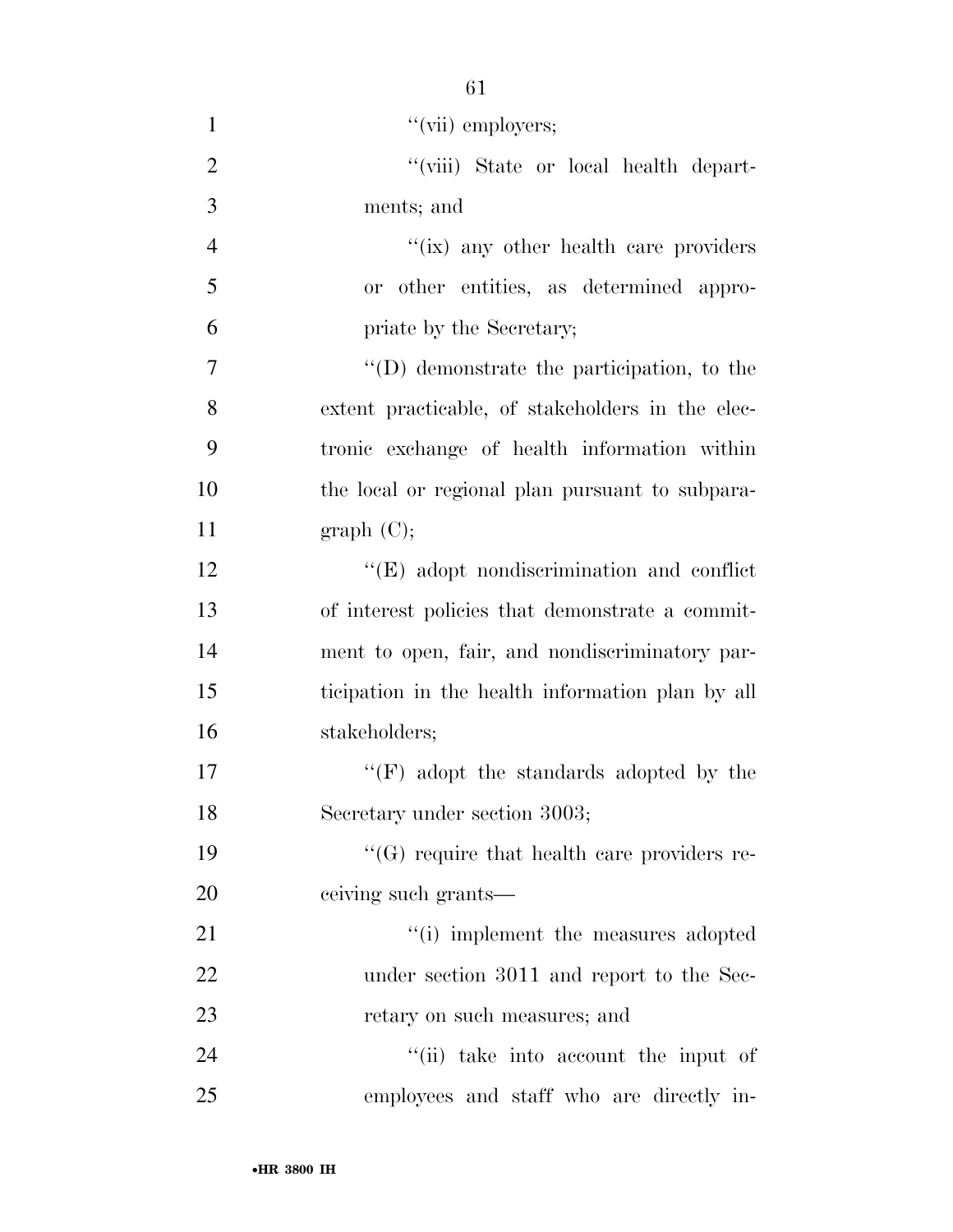| $\mathbf{1}$   | volved in patient care of such health care             |
|----------------|--------------------------------------------------------|
| $\overline{2}$ | providers in the design, implementation,               |
| 3              | and use of health information technology               |
| $\overline{4}$ | systems;                                               |
| 5              | $\rm{``(H)}$ agree to notify individuals if their in-  |
| 6              | dividually identifiable health information is          |
| $\tau$         | wrongfully disclosed;                                  |
| 8              | "(I) facilitate the electronic exchange of             |
| 9              | health information within the local or regional        |
| 10             | area and among local and regional areas;               |
| 11             | $\lq\lq(J)$ prepare and submit to the Secretary        |
| 12             | an application in accordance with paragraph            |
| 13             | (3);                                                   |
| 14             | $\lq\lq(K)$ agree to provide matching funds in         |
| 15             | accordance with paragraph (5); and                     |
| 16             | $\lq\lq$ . The vector contriered to the implementation |
| 17             | of health information technology by providers          |
| 18             | $``(3)$ APPLICATION.—                                  |
| 19             | "(A) IN GENERAL.—To be eligible to re-                 |
| 20             | ceive a grant under paragraph (1), an entity           |
| 21             | shall submit to the Secretary an application at        |
| 22             | such time, in such manner, and containing such         |
| 23             | information as the Secretary may require.              |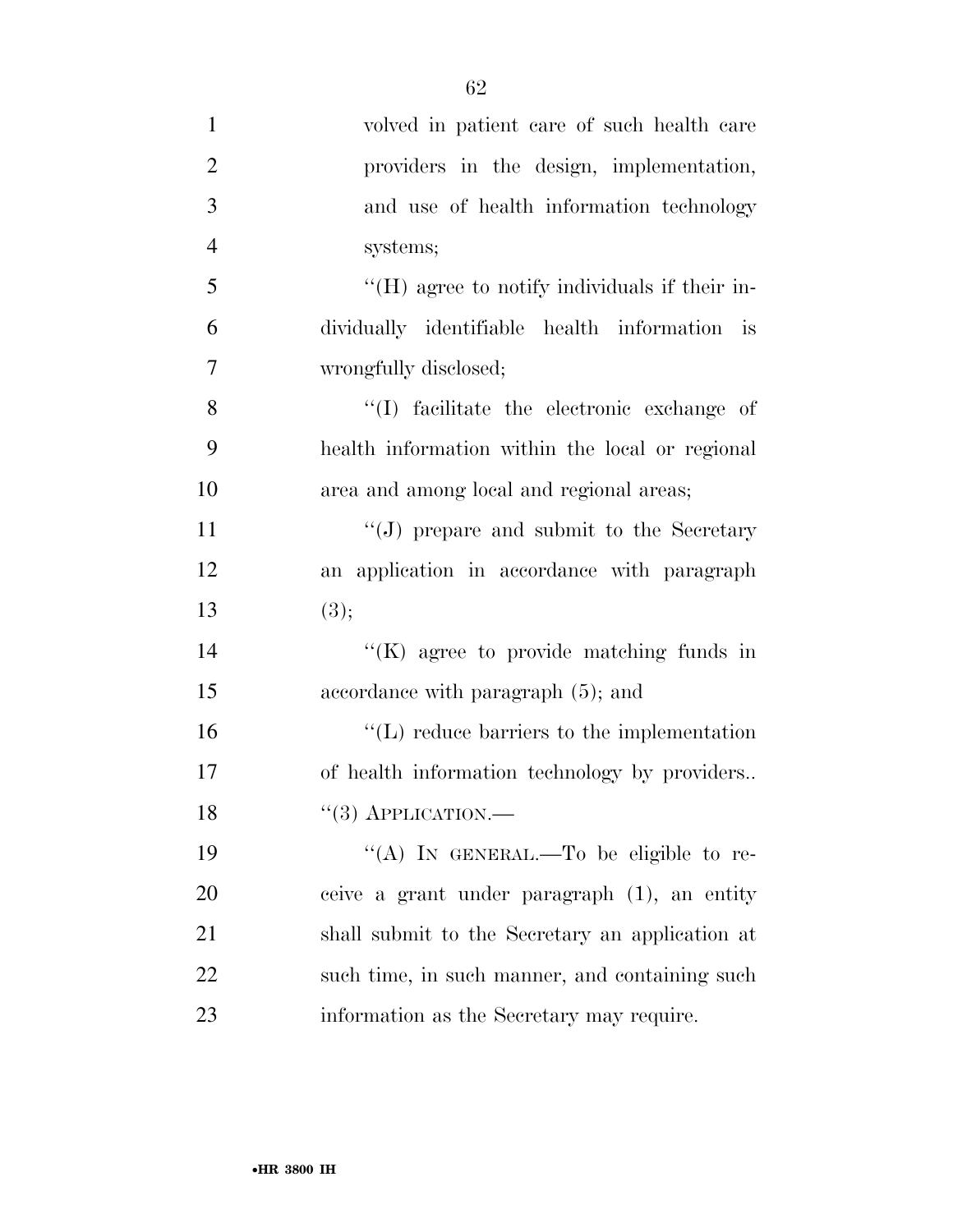| $\mathbf{1}$   | $\lq\lq (B)$<br>REQUIRED INFORMATION.—At a    |
|----------------|-----------------------------------------------|
| $\overline{2}$ | minimum, an application submitted under this  |
| 3              | paragraph shall include—                      |
| $\overline{4}$ | "(i) clearly identified short-term and        |
| 5              | long-term objectives of the regional or local |
| 6              | health information plan;                      |
| 7              | "(ii) a technology plan that complies         |
| 8              | with the standards, implementation speci-     |
| 9              | fications, and certification criteria adopted |
| 10             | under section $3003(c)(7)$ and that includes  |
| 11             | a descriptive and reasoned estimate of the    |
| 12             | costs of the hardware, software, training,    |
| 13             | and consulting services necessary to imple-   |
| 14             | ment the regional or local health informa-    |
| 15             | tion plan;                                    |
| 16             | "(iii) a strategy that includes initia-       |
| 17             | tives to improve health care quality and ef-  |
| 18             | ficiency, including the use and reporting of  |
| 19             | care quality measures adopted<br>health       |
| 20             | under section 3011;                           |
| 21             | "(iv) a plan that describes provisions        |
| 22             | to encourage the implementation of the        |
| 23             | electronic exchange of health information     |
| 24             | by all health care providers participating in |
| 25             | the health information plan;                  |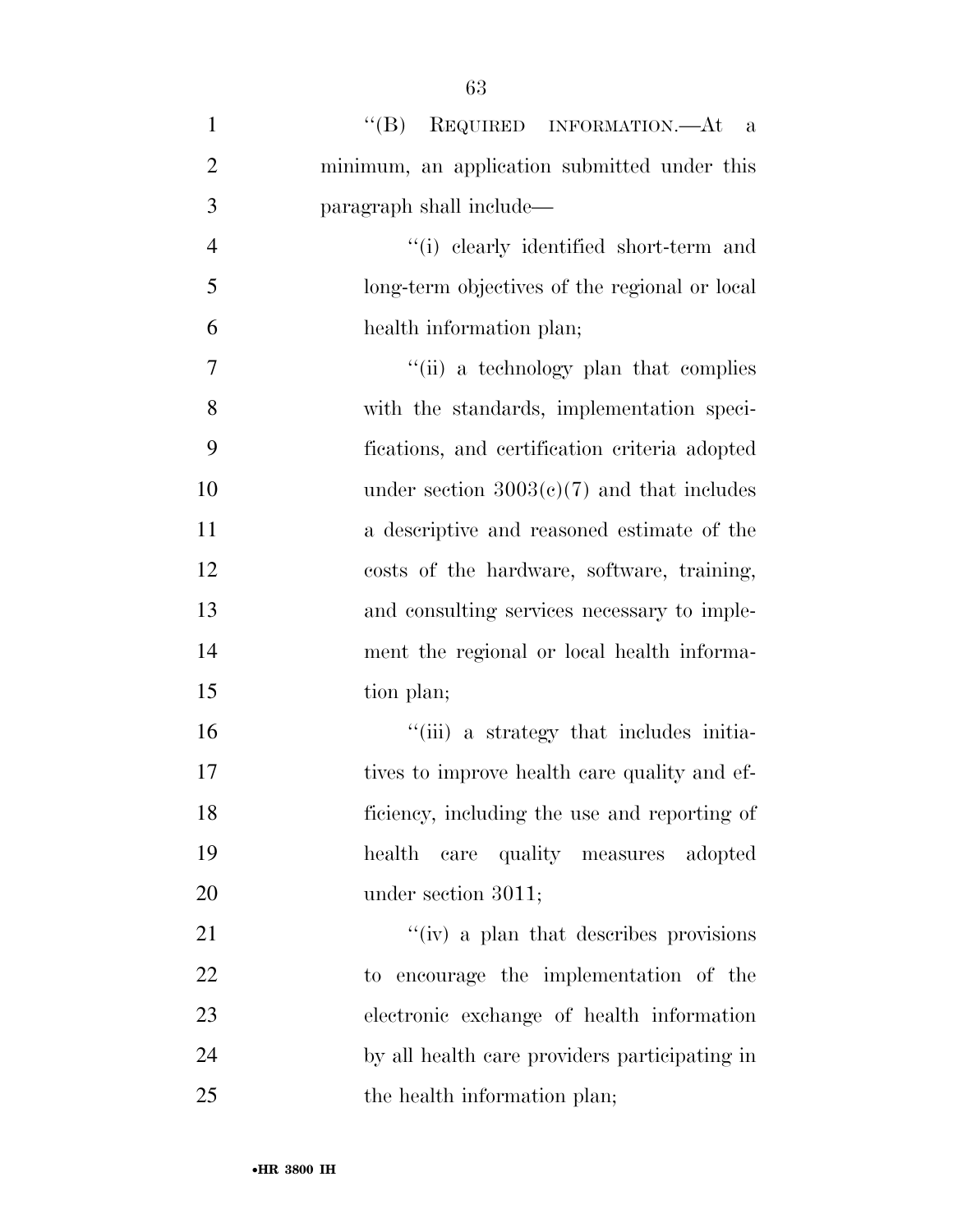$''(v)$  a plan to ensure the privacy and security of individually identifiable health information that is consistent with Federal and State law; 5 ''(vi) a governance plan that defines the manner in which the stakeholders will jointly make policy and operational deci- sions on an ongoing basis; ''(vii) a financial or business plan that describes—  $\text{``(I)}$  the sustainability of the 12 plan;  $\text{``(II)}$  the financial costs and ben- efits of the plan; and  $\frac{15}{15}$  The entities to which such 16 costs and benefits will accrue; 17 ''(viii) a description of whether the State in which the entity resides has re- ceived a grant under section 319D, alone or as a part of a consortium, and if the State has received such a grant, how the entity will coordinate the activities funded 23 under section 319D with the system under this section; and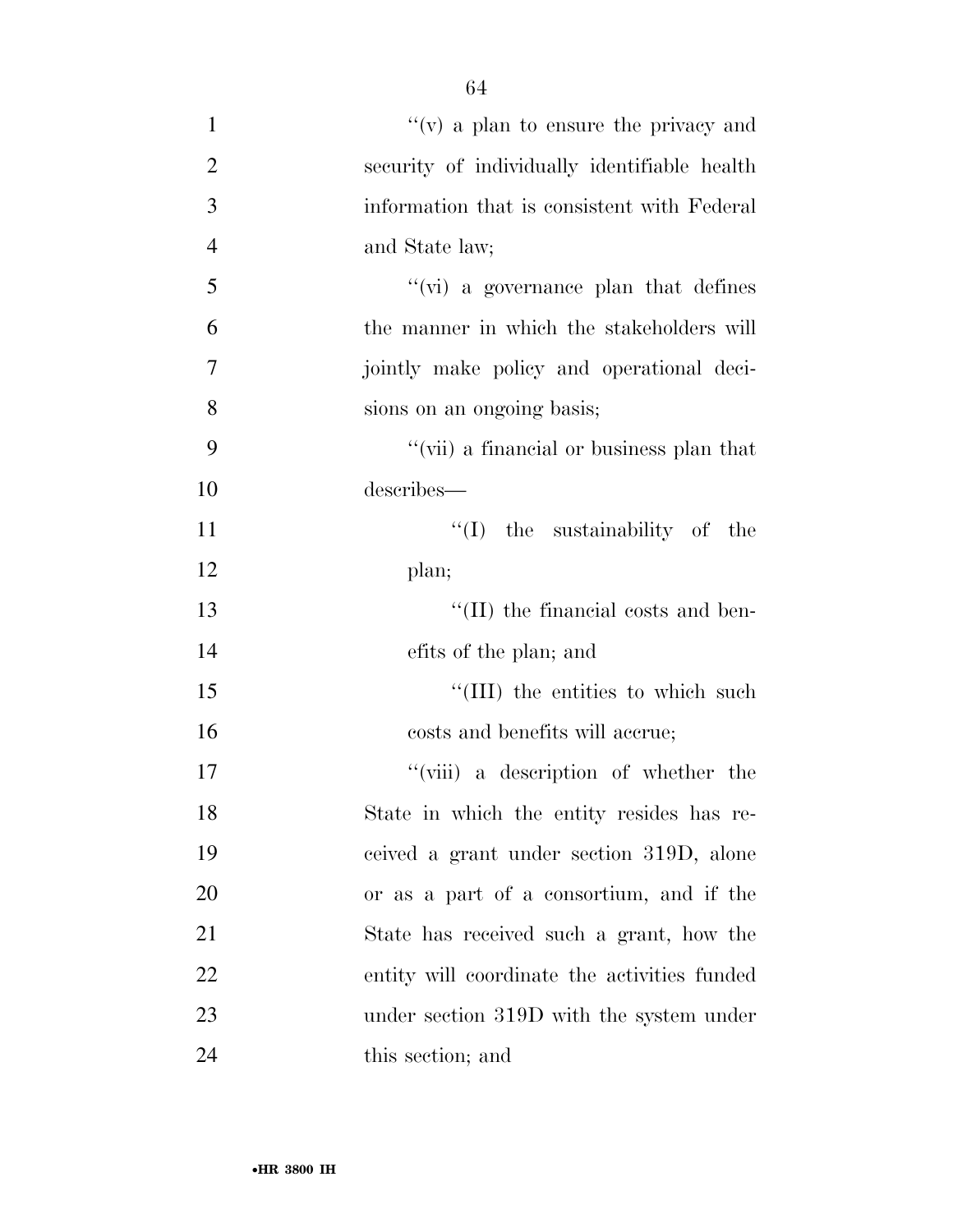| $\mathbf{1}$   | "(ix) in the case of an applicant entity             |
|----------------|------------------------------------------------------|
| $\overline{2}$ | that is unable to demonstrate the partici-           |
| 3              | pation of all stakeholders pursuant to               |
| $\overline{4}$ | paragraph $(2)(C)$ , the justification from          |
| 5              | the entity for any such nonparticipation.            |
| 6              | "(4) USE OF FUNDS.—Amounts received under            |
| 7              | a grant under paragraph (1) shall be used to estab-  |
| 8              | lish and implement a regional or local health infor- |
| 9              | mation plan in accordance with this subsection.      |
| 10             | $``(5)$ MATCHING REQUIREMENT.                        |
| 11             | "(A) IN GENERAL.—The Secretary may                   |
| 12             | not make a grant under this subsection to an         |
| 13             | entity unless the entity agrees that, with re-       |
| 14             | spect to the costs to be incurred by the entity      |
| 15             | in carrying out the infrastructure program for       |
| 16             | which the grant was awarded, the entity will         |
| 17             | make available (directly or through donations)       |
| 18             | from public or private entities) non-Federal         |
| 19             | contributions toward such costs in an amount         |
| 20             | equal to not less than 50 percent of such costs      |
| 21             | $($1$ for each $$2$ of Federal funds provided        |
| 22             | under the grant).                                    |
| 23             | "(B) DETERMINATION OF AMOUNT CON-                    |
| 24             | TRIBUTED.—Non-Federal contributions<br>re-           |
| 25             | quired under subparagraph (A) may be in cash         |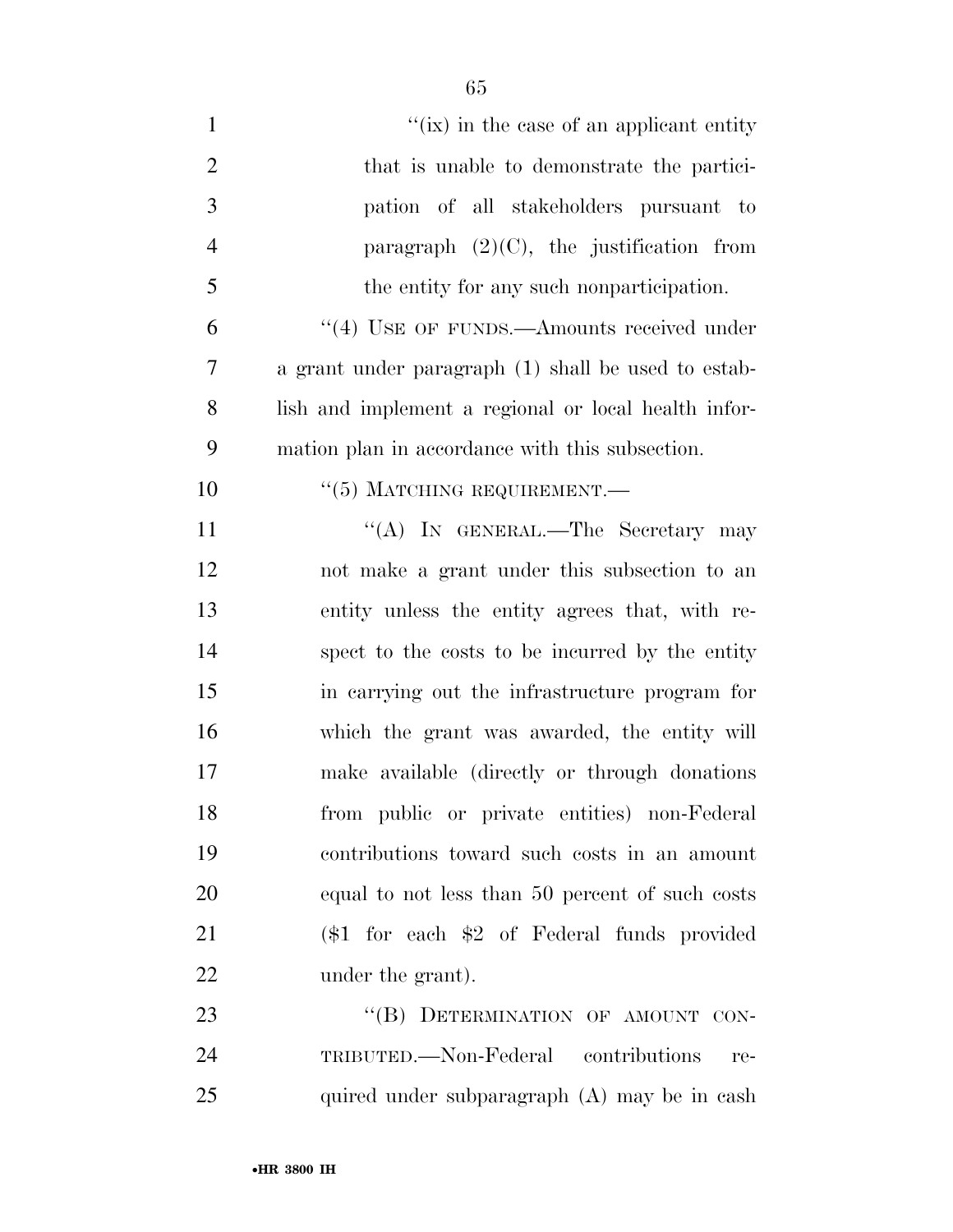or in kind, fairly evaluated, including equip- ment, technology, or services. Amounts provided by the Federal Government, or services assisted or subsidized to any significant extent by the Federal Government, may not be included in determining the amount of such non-Federal contributions. ''(d) REPORTS.—Not later than 1 year after the date on which the first grant is awarded under this section, and annually thereafter during the grant period, an entity that receives a grant under this section shall submit to the Secretary a report on the activities carried out under the grant involved. Each such report shall include— ''(1) a description of the financial costs and benefits of the project involved and of the entities to which such costs and benefits accrue;  $\binom{17}{2}$  an analysis of the impact of the project on health care quality and safety;  $(3)$  a description of any reduction in duplica- tive or unnecessary care as a result of the project in- volved; and  $\frac{1}{22}$  ''(4) other information as required by the Sec- retary. 24 "(e) AUTHORIZATION OF APPROPRIATIONS.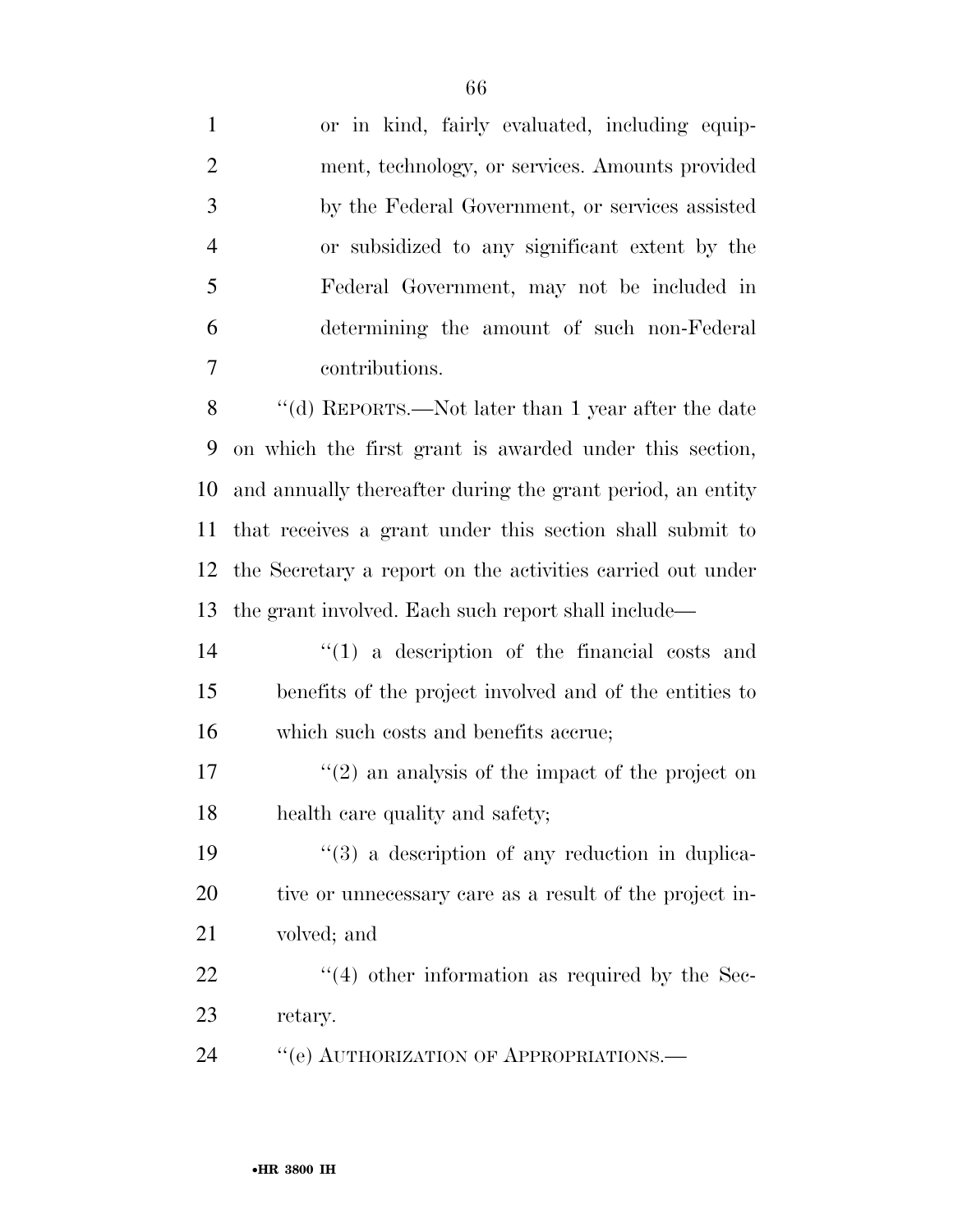| $\mathbf{1}$   | "(1) IN GENERAL.—For the purpose of car-                      |
|----------------|---------------------------------------------------------------|
| $\overline{2}$ | rying out this section, there are authorized to be ap-        |
| 3              | propriated $$163,000,000$ for fiscal year 2008,               |
| $\overline{4}$ | $$163,000,000$ for fiscal year 2009, and such sums            |
| 5              | as may be necessary for each of fiscal years 2010             |
| 6              | through 2012.                                                 |
| $\overline{7}$ | "(2) AVAILABILITY.—Amounts appropriated                       |
| 8              | pursuant to paragraph (1) shall remain available              |
| 9              | through fiscal year 2012.                                     |
| 10             | "SEC. 3009. DEMONSTRATION PROGRAM TO INTEGRATE IN-            |
|                |                                                               |
| 11             | FORMATION TECHNOLOGY INTO CLINICAL                            |
| 12             | <b>EDUCATION.</b>                                             |
| 13             | "(a) IN GENERAL.—The Secretary may award grants               |
| 14             | to eligible entities or consortia under this section to carry |
| 15             | out demonstration projects to develop academic curricula      |
| 16             | integrating qualified health information technology sys-      |
| 17             | tems in the clinical education of health professionals or     |
|                | 18 analyze clinical data sets to discover quality measures.   |
| 19             | Such awards shall be made on a competitive basis and          |
| 20             | pursuant to peer review.                                      |
| 21             | "(b) ELIGIBILITY.—To be eligible to receive a grant           |

23 ''(1) submit to the Secretary an application at such time, in such manner, and containing such in-formation as the Secretary may require;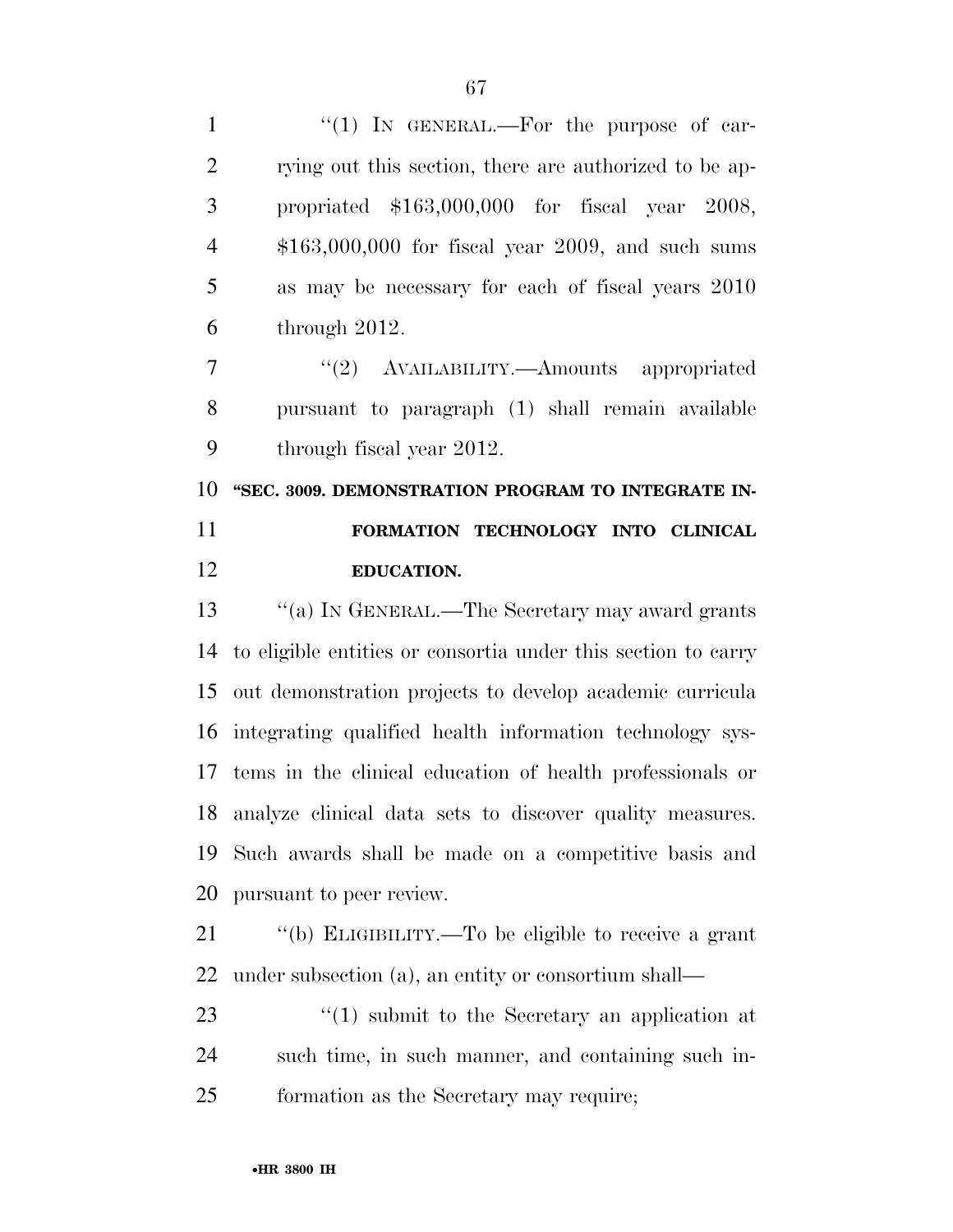| $\lq (2)$ be or include—                               |
|--------------------------------------------------------|
| $\lq\lq$ a health professions school;                  |
| $\lq\lq (B)$ a school of nursing; or                   |
| $\cdot$ (C) an institution with a graduate med-        |
| ical education program;                                |
| $\lq(3)$ provide for the collection of data regarding  |
| the effectiveness of the demonstration project to be   |
| funded under the grant in improving the safety of      |
| patients and the efficiency of health care delivery;   |
| and                                                    |
| $\cdot$ (4) provide matching funds in accordance with  |
| subsection (d).                                        |
| $``(e)$ USE OF FUNDS.—                                 |
| "(1) IN GENERAL.—With respect to a grant               |
| under subsection (a), an eligible entity or consortium |
| shall use amounts received under the grant in col-     |
| laboration with 2 or more disciplines.                 |
| "(2) LIMITATION.—An eligible entity or consor-         |
| tium shall not award a grant under subsection (a)      |
| to purchase hardware, software, or services.           |
| "(d) MATCHING FUNDS.—                                  |
| "(1) IN GENERAL.—The Secretary may award               |
| a grant to an entity or consortium under this section  |
| only if the entity of consortium agrees to make avail- |
| able non-Federal contributions toward the costs of     |
|                                                        |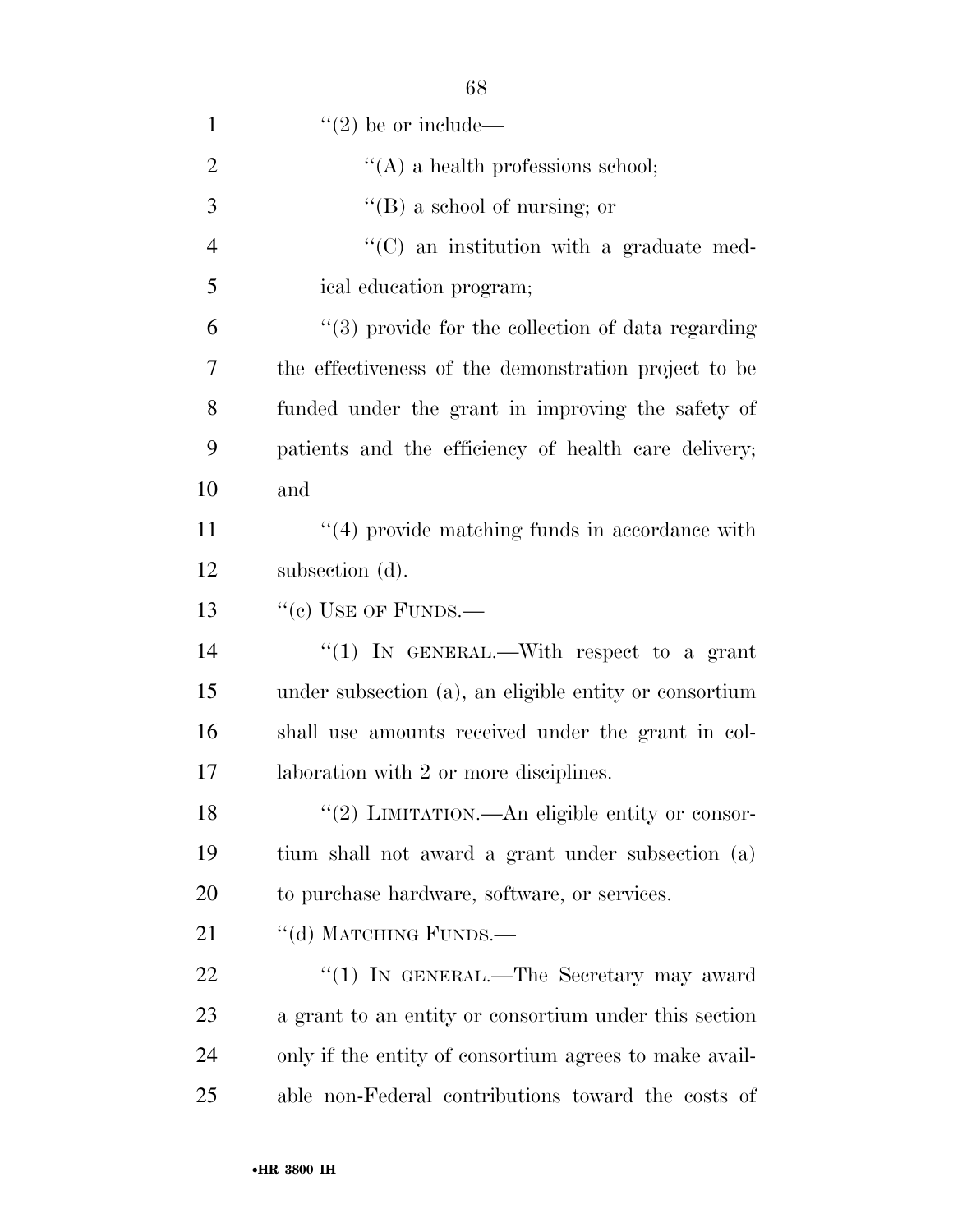the program to be funded under the grant in an amount that is not less than \$1 for each \$2 of Fed-eral funds provided under the grant.

4 "(2) DETERMINATION OF AMOUNT CONTRIB- UTED.—Non-Federal contributions under paragraph (1) may be in cash or in kind, fairly evaluated, in- cluding equipment or services. Amounts provided by the Federal Government, or services assisted or sub- sidized to any significant extent by the Federal Gov- ernment, may not be included in determining the amount of such contributions.

 ''(e) EVALUATION.—The Secretary shall take such action as may be necessary to evaluate the projects funded under this section and publish, make available, and dis- seminate the results of such evaluations on as wide a basis as is practicable.

 ''(f) REPORTS.—Not later than 1 year after the date of the enactment of this title, and annually thereafter, the Secretary shall submit to the Committee on Health, Edu- cation, Labor, and Pensions and the Committee on Fi- nance of the Senate, and the Committee on Energy and Commerce and the Committee on Ways and Means of the House of Representatives a report that—

24  $\frac{1}{2}$  (1) describes the specific projects established under this section; and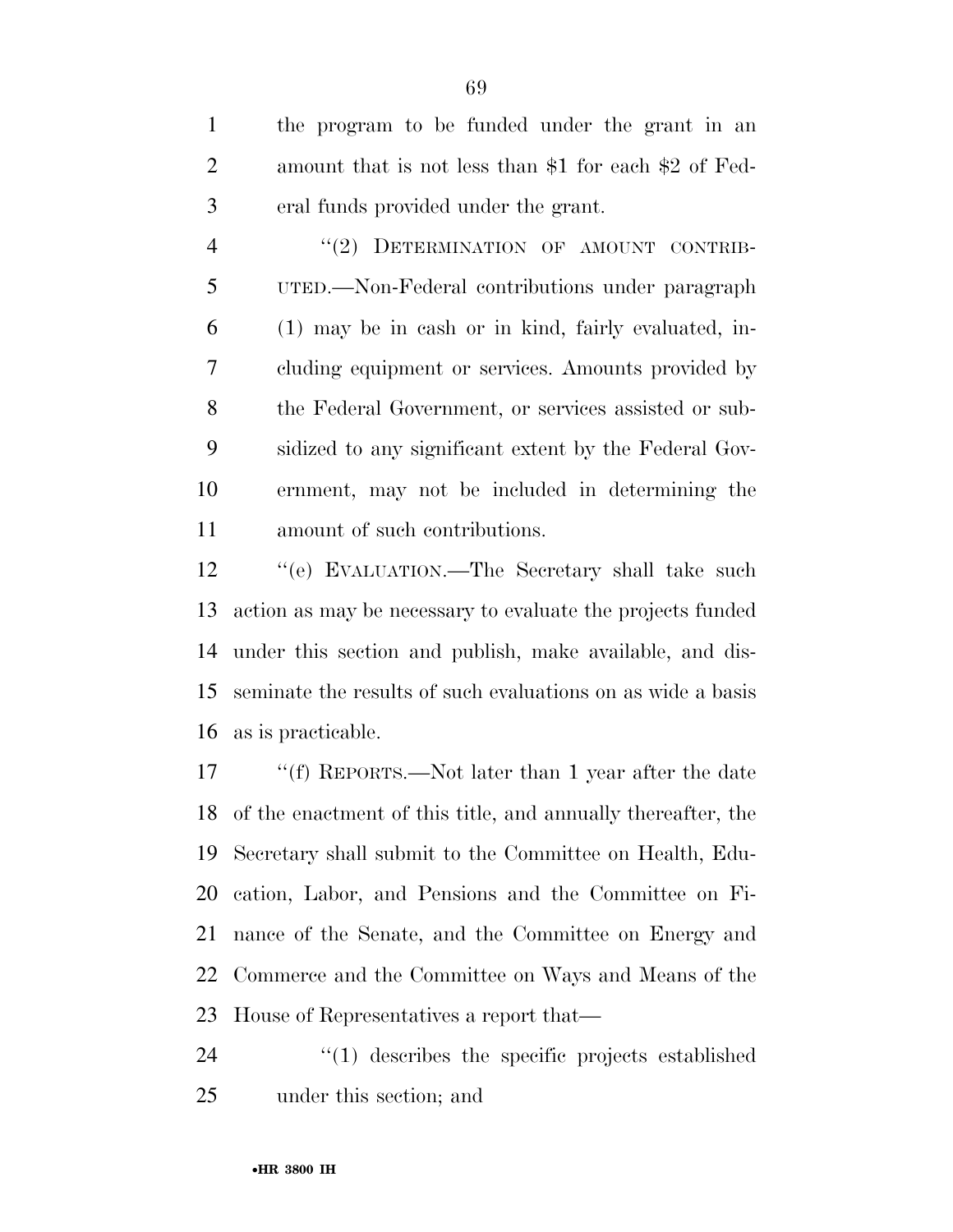1 ''(2) contains recommendations for Congress based on the evaluation conducted under subsection (e).

 ''(g) AUTHORIZATION OF APPROPRIATIONS.—There are authorized to be appropriated to carry out this section such sums as may be necessary for each of fiscal years 2008 through 2011.

 ''(h) SUNSET.—The provisions of this section shall not apply after September 30, 2012.''.

## **TITLE III—IMPROVING THE QUALITY OF HEALTH CARE**

**SEC. 301. CONSENSUS PROCESS FOR THE ADOPTION OF** 

**QUALITY MEASURES FOR USE IN THE NA- TIONWIDE INTEROPERABLE HEALTH INFOR-MATION TECHNOLOGY INFRASTRUCTURE.** 

 Title XXX of the Public Health Service Act, as amended by section 201, is further amended by adding at the end the following:

 **''SEC. 3010. FOSTERING DEVELOPMENT AND USE OF HEALTH CARE QUALITY MEASURES.** 

21 "(a) IN GENERAL.—The Secretary shall provide for the development and use of health care quality measures (referred to in this title as 'quality measures') for the pur- pose of measuring the quality and efficiency of health care that patients receive.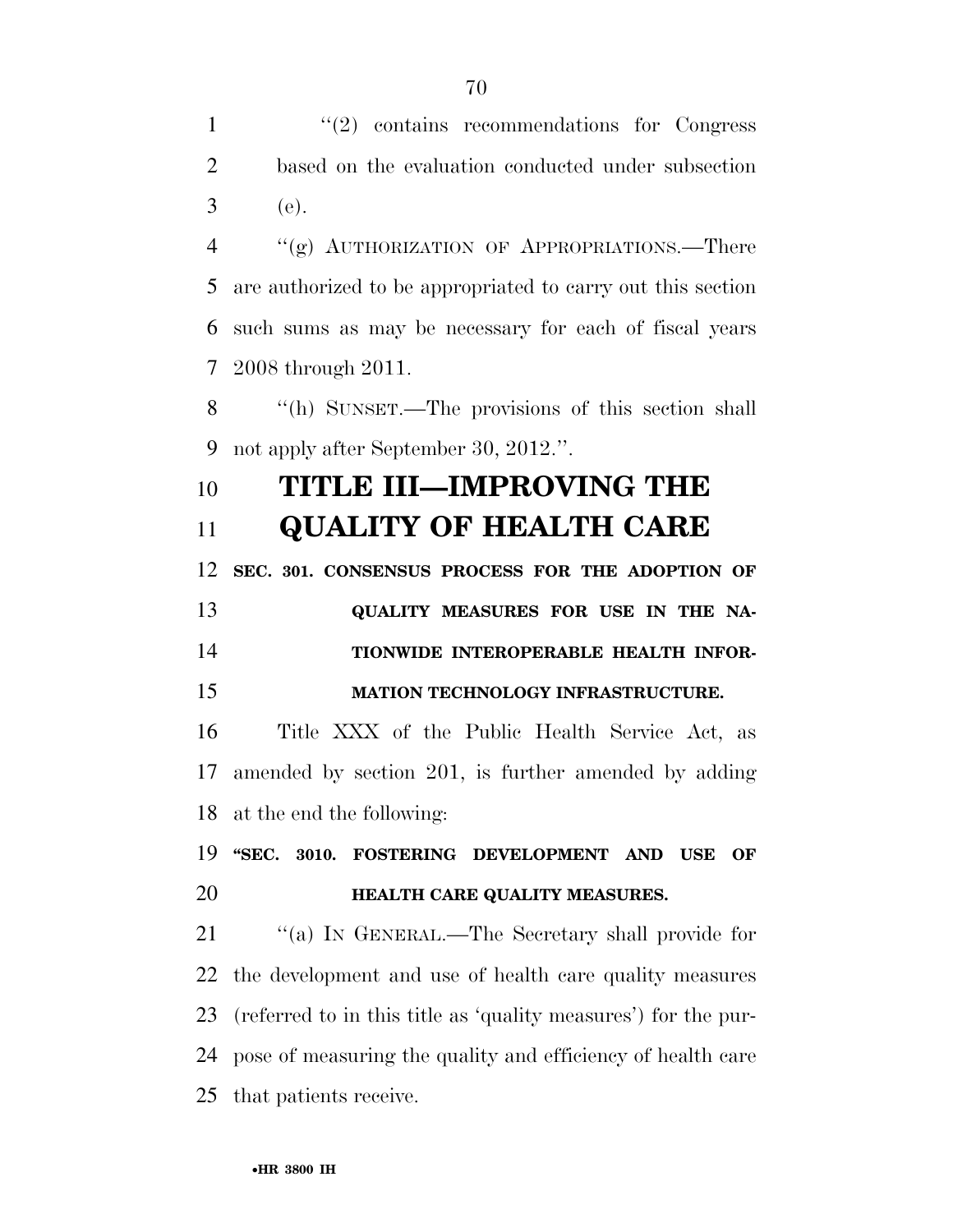''(b) DESIGNATION OF, AND ARRANGEMENT WITH, ORGANIZATION.—

3 "(1) IN GENERAL.—Not later than 90 days after the date of the enactment of this title, the Sec- retary shall designate, and have in effect an ar- rangement with, a single organization that meets the requirements of subsection (c) under which such or- ganization will promote the development of quality measures and provide the Secretary with advice and recommendations on the key elements and priorities of a national system for health care performance measurement.

 ''(2) RESPONSIBILITIES.—The responsibilities to be performed by the organization designated under paragraph (1) (referred to in this title as the 'designated organization') shall include—

 $\langle (A)$  establishing and managing an inte- grated national strategy and process for setting priorities and goals in establishing quality measures;

21 ''(B) coordinating and harmonizing the de-velopment and testing of such measures;

23  $\cdot$  (C) establishing standards for the devel-opment and testing of such measures;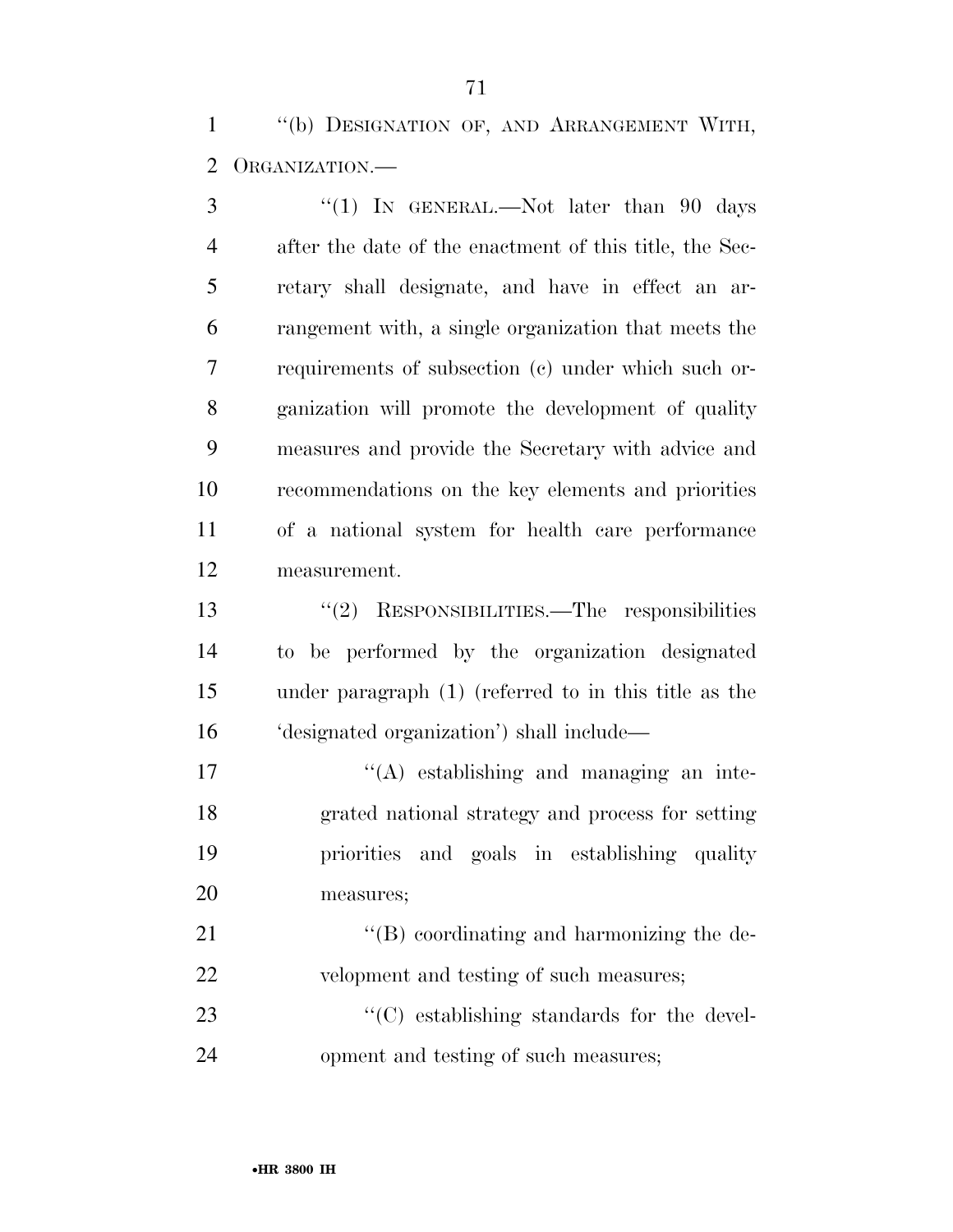| $\mathbf{1}$   | "(D) endorsing national consensus quality               |
|----------------|---------------------------------------------------------|
| $\overline{2}$ | measures;                                               |
| 3              | "(E) recommending, in collaboration with                |
| $\overline{4}$ | multi-stakeholder groups, quality measures to           |
| 5              | the Secretary for adoption and use;                     |
| 6              | $\lq\lq(F)$ promoting the development and use           |
| 7              | of electronic health records that contain the           |
| 8              | functionality for automated collection, aggrega-        |
| 9              | tion, and transmission of performance measure-          |
| 10             | ment information; and                                   |
| 11             | $\lq\lq(G)$ providing recommendations and ad-           |
| 12             | vice to the Partnership regarding the integra-          |
| 13             | tion of quality measures into the certification         |
| 14             | process outlined under section 3003 and the             |
| 15             | Community regarding national policies outlined          |
| 16             | under section 3004.                                     |
| 17             | REQUIREMENTS DESCRIBED. The require-<br>``(e)           |
| 18             | ments described in this subsection are the following:   |
| 19             | "(1) PRIVATE ENTITY.—The organization shall             |
| 20             | be a private nonprofit entity that is governed by a     |
| 21             | board of directors and an individual who is des-        |
| 22             | ignated as president and chief executive officer.       |
| 23             | "(2) BOARD MEMBERSHIP.—The members of                   |
| 24             | the board of directors of the entity shall include rep- |
| 25             | resentatives of-                                        |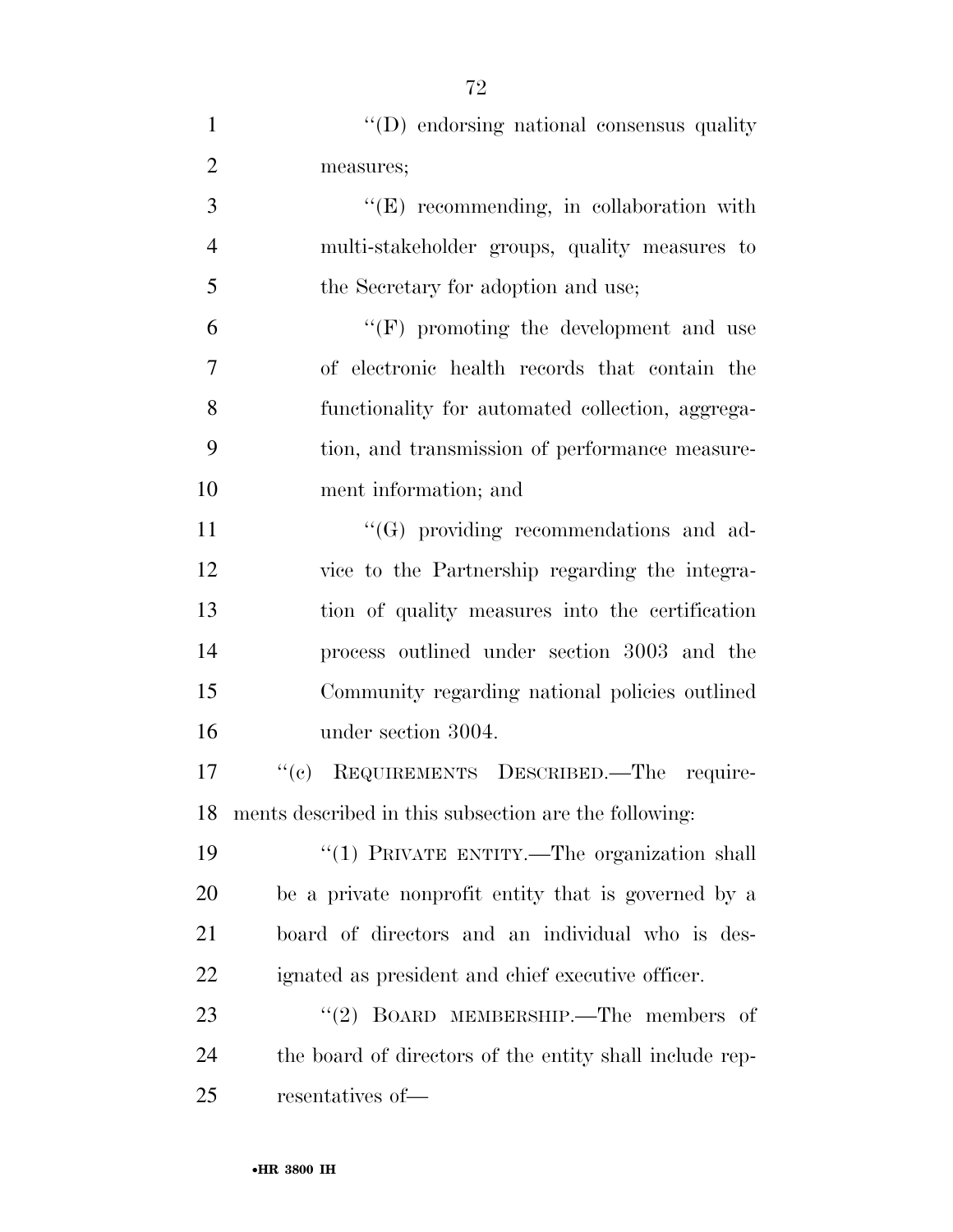| $\mathbf{1}$   | "(A) health care providers or groups rep-              |
|----------------|--------------------------------------------------------|
| $\overline{2}$ | resenting providers;                                   |
| 3              | "(B) health plans or groups representing               |
| $\overline{4}$ | health plans;                                          |
| 5              | $\lq\lq$ patients or consumers enrolled in             |
| 6              | such plans or groups representing individuals          |
| 7              | enrolled in such plans;                                |
| 8              | $\lq\lq$ (D) health care purchasers and employers      |
| 9              | or groups representing purchasers or employers;        |
| 10             | and                                                    |
| 11             | $\lq\lq$ organizations that develop health in-         |
| 12             | formation technology standards and new health          |
| 13             | information technology.                                |
| 14             | "(3) OTHER MEMBERSHIP REQUIREMENTS.-                   |
| 15             | The membership of the board of directors of the en-    |
| 16             | tity shall be representative of individuals with expe- |
| 17             | rience with—                                           |
| 18             | "(A) urban health care issues;                         |
| 19             | $\lq$ (B) safety net health care issues;               |
| 20             | $\lq\lq$ rural or frontier health care issues;         |
| 21             | $\lq\lq$ (D) quality and safety issues;                |
| 22             | $\lq\lq(E)$ State or local health programs;            |
| 23             | $\lq\lq(F)$ individuals or entities skilled in the     |
| 24             | conduct and interpretation of biomedical, health       |
| 25             | services, and health economics research and            |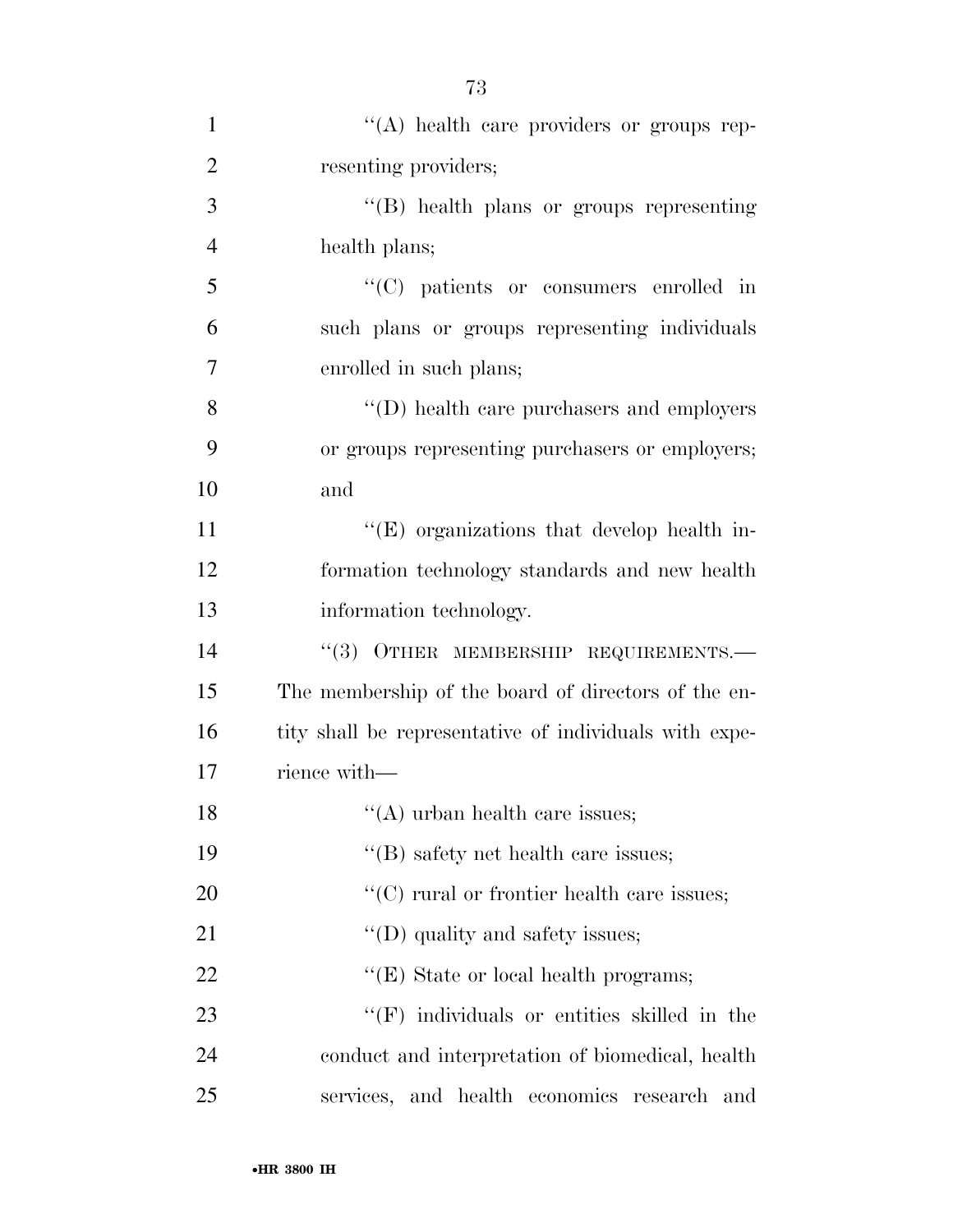| $\mathbf{1}$   | with expertise in outcomes and effectiveness re-              |
|----------------|---------------------------------------------------------------|
| $\overline{2}$ | search and technology assessment; and                         |
| 3              | $\lq\lq(G)$ individuals or entities involved in the           |
| $\overline{4}$ | development and establishment of standards                    |
| 5              | and certification for health information tech-                |
| 6              | nology systems and clinical data.                             |
| 7              | "(4) OPEN AND TRANSPARENT.—With respect                       |
| 8              | to matters related to the arrangement with the Sec-           |
| 9              | retary under subsection $(a)(1)$ , the organization           |
| 10             | shall conduct its business in an open and trans-              |
| 11             | parent manner, and provide the opportunity for pub-           |
| 12             | lic comment and ensure a balance among disparate              |
| 13             | stakeholders, so that no member organization unduly           |
| 14             | influences the work of the organization.                      |
| 15             | "(5) VOLUNTARY CONSENSUS STANDARDS SET-                       |
| 16             | TING ORGANIZATIONS.—The organization shall oper-              |
| 17             | ate as a voluntary consensus standards setting orga-          |
| 18             | nization as defined for purposes of section $12(d)$ of        |
| 19             | the National Technology Transfer and Advancement              |
| 20             | Act of 1995 (Public Law 104–113) and Office of                |
| 21             | Management and Budget Revised Circular A-119                  |
| 22             | (published in the Federal Register on February 10,            |
| 23             | 1998).                                                        |
| 24             | $\frac{1}{16}$ PARTICIPATION $\equiv$ If the organization re- |

24 "(6) PARTICIPATION.—If the organization re-quires a fee for membership, the organization shall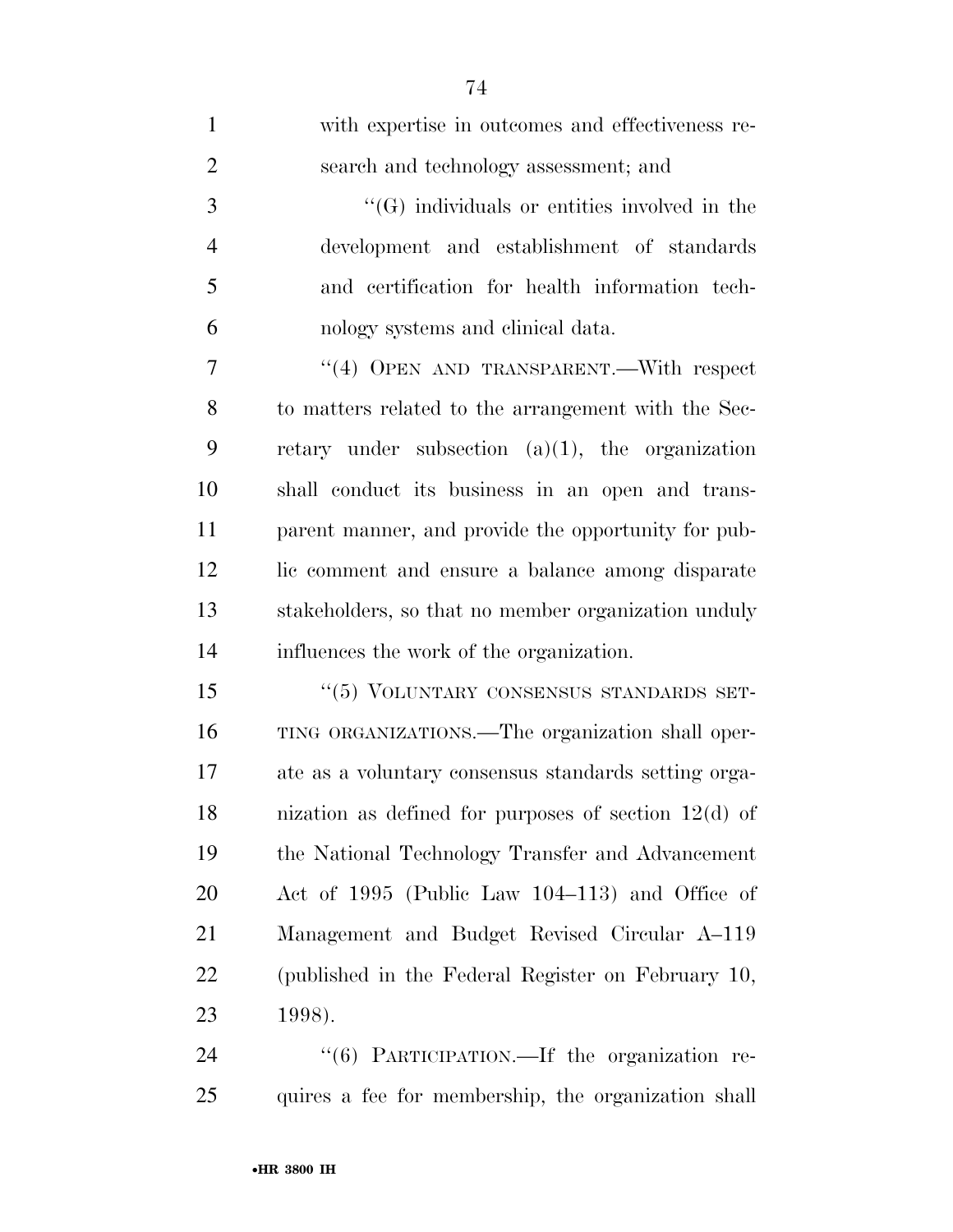| $\mathbf{1}$   | ensure that such fee is not a substantial barrier to      |
|----------------|-----------------------------------------------------------|
| $\overline{2}$ | participation in the entity's activities related to the   |
| 3              | arrangement with the Secretary.                           |
| $\overline{4}$ | "(d) REQUIREMENTS FOR MEASURES.—The quality               |
| 5              | measures developed under this title shall comply with the |
| 6              | following:                                                |
| $\overline{7}$ | "(1) MEASURES.—The designated organization,               |
| 8              | in promoting the development of quality measures          |
| 9              | under this title, shall ensure that such measures—        |
| 10             | "(A) are evidence-based, reliable, and                    |
| 11             | valid;                                                    |
| 12             | $\lq\lq (B)$ include—                                     |
| 13             | "(i) measures of clinical processes and                   |
| 14             | outcomes, patient experience, efficiency,                 |
| 15             | and equity; and                                           |
| 16             | "(ii) measures to assess effectiveness,                   |
| 17             | timeliness, patient self-management, pa-                  |
| 18             | tient centeredness, and safety; and                       |
| 19             | $\cdot$ (C) include measures of underuse and              |
| 20             | overuse.                                                  |
| 21             | "(2) PRIORITIES.—In carrying out its respon-              |
| 22             | sibilities under this section, the designated organiza-   |
| 23             | tion shall ensure that priority is given to-              |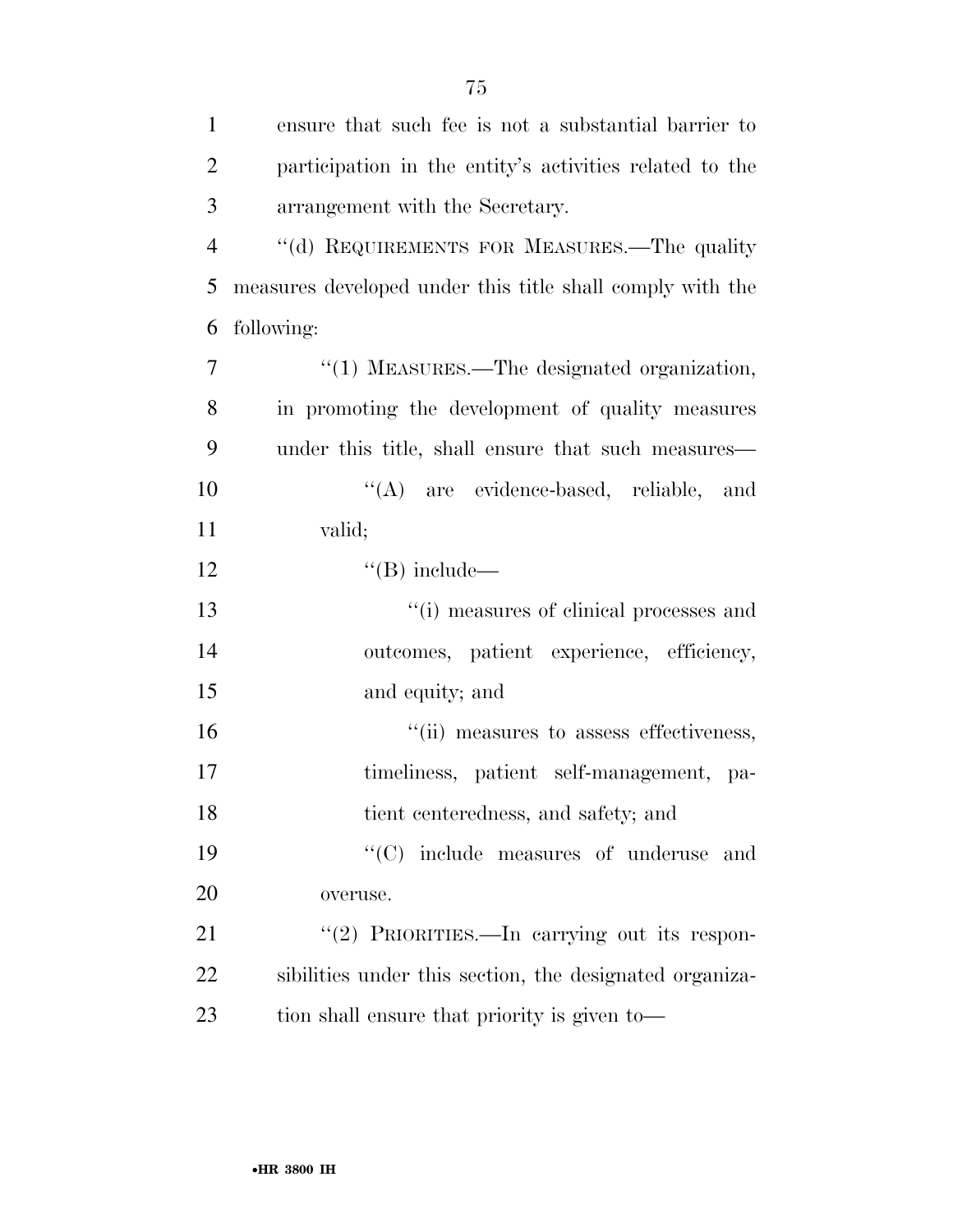| 1              | $\lq\lq$ measures with the greatest potential         |
|----------------|-------------------------------------------------------|
| $\overline{2}$ | impact for improving the performance and effi-        |
| 3              | ciency of care;                                       |
| $\overline{4}$ | "(B) measures that may be rapidly imple-              |
| 5              | mented by group health plans, health insurance        |
| 6              | issuers, physicians, hospitals, nursing homes,        |
| 7              | long-term care providers, and other providers;        |
| 8              | "(C) measures which may inform health                 |
| 9              | care decisions made by consumers and patients;        |
| 10             | $\lq\lq$ (D) measures that apply to multiple serv-    |
| 11             | ices furnished by different providers during an       |
| 12             | episode of care;                                      |
| 13             | $\lq\lq(E)$ measures that can be integrated into      |
| 14             | the certification process described in section        |
| 15             | $3003$ ; and                                          |
| 16             | $\lq\lq(F)$ measures that may be integrated into      |
| 17             | the decision support function of qualified health     |
| 18             | information technology.                               |
| 19             | "(3) RISK ADJUSTMENT.—The designated orga-            |
| 20             | nization, in consultation with performance measure    |
| 21             | developers and other stakeholders, shall establish    |
| 22             | procedures to ensure that quality measures take into  |
| 23             | account differences in patient health status, patient |
| 24             | characteristics, and geographic location, as appro-   |
| 25             | priate.                                               |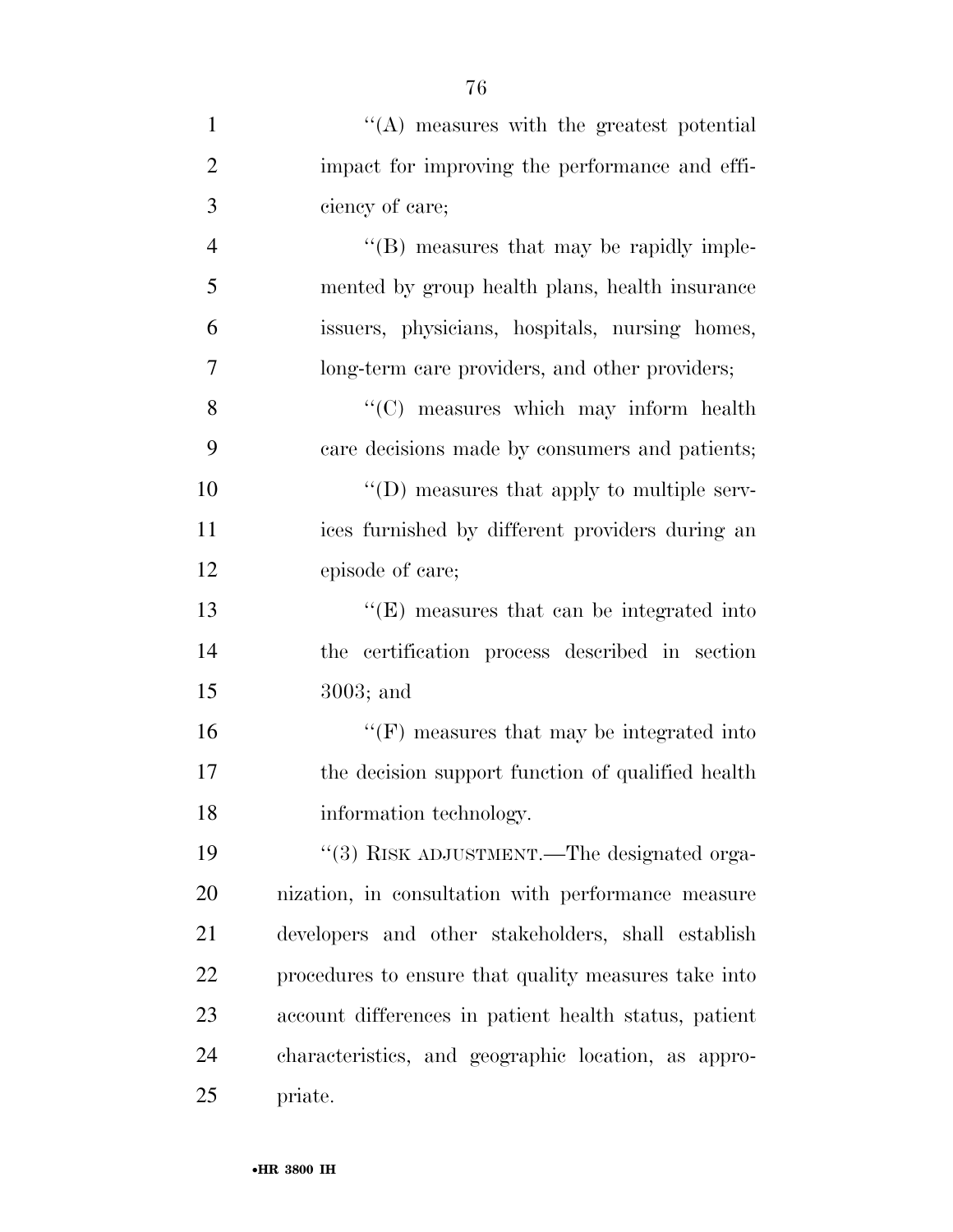1 "(4) MAINTENANCE.—The designated organiza- tion, in consultation with owners and developers of quality measures, shall require the owners or devel- opers of quality measures to update and enhance such measures, including the development of more accurate and precise specifications, and retire exist- ing outdated measures. Such updating shall occur not more often than once during each 12-month pe- riod, except in the case of emergency circumstances requiring a more immediate update to a measure.

11 "(e) GRANTS FOR PERFORMANCE MEASURE DEVEL- OPMENT.—The Secretary, acting through the Agency for Healthcare Research and Quality, may award grants, in amounts not to exceed \$50,000 each, to organizations to support the development and testing of quality measures that meet the standards established by the designated or-ganization.

### **''SEC. 3011. ADOPTION AND USE OF QUALITY MEASURES; REPORTING.**

 $\%$  (a) In GENERAL.—For purposes of carrying out ac- tivities authorized or required by this title to ensure the use of quality measures and to foster uniformity between health care quality measures utilized by private entities, the Secretary shall—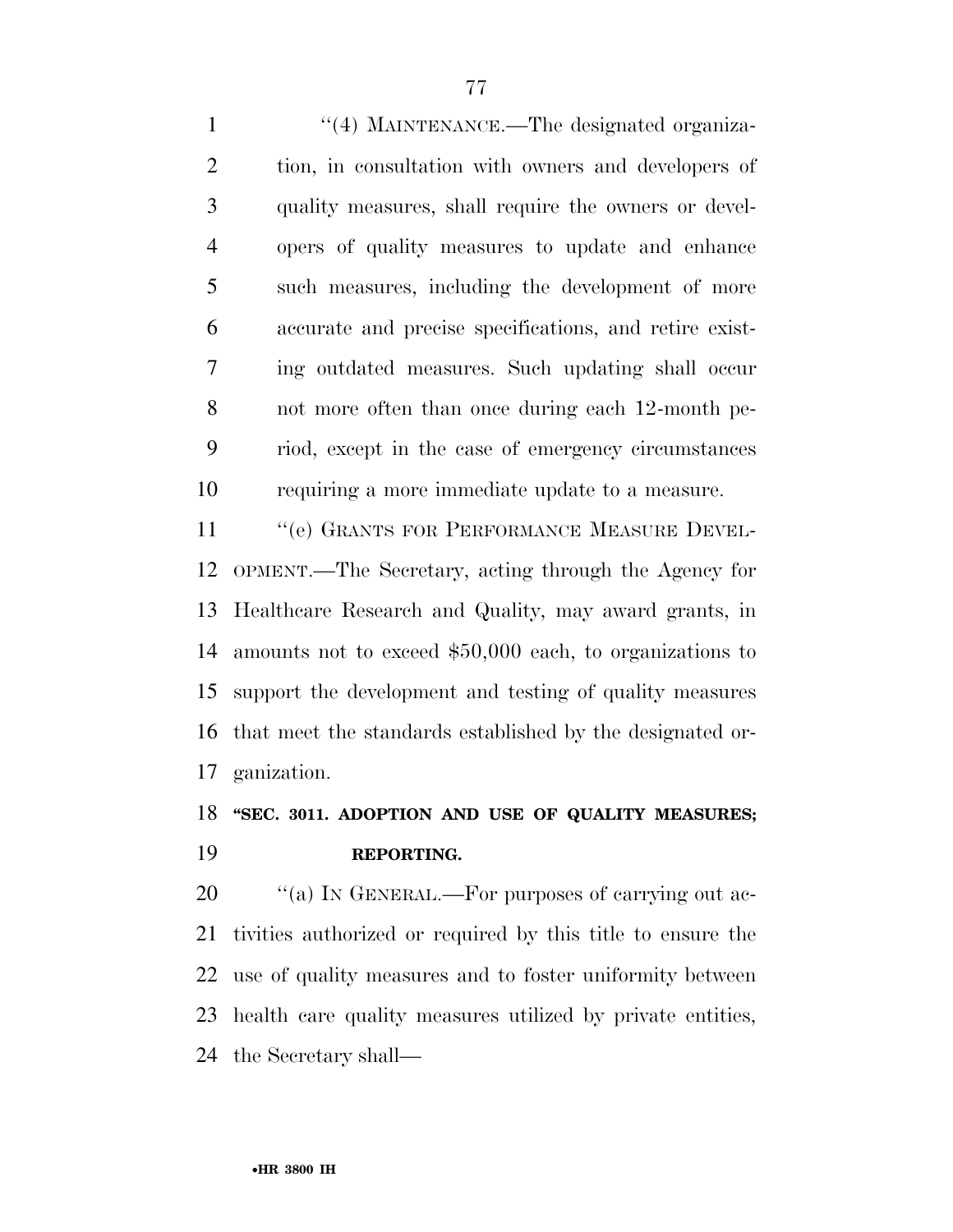$\frac{1}{2}$  1  $\frac{1}{2}$  select quality measures for adoption and use, from quality measures recommended by multi- stakeholder groups and endorsed by the designated organization; and 5 "(2) ensure that standards adopted under sec- tion 3003 integrate the quality measures endorsed, adopted, and utilized under this section. 8 "(b) RELATIONSHIP WITH PROGRAMS UNDER THE SOCIAL SECURITY ACT.—The Secretary shall ensure that the quality measures adopted under this section—  $\frac{1}{2}$  (1) complement quality measures developed by the Secretary under programs administered by the Secretary under the Social Security Act, including programs under titles XVIII, XIX, and XXI of such Act; and  $\frac{16}{20}$  <sup>''</sup>(2) do not conflict with the needs and prior- ities of the programs under titles XVIII, XIX, and XXI of such Act, as set forth by the Administrator of the Centers for Medicare & Medicaid Services. ''(c) REPORTING.—The Secretary shall implement procedures, consistent with generally accepted standards, to enable the Department of Health and Human Services to accept the electronic submission of data for purposes of performance measurement, including at the provider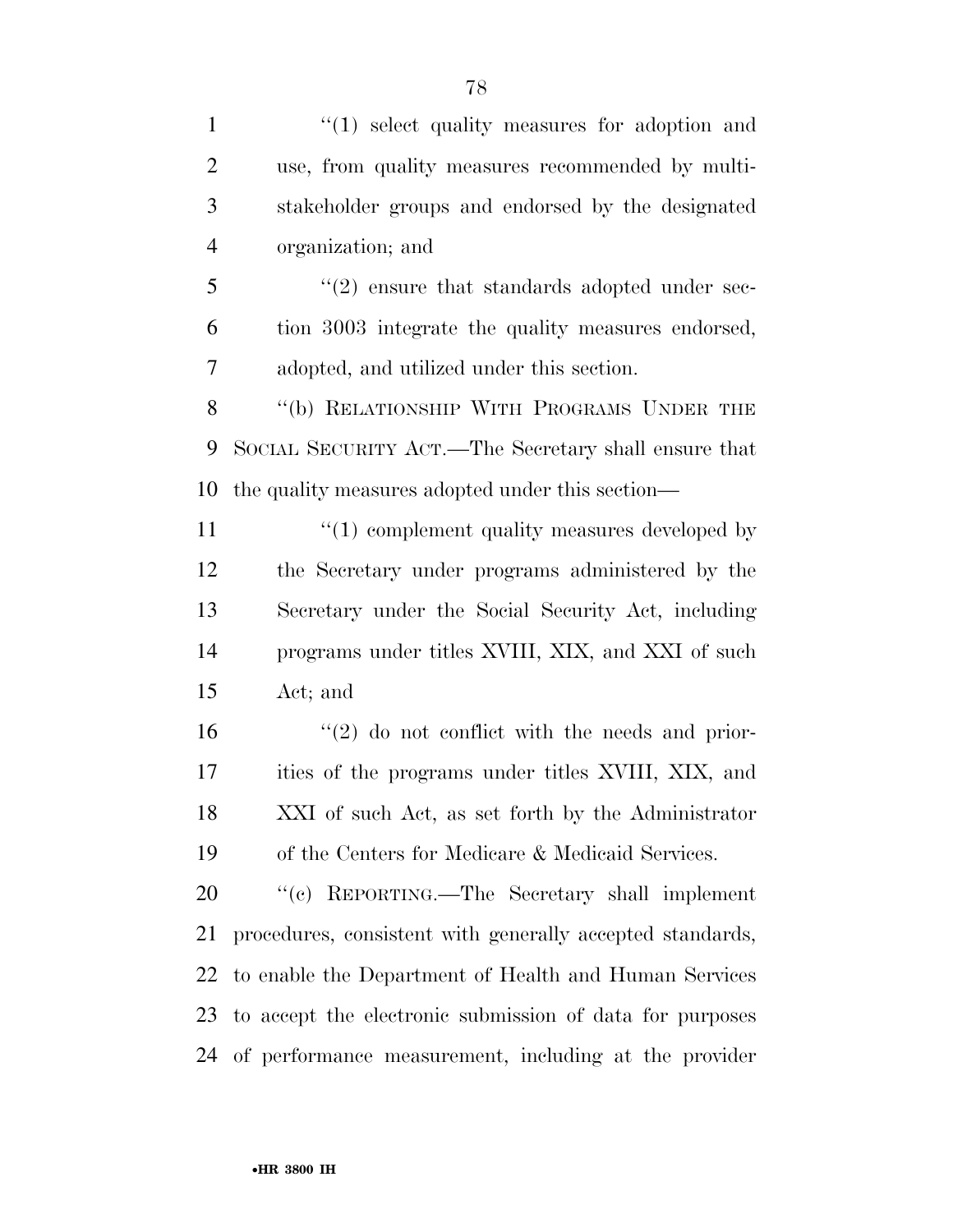level, using the quality measures developed, endorsed, and adopted pursuant to this title.

3 "(d) DISSEMINATION OF INFORMATION.—In order to make comparative performance information available to health care consumers, health professionals, public health officials, oversight organizations, researchers, and other appropriate individuals and entities, after consultation with multi-stakeholder groups, the Secretary shall promul- gate regulations to provide for the dissemination, aggrega- tion, and analysis of quality measures collected pursuant to this title.''.

## **TITLE IV—PRIVACY AND SECURITY**

**SEC. 401. PRIVACY AND SECURITY.** 

 Title XXX of the Public Health Service Act, as amended by section 301, is further amended by adding at the end the following:

#### **''SEC. 3012. ENSURING PRIVACY AND SECURITY.**

19 "(a) PRIVACY PROTECTIONS APPLY TO HEALTH IN- FORMATION ELECTRONIC DATABASES.—An operator of a health information electronic database shall be deemed to be a 'covered entity' for purposes of sections 1171 through 1179 of the Social Security Act and the regulations pro-mulgated under section 264(c) of the Health Insurance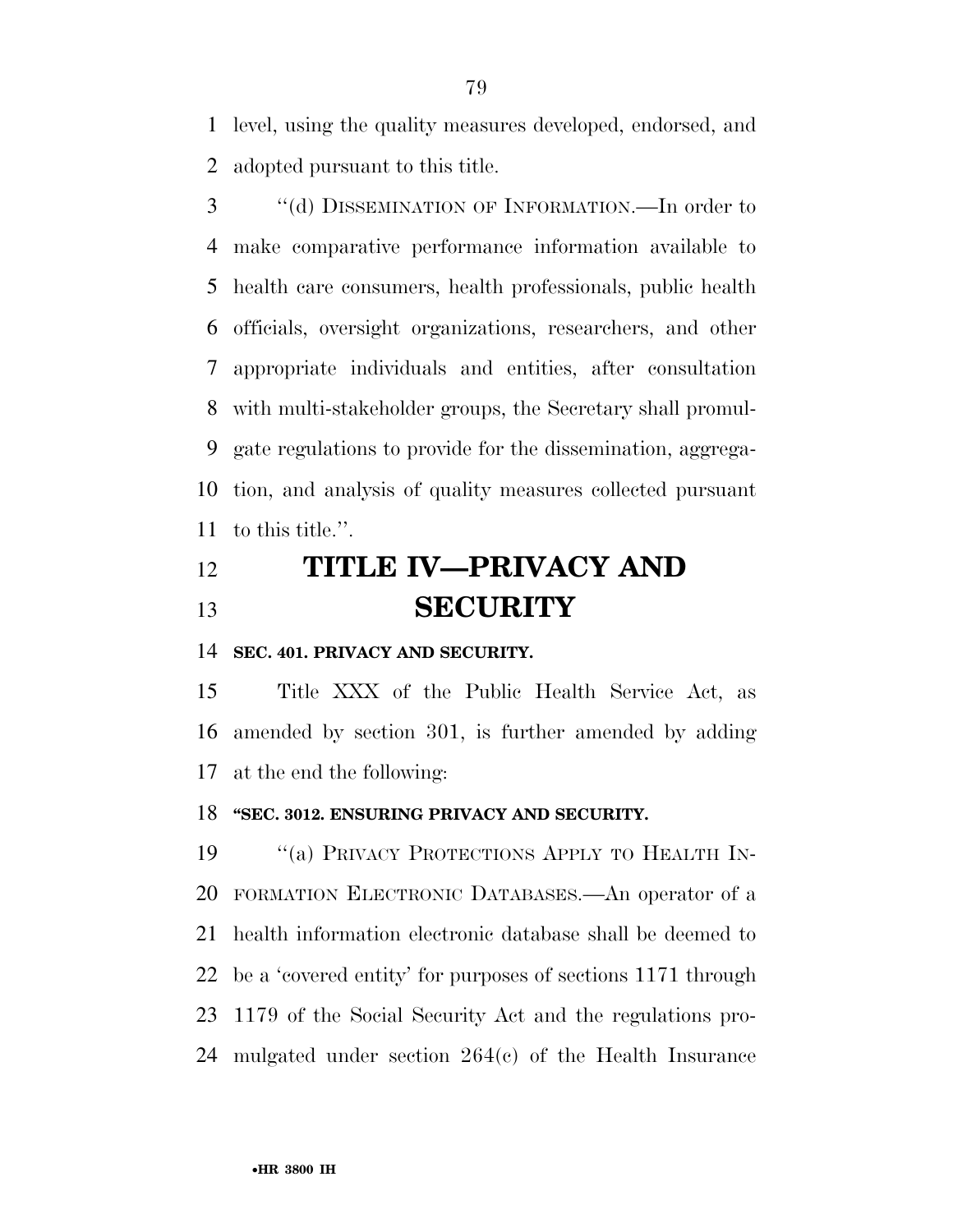Portability and Accountability Act of 1996 (referred to in this section as the 'HIPAA privacy regulations'). ''(b) HEALTH INFORMATION ELECTRONIC DATABASE DEFINED.—In this section, the term 'operator of a health information electronic database' means an entity that— ''(1) is constituted, organized, or chartered for

 the primary purpose of maintaining or transmitting protected health information in a designated record set or sets;

10  $\frac{10}{2}$  receives valuable consideration for main- taining or transmitting protected health information in a designated record set or sets; and

 $\frac{13}{2}$   $\frac{13}{2}$  is not a provider, a payer, a health care clearinghouse or business associate of a covered enti- ty as such terms are defined in the HIPAA privacy regulations.

17 "(c) RIGHT OF INDIVIDUALS TO INSPECT THEIR MEDICAL RECORDS MAINTAINED IN ELECTRONIC FOR- MAT.—To the extent provided for under the HIPAA pri- vacy regulations with respect to protected health informa- tion, an individual shall have a right of access to inspect and obtain a copy of protected health information about the individual stored in electronic format.

24 "(d) RIGHTS OF INDIVIDUALS WHO ARE VICTIMS OF MEDICAL FRAUD.—To the extent provided for under the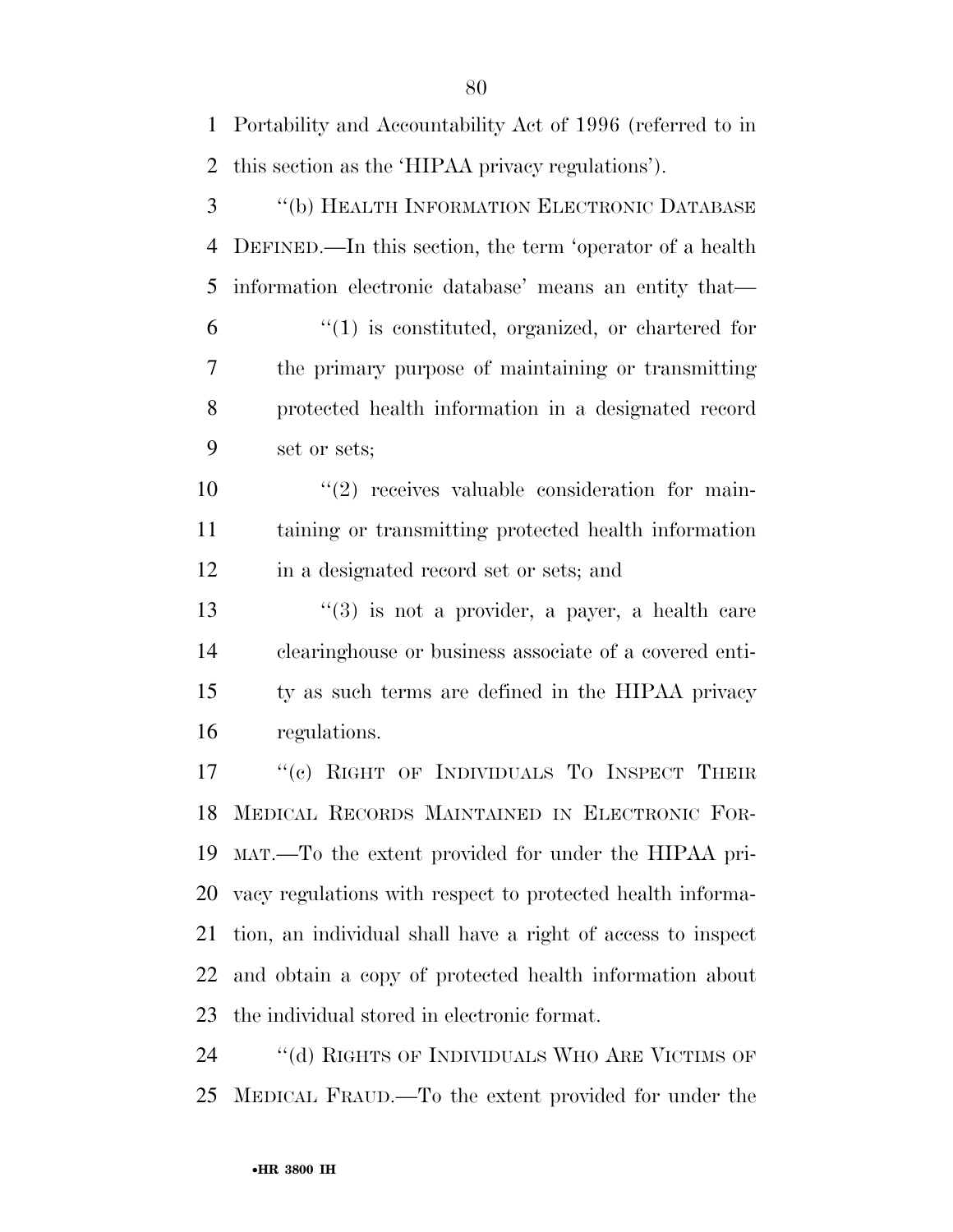HIPAA privacy regulations and under the conditions spec- ified in such regulations, with respect to protected health information, an individual who is a victim of medical fraud or who believes that there is an error in their protected health information stored in an electronic format shall have the right—

 $7 \t\t''(1)$  to have access to inspect and obtain a copy of protected health information about the individual, including the information fraudulently entered, in a designated record set; and

11 ''(2) to have a covered entity amend protected health information or a record about the individual, including information fraudulently entered, in a des- ignated electronic record set for as long as the pro- tected health information is maintained in the des- ignated electronic record set to ensure that fraudu- lent and inaccurate health information is not shared or re-reported.

 ''(e) RIGHT OF INDIVIDUALS TO BE NOTIFIED FOL- LOWING WRONGFUL DISCLOSURE.—In a manner con- sistent with the HIPAA privacy regulations with respect to accounting for disclosures of protected health informa- tion, an individual shall have the right to be notified by a covered entity if that covered entity wrongfully discloses protected health information and the wrongful disclosure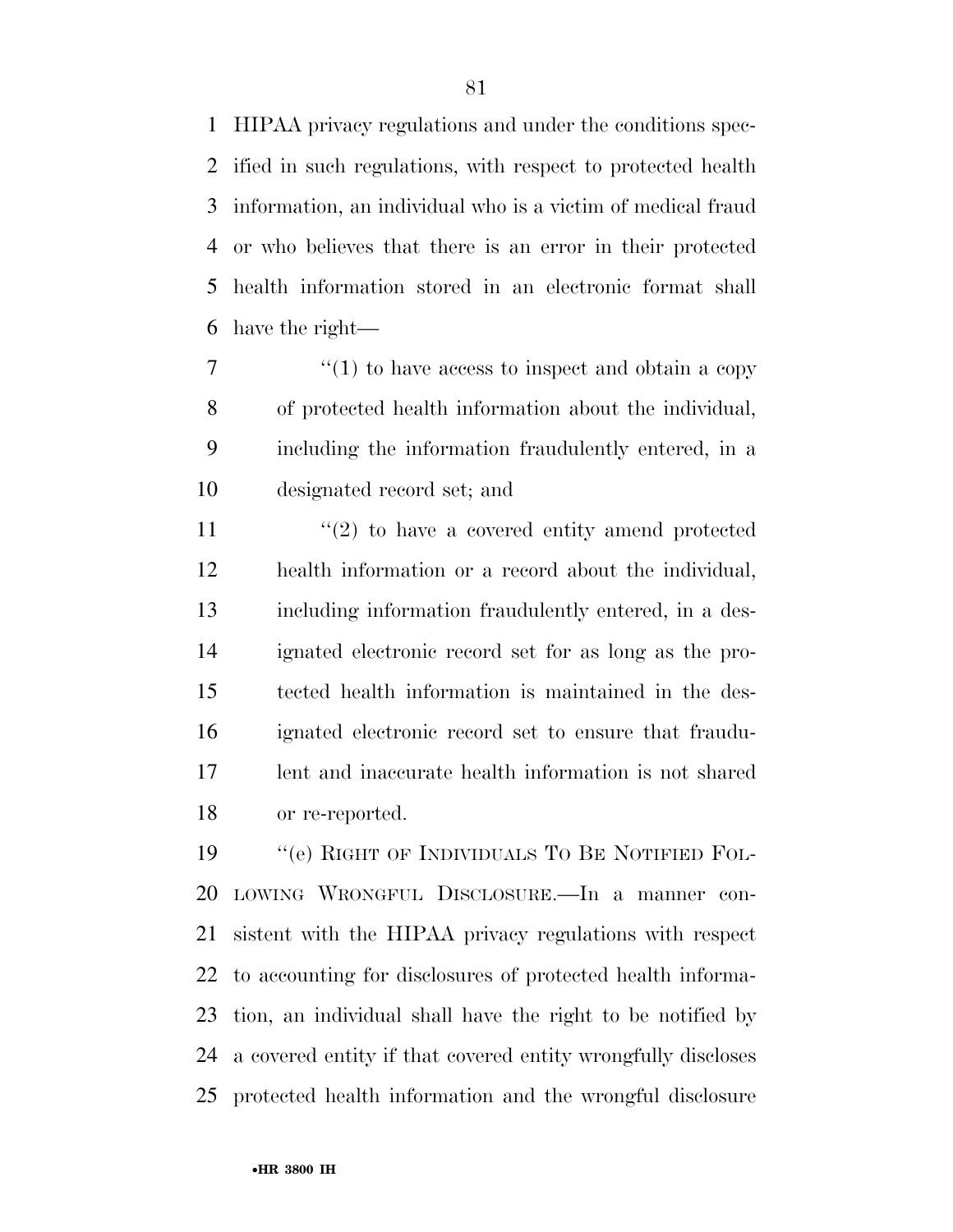is materially expected to result in medical fraud or identity theft. The Secretary shall promulgate rules as necessary to carry out this subsection.

 ''(f) RULE OF CONSTRUCTION.—Nothing in this sec- tion shall be construed to supercede or otherwise limit the provisions of any contract that provides for the application of privacy protections that are greater than the privacy protections provided for under the regulations promul- gated under section 264 of the Health Insurance Port-ability and Accountability Act of 1996.''.

## **TITLE V—MISCELLANEOUS PROVISIONS**

#### **SEC. 501. GAO STUDY.**

 Not later than 9 months after the date of the enact- ment of this Act, the Comptroller General of the United States shall submit to Congress a report on the cir- cumstances in which it is necessary and workable to re- quire health plans (as defined in section 1171 of the Social Security Act (42 U.S.C. 1320d)), health care clearing- houses (as defined in such section 1171), and health care providers (as defined in such section 1171) who transmit health information in electronic form, to notify individuals if their individually identifiable health information (as de-fined in such section 1171) is wrongfully disclosed.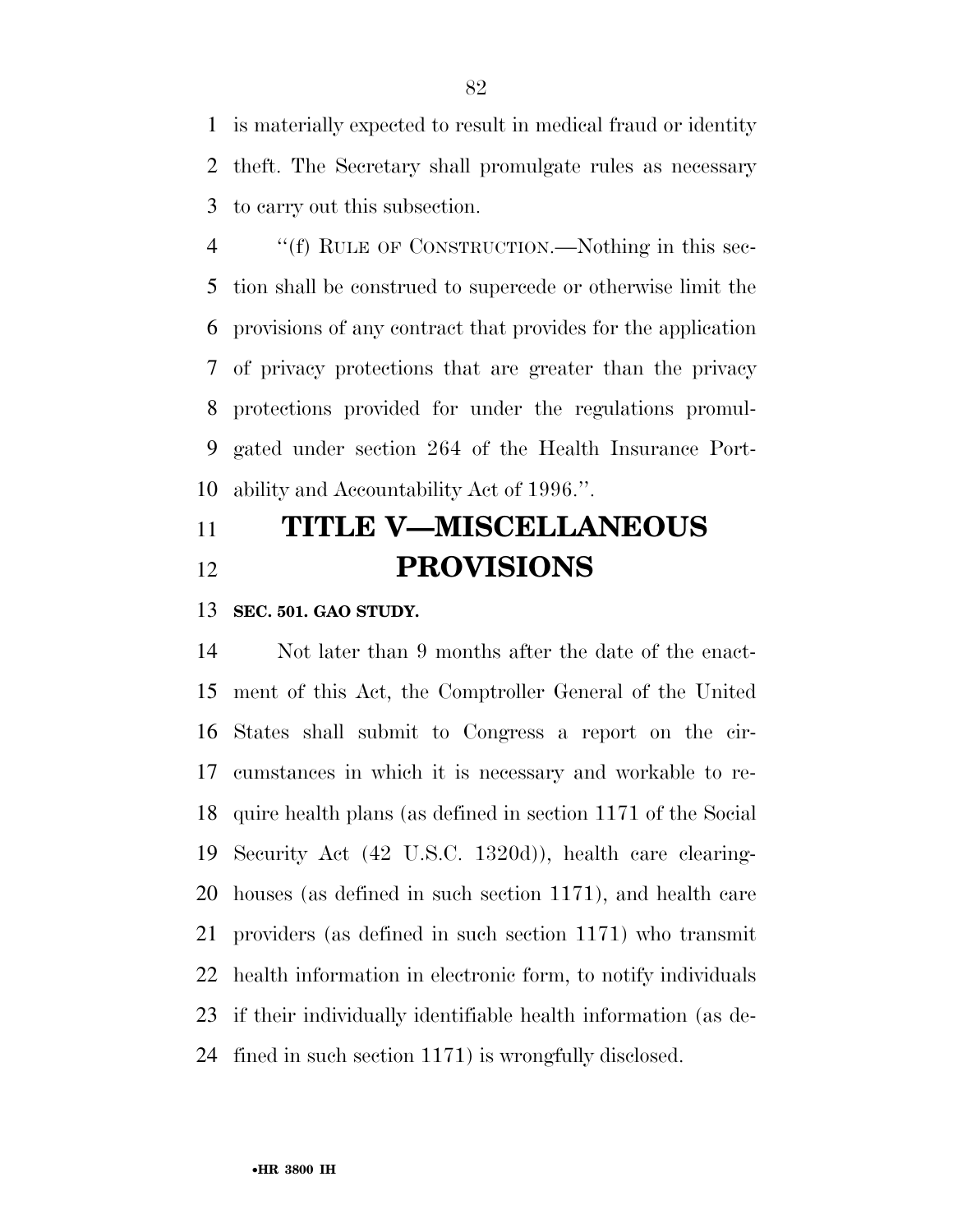# **SEC. 502. HEALTH INFORMATION TECHNOLOGY RESOURCE CENTER.**

 Section 914 of the Public Health Service Act (42 U.S.C. 299b–3) is amended by adding at the end the fol-lowing:

 ''(d) HEALTH INFORMATION TECHNOLOGY RE-SOURCE CENTER.—

8 "(1) IN GENERAL.—The Secretary, acting through the Director, shall develop a Health Infor- mation Technology Resource Center (referred to in this subsection as the 'Center') to provide technical assistance and develop best practices to support and accelerate efforts to adopt, implement, and effec- tively use interoperable health information tech- nology in compliance with sections 3003 and 3011. ''(2) PURPOSES.—The purposes of the Center are to— ''(A) provide a forum for the exchange of knowledge and experience;  $\text{``(B)}$  accelerate the transfer of lessons learned from existing public and private sector initiatives, including those currently receiving

- Federal financial support;
- 24  $\text{``(C)}$  assemble, analyze, and widely dis-seminate evidence and experience related to the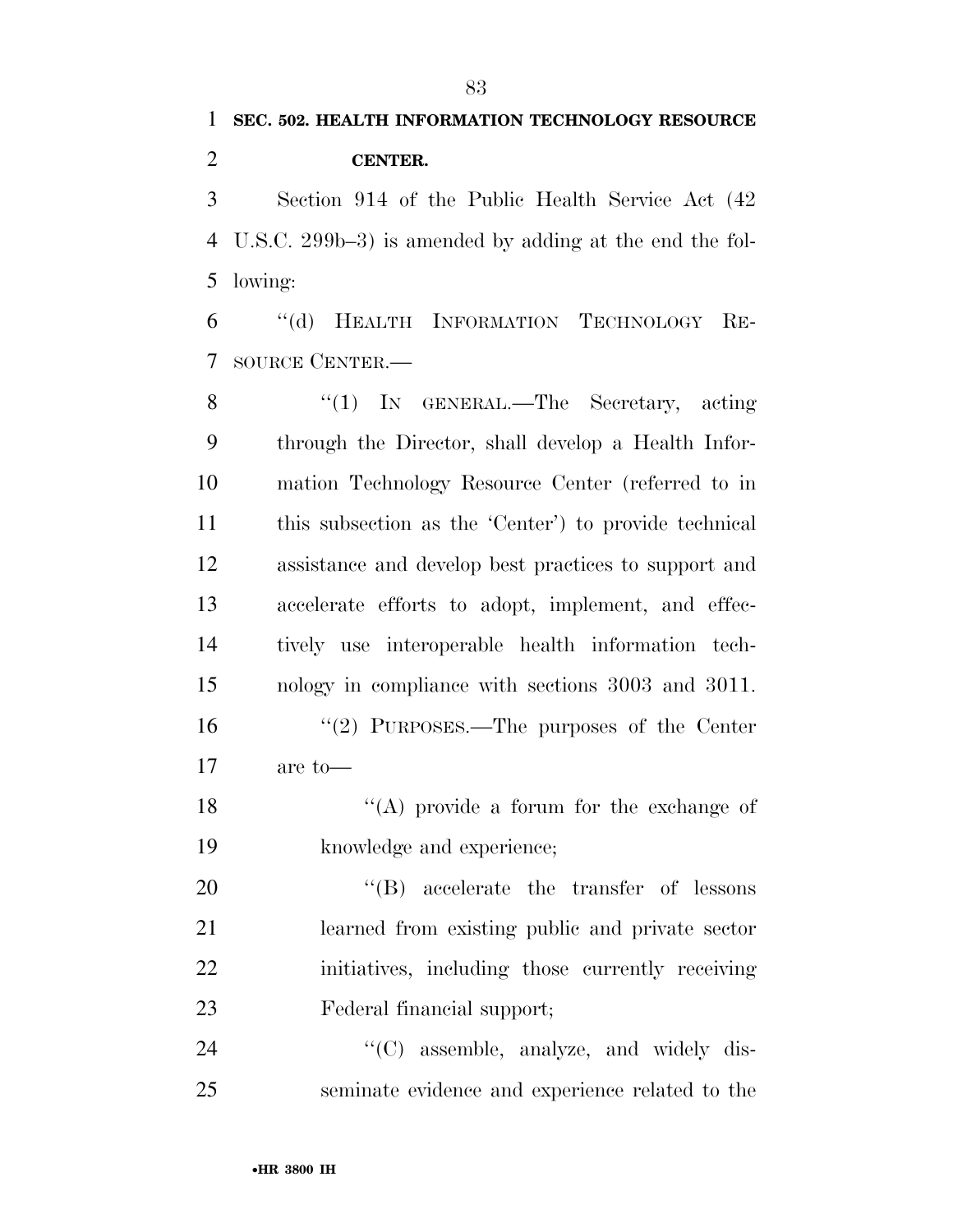| $\mathbf{1}$   | adoption, implementation, and effective use of          |
|----------------|---------------------------------------------------------|
| $\overline{2}$ | interoperable health information technology;            |
| 3              | "(D) provide for the establishment of re-               |
| $\overline{4}$ | gional and local health information networks to         |
| 5              | facilitate the development of interoperability          |
| 6              | across health care settings and improve the             |
| 7              | quality of health care;                                 |
| 8              | $\lq\lq(E)$ provide for the development of solu-        |
| 9              | tions to barriers to the exchange of electronic         |
| 10             | health information; and                                 |
| 11             | $\lq\lq(F)$ conduct other activities identified by      |
| 12             | the States, local, or regional health information       |
| 13             | networks, or health care stakeholders as a focus        |
| 14             | for developing and sharing best practices.              |
| 15             | "(3) SUPPORT FOR ACTIVITIES.—To provide                 |
| 16             | support for the activities of the Center, the Director  |
| 17             | shall modify the requirements, if necessary, that       |
| 18             | apply to the National Resource Center for Health        |
| 19             | Information Technology to provide the necessary in-     |
| 20             | frastructure to support the duties and activities of    |
| 21             | and facilitate information exchange<br>Center<br>the    |
| 22             | across the public and private sectors.                  |
| 23             | RULE OF CONSTRUCTION.—Nothing in<br>(4)                 |
| 24             | this subsection shall be construed to require the du-   |
| 25             | plication of Federal efforts with respect to the estab- |